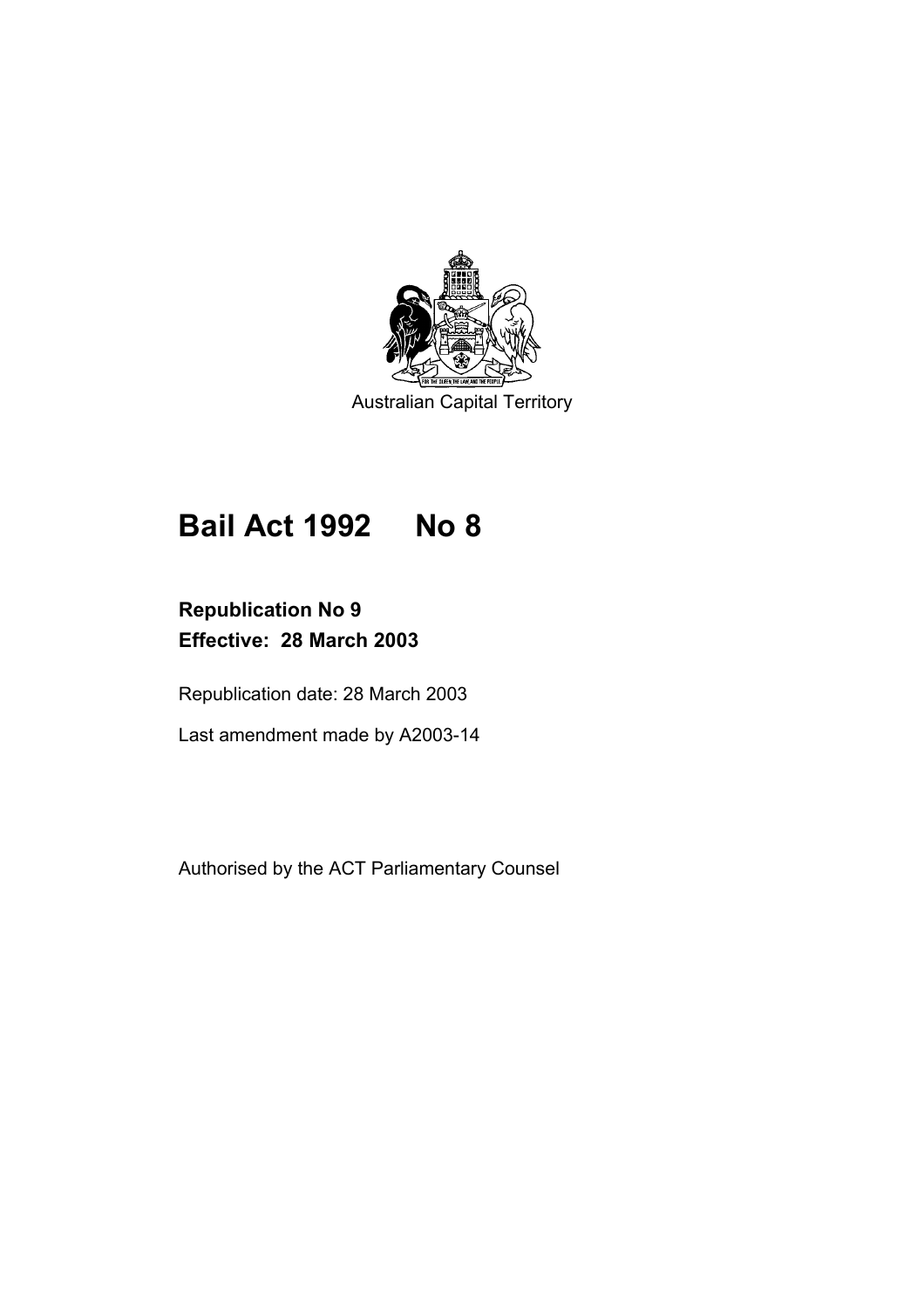## **About this republication**

#### **The republished law**

This is a republication of the *Bail Act 1992* (including any amendment made under the *Legislation Act 2001*, part 11.3 (Editorial changes)) as in force on 28 March 2003*.* It also includes any amendment, repeal or expiry affecting the republished law to 28 March 2003.

The legislation history and amendment history of the republished law are set out in endnotes 3 and 4

#### **Kinds of republications**

The Parliamentary Counsel's Office prepares 2 kinds of republications of ACT laws (see the ACT legislation register at www.legislation.act.gov.au):

- authorised republications to which the *Legislation Act 2001* applies
- unauthorised republications.

The status of this republication appears on the bottom of each page.

#### **Editorial changes**

The *Legislation Act 2001*, part 11.3 authorises the Parliamentary Counsel to make editorial amendments and other changes of a formal nature when preparing a law for republication. Editorial changes do not change the effect of the law, but have effect as if they had been made by an Act commencing on the republication date (see *Legislation Act 2001*, s 115 and s 117). The changes are made if the Parliamentary Counsel considers they are desirable to bring the law into line, or more closely into line, with current legislative drafting practice.

This republication does not include amendments made under part 11.3 (see endnote 1).

#### **Uncommenced provisions and amendments**

If a provision of the republished law has not commenced or is affected by an uncommenced amendment, the symbol  $|\mathbf{U}|$  appears immediately before the provision heading. The text of the uncommenced provision or amendment appears only in the last endnote.

#### **Modifications**

If a provision of the republished law is affected by a current modification, the symbol  $\vert \mathbf{M} \vert$ appears immediately before the provision heading. The text of the modifying provision appears in the endnotes. For the legal status of modifications, see *Legislation Act 2001*, section 95.

#### **Penalties**

The value of a penalty unit for an offence against this republished law at the republication date is—

- (a) if the person charged is an individual—\$100; or
- (b) if the person charged is a corporation—\$500.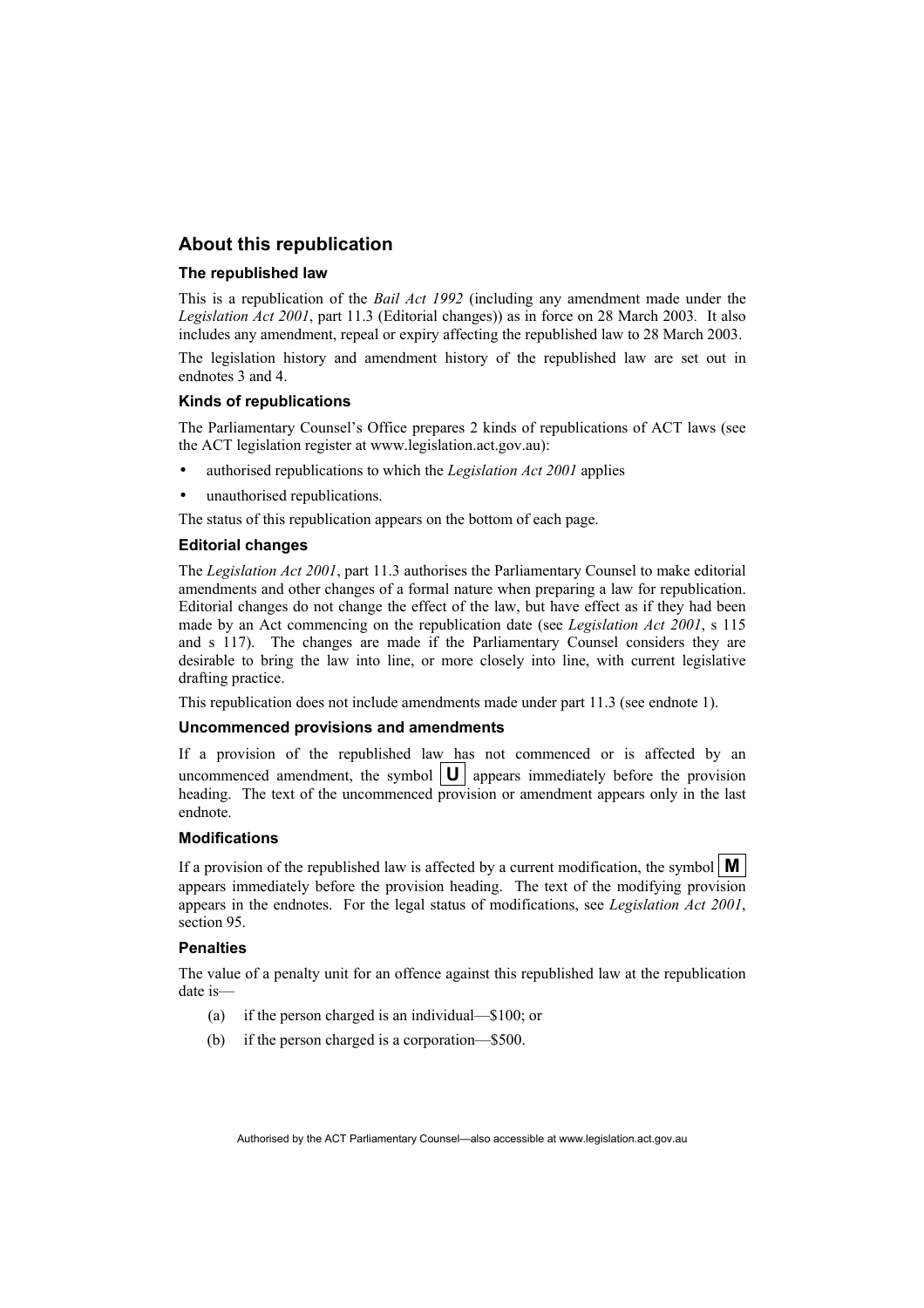

# **Bail Act 1992**

## **Contents**

|        |                                                       | Page |
|--------|-------------------------------------------------------|------|
| Part 1 | <b>Preliminary</b>                                    |      |
| 1      | Short title                                           | 2    |
| 3      | Interpretation                                        | 2    |
| 4      | Application                                           |      |
| Part 2 | <b>Availability of bail</b>                           |      |
| 5      | Availability of bail                                  | 8    |
| 6      | Rights following grant of bail                        | 8    |
| 7      | Bail for minor offences and breaches of the peace     | 8    |
| 7A     | Bail following arrest for breach of peace             | 9    |
| 8      | Bail for other than minor offences                    | 10   |
| 8A     | Bail by authorised officer-domestic violence offences | 11   |
| 9      | Bail for persons sentenced to imprisonment            | 12   |
|        |                                                       |      |
|        |                                                       |      |

R9 28/03/03 Bail Act 1992 **contents** 1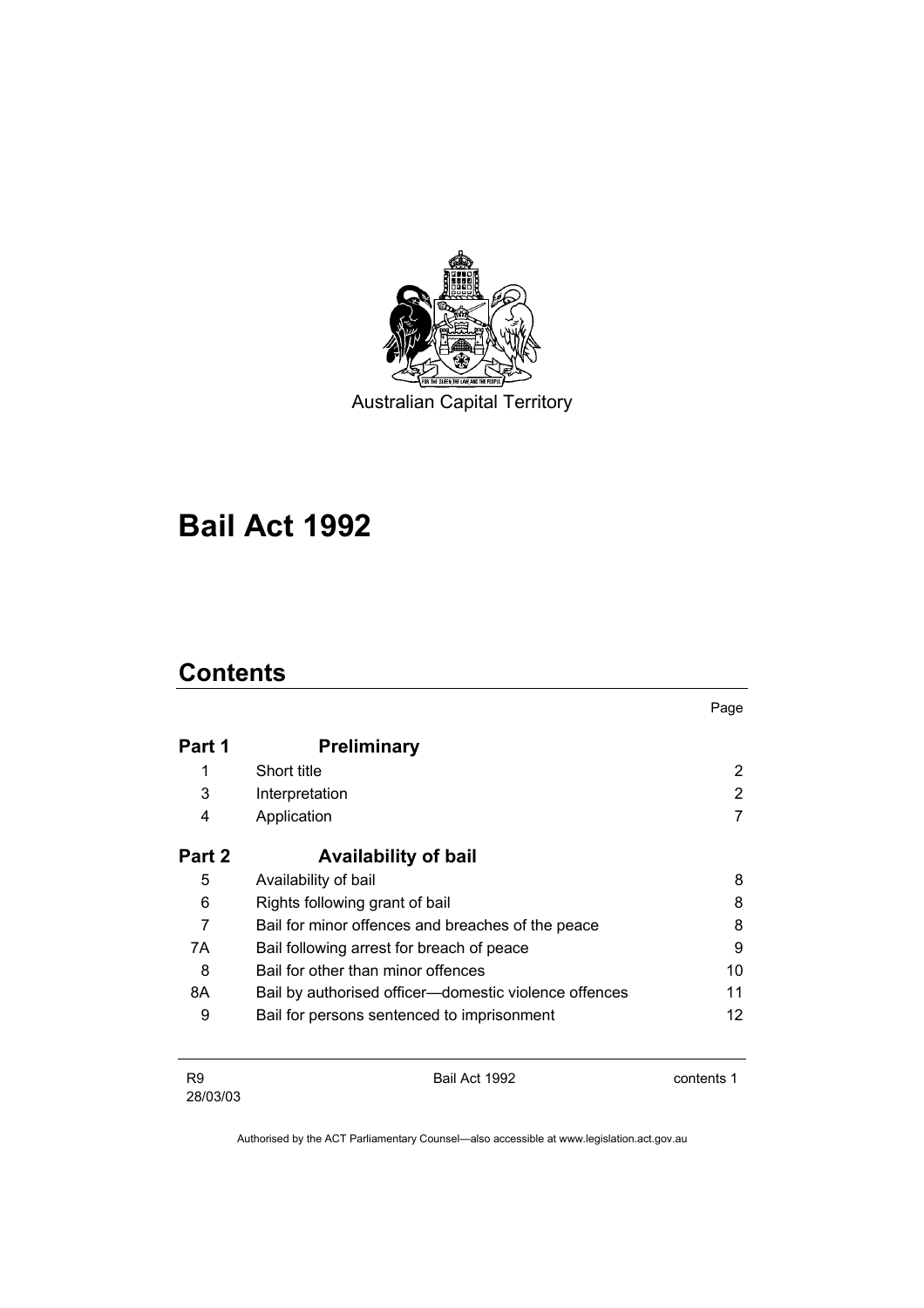| Contents |
|----------|
|          |

|        |                                                                                          | Page |
|--------|------------------------------------------------------------------------------------------|------|
| 9Α     | Bail for serious offence committed while charge for another is<br>pending or outstanding | 12   |
| Part 3 | Dispensing with bail                                                                     |      |
| 10     | Dispensing with bail                                                                     | 16   |
| 11     | Effect of dispensing with bail                                                           | 16   |
| 12     | Decision to dispense with bail                                                           | 17   |
| Part 4 | <b>Grant of bail</b>                                                                     |      |
| 13     | Determination of bail after charge laid                                                  | 18   |
| 14     | Grant of bail by authorised officers                                                     | 20   |
| 15     | Determination of questions of bail by authorised officers                                | 20   |
| 16     | Notification of decision of authorised officer                                           | 21   |
| 17     | Charged persons in custody to be brought before court                                    | 23   |
| 18     | Facilities to be provided to accused persons                                             | 23   |
| 19     | General provisions relating to court bail                                                | 24   |
| 20     | Limitation on power of magistrates to grant bail                                         | 25   |
| 21     | Bail in respect of several offences                                                      | 25   |
| 22     | Criteria for granting bail to adults                                                     | 26   |
| 23     | Criteria for granting bail to children                                                   | 27   |
| 23A    | Victim's concern about need for protection                                               | 27   |
| Part 5 | <b>Bail conditions and undertakings to</b>                                               |      |
|        | appear                                                                                   |      |
| 24     | Conditions of bail                                                                       | 29   |
| 25     | Conditions on which bail may be granted to adults                                        | 29   |
| 26     | Conditions on which bail may be granted to children                                      | 33   |
| 27     | Recording of certain bail decisions                                                      | 34   |
| 27A    | Notice to victim of bail decisions                                                       | 35   |
| 28     | Undertaking to appear                                                                    | 35   |
| 30     | Accused person may be excused from attendance before court                               | 36   |
| 31     | Agreement to bail requirements and entry into bail agreements<br>etc                     | 38   |
| 32     | Acceptable persons and security for bail                                                 | 39   |
| 33     | Continuation of bail and undertakings                                                    | 40   |
|        |                                                                                          |      |

contents 2 Bail Act 1992

28/03/03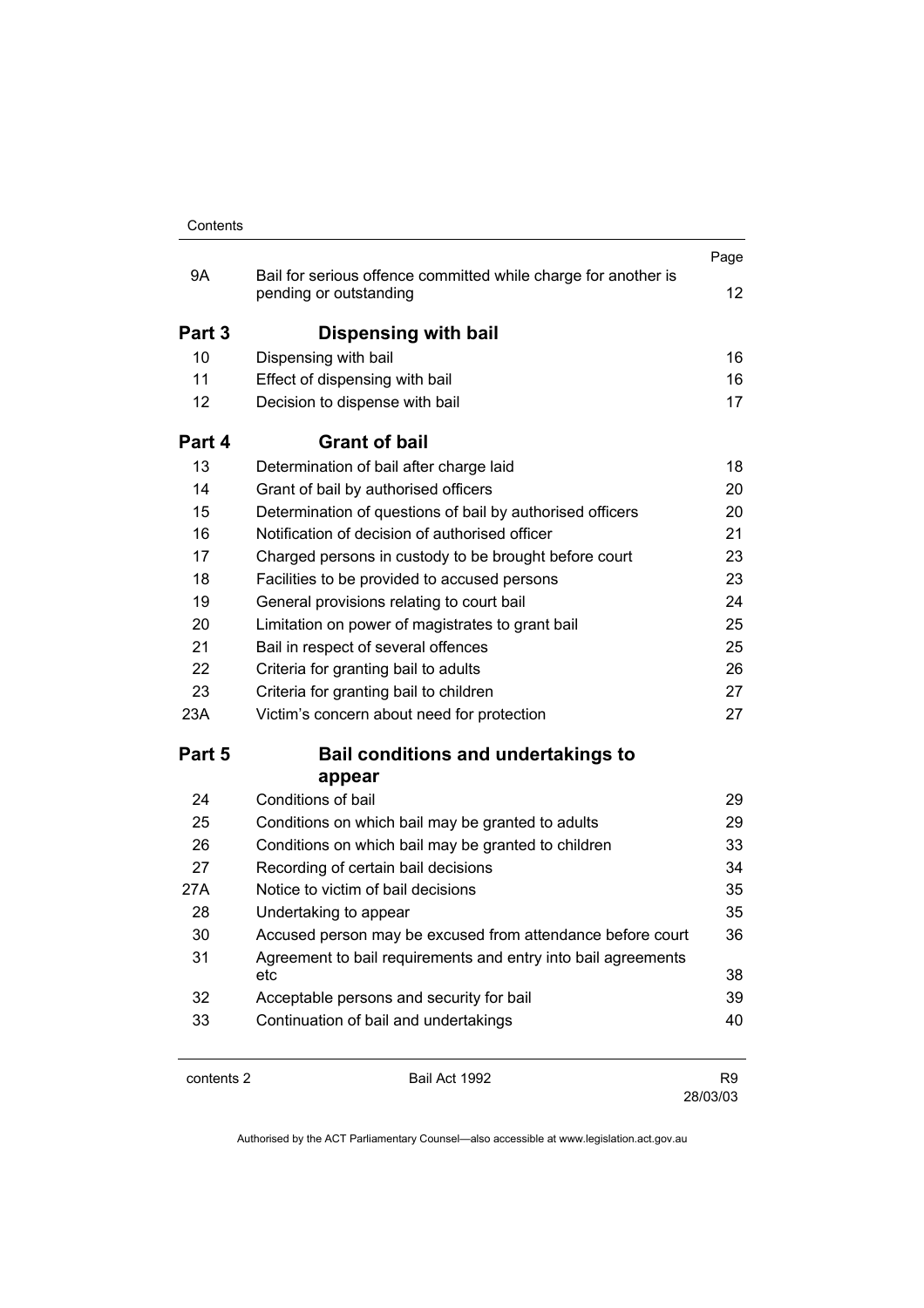|                     |                                                         | Contents |
|---------------------|---------------------------------------------------------|----------|
|                     |                                                         | Page     |
| 34                  | Written notice of conditions of bail                    | 42       |
| 35                  | Warning to person making acknowledgment                 | 43       |
| 36                  | Discharge of sureties                                   | 43       |
| 37                  | Enforcement of bail agreements                          | 45       |
| Part 6              | <b>Review of bail decisions</b>                         |          |
| <b>Division 6.1</b> | Review of decisions by authorised officers              |          |
| 38                  | Review by authorised officers                           | 46       |
| 39                  | Exercise of power to review                             | 46       |
| 40                  | Limitation on power of authorised officer to review     | 47       |
| <b>Division 6.2</b> | <b>Review of decisions by courts</b>                    |          |
| 41                  | Right of review of bail decisions                       | 47       |
| 42                  | Power of magistrate to review                           | 48       |
| 43                  | Power of Supreme Court to review                        | 48       |
| 44                  | General limitation on power of court to review          | 48       |
| 45                  | Exercise of power to review                             | 48       |
| 46                  | Review limited to bail conditions                       | 49       |
| Division 6.3        | <b>Miscellaneous</b>                                    |          |
| 46A                 | Notice to victim of bail decisions                      | 50       |
| Part 7              | <b>Miscellaneous</b>                                    |          |
| 47                  | Giving information relating to bail                     | 51       |
| 48                  | Notification to court that bail condition not satisfied | 51       |
| 49                  | Failure to answer bail                                  | 52       |
| 50                  | False statements in acknowledgments                     | 52       |
| 51                  | Indemnification of sureties                             | 53       |
| 52                  | Contravention of Act by police officers                 | 53       |
| 55                  | Civil standard of proof to apply for certain purposes   | 53       |
| 56                  | Abolition of right of surety to arrest                  | 54       |
| 57                  | Act to prevail                                          | 54       |
| 57AA                | Abolition of inherent power of bail                     | 54       |
| 58                  | Approved forms                                          | 54       |
| 59                  | Regulation-making power                                 | 55       |
|                     |                                                         |          |

Bail Act 1992 contents 3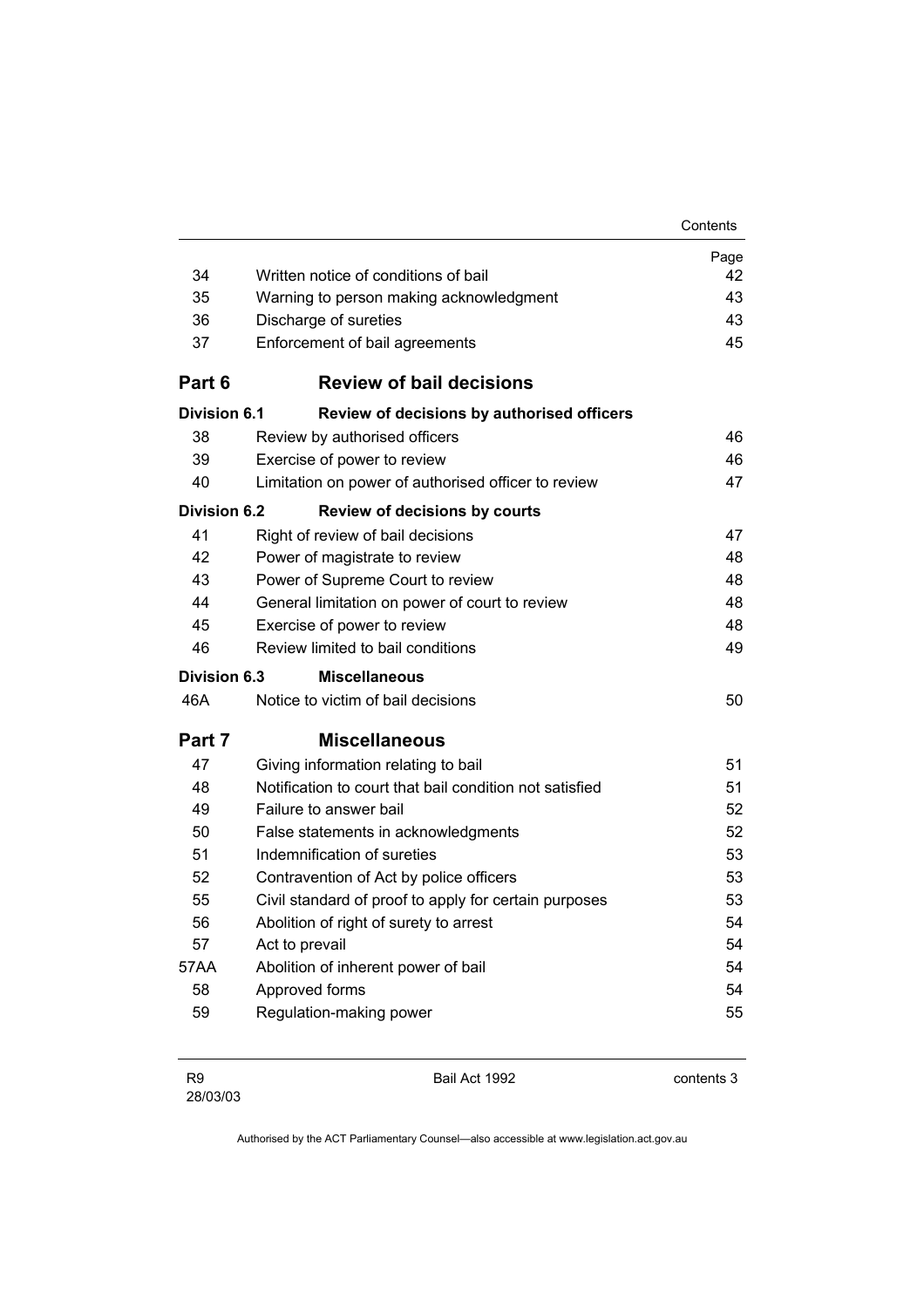**Contents** 

|                   |                                                                  | Page |
|-------------------|------------------------------------------------------------------|------|
| <b>Schedule 1</b> | Domestic violence offences against the<br><b>Crimes Act 1900</b> | 56   |
| <b>Endnotes</b>   |                                                                  |      |
| 1                 | About the endnotes                                               | 58   |
| 2                 | Abbreviation key                                                 | 58   |
| 3                 | Legislation history                                              | 59   |
| 4                 | Amendment history                                                | 61   |
| 5                 | Earlier republications                                           | 66   |

contents 4 Bail Act 1992 R9

28/03/03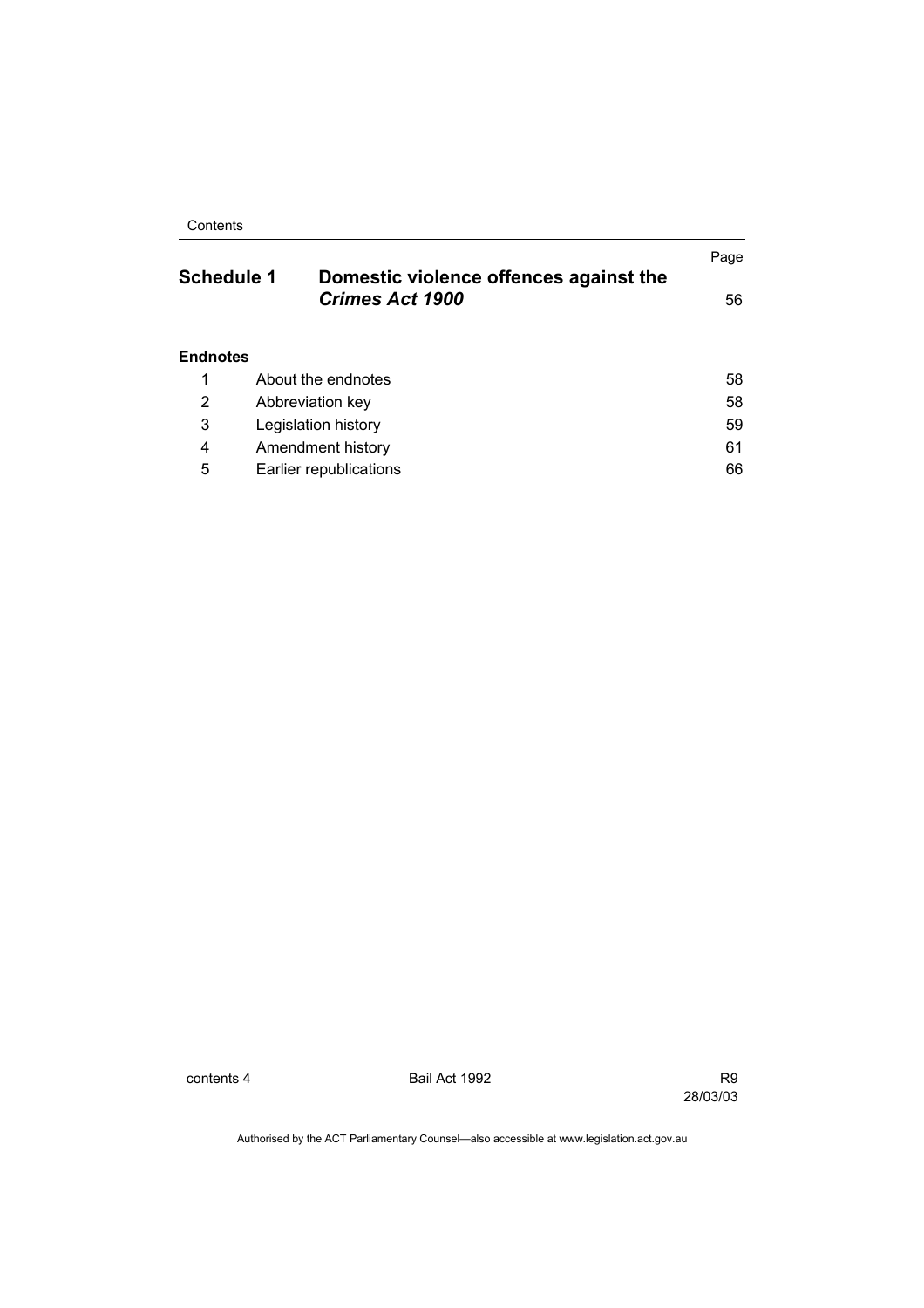

# **Bail Act 1992**

An Act relating to bail for accused persons in connection with criminal proceedings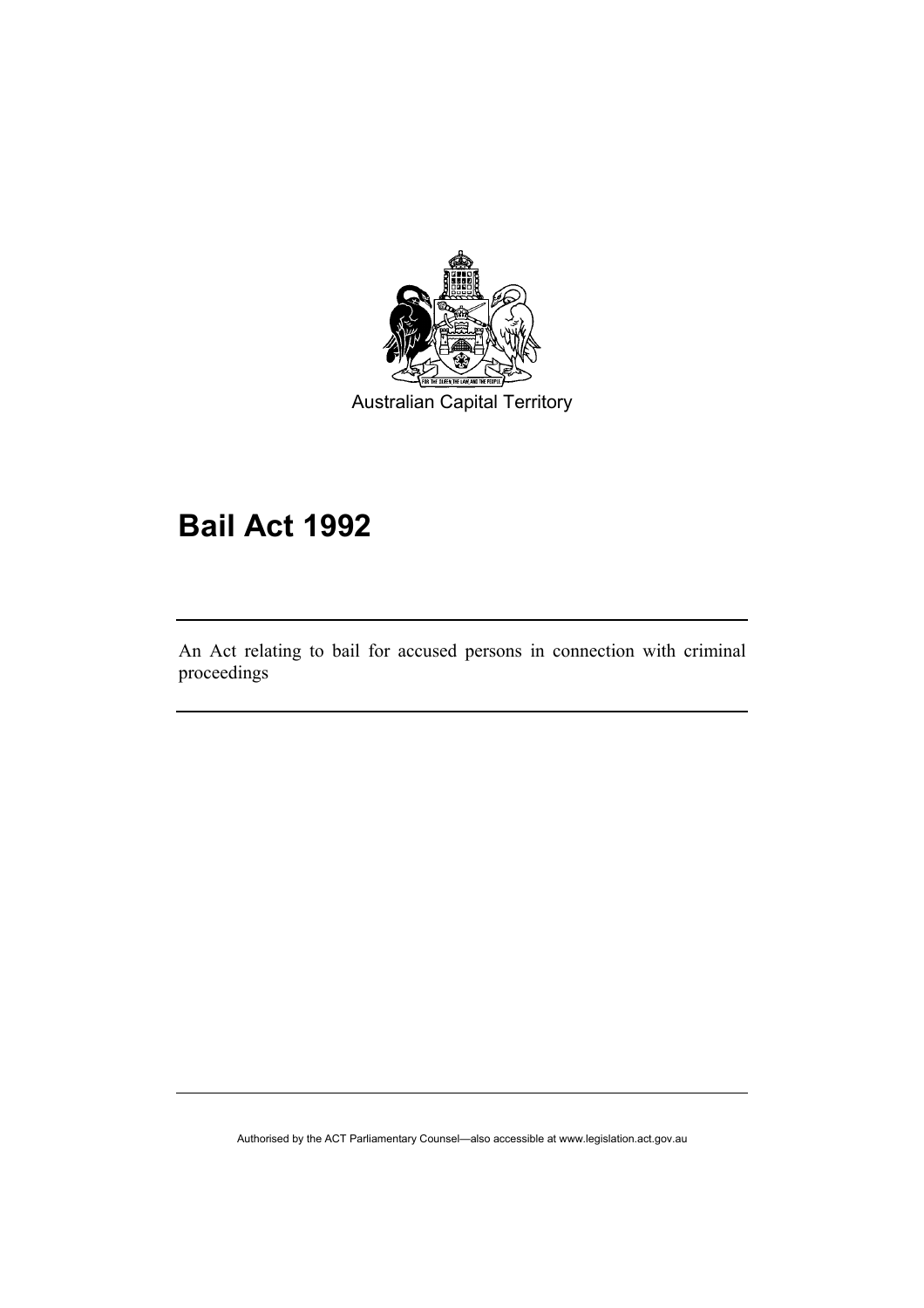#### **Part 1** Preliminary

Section 1

## **Part 1** Preliminary

## **1 Short title**

This Act may be cited as the *Bail Act 1992*.

## **3 Interpretation**

- (1) In this Act:
	- *Note* A definition applies except so far as the contrary intention appears (see *Legislation Act 2001*, s 155).

*appeal* includes an application for leave to appeal and a proceeding by way of an appeal.

*applicable bail criteria*, for a decision about the grant of bail by an authorised person to a person accused of an offence, means criteria under any of the following provisions that apply to the decision:

- (a) for a domestic violence offence—section 8A;
- (b) for a serious offence committed while a charge for another serious offence is pending or outstanding—section 9A;
- (c) for any offence committed by an adult—section 22;
- (d) for any offence committed by a child—section 23.

*authorised officer* means any of the following:

- (a) the chief police officer;
- (b) a police officer exercising the functions of a superintendent or sergeant;
- (c) another police officer authorised in writing by the chief police officer.

*bail* means authorisation granted to a person under this Act to be at liberty.

page 2 R9

28/03/03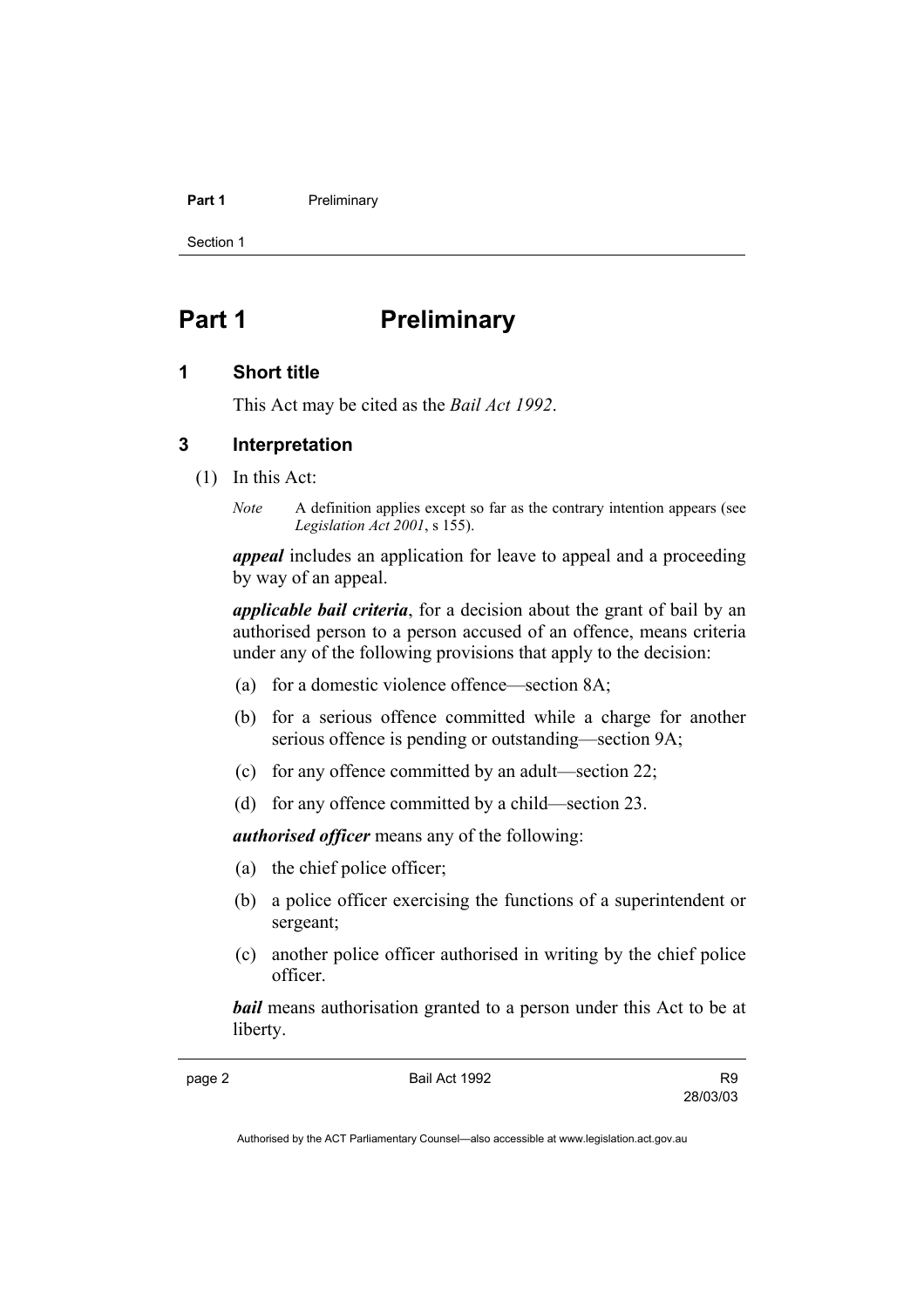*bail condition* means a condition on which bail is granted.

*child*—

- (a) means a person who has not attained the age of 18 years; and
- (b) in relation to a person, includes a child—
	- (i) who normally or regularly resides with the person; or
	- (ii) of whom the person is a guardian.

*clerk*, in relation to a court, includes the registrar and deputy registrar (if any) of the court.

*court* means the Supreme Court or the Magistrates Court.

*domestic violence offence* means behaviour directed at a relevant person that is or was an offence against—

- (a) the *Protection Orders Act 2001*, section 34 (which is about contravening protection orders); or
- (b) a provision of the *Crimes Act 1900* mentioned in schedule 1 (which deals with domestic violence crimes); or
- (c) the Criminal Code, section 103, 104, 106, 107 or 108 (which deal with property offences); or
- (d) any of the following provisions of the *Road Transport (Safety and Traffic Management) Act 1999*:
	- (i) section  $6(1)$  (which is about negligent driving);
	- (ii) section 7 (1) (which is about furious, reckless or dangerous driving);
	- (iii) section  $8(1)$  or (2) (which are about menacing driving).
- *Note* A reference to an offence against a Territory law includes a reference to a related ancillary offence, eg attempt (see *Legislation Act 2001*, s 189).

*judge* means a judge of the Supreme Court.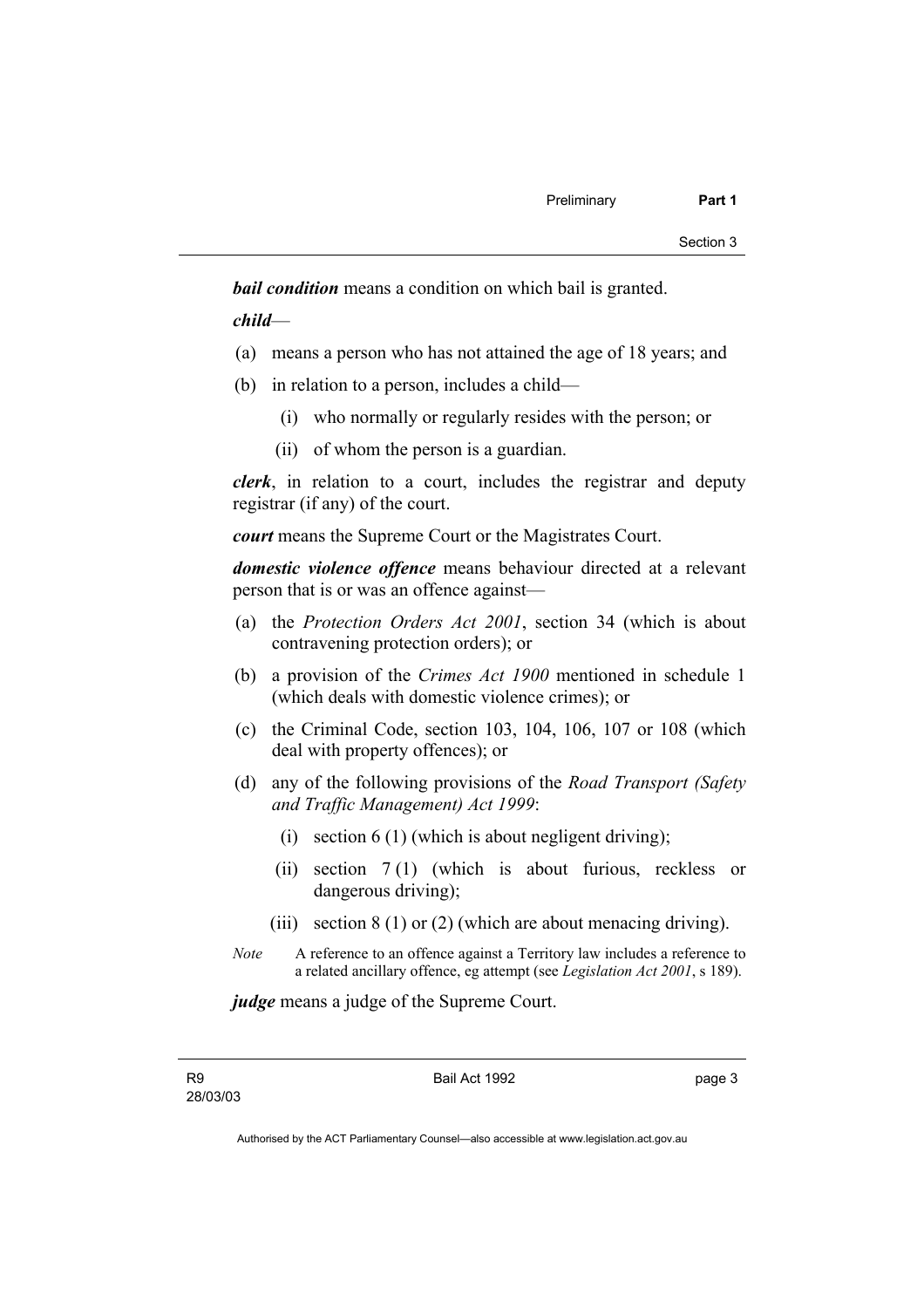#### **Part 1** Preliminary

Section 3

*offence* includes—

- (a) an alleged offence; and
- (b) except for section 7 (1) (a)—a breach of the peace or an apprehended breach of the peace.

*outstanding*, in relation to a charge against a person for a serious offence—see section 9A (6).

*pending*, in relation to a charge against a person for a serious offence—see section 9A (6).

### *relative*, of a person (the *original person*)—

- (a) means the original person's—
	- (i) father, mother, grandfather, grandmother, stepfather, stepmother, father-in-law or mother-in-law; or
	- (ii) son, daughter, grandson, granddaughter, stepson, stepdaughter, son-in-law or daughter-in-law; or
	- (iii) brother, sister, half-brother, half-sister, stepbrother, stepsister, brother-in-law or sister-in-law; or
	- (iv) uncle, aunt, uncle-in-law or aunt-in-law; or
	- (v) nephew, niece or cousin; and
- (b) if the original person has or had a domestic partner (other than a spouse)—includes someone who would have been a relative of a kind mentioned in paragraph (a) if the original person had been legally married to the domestic partner; and
- *Note* For the meaning of *domestic partner*, see Legislation Act, s 169.
- (c) includes someone who has been a relative of a kind mentioned in paragraph (a) or (b) of the original person.

page 4 R9 Bail Act 1992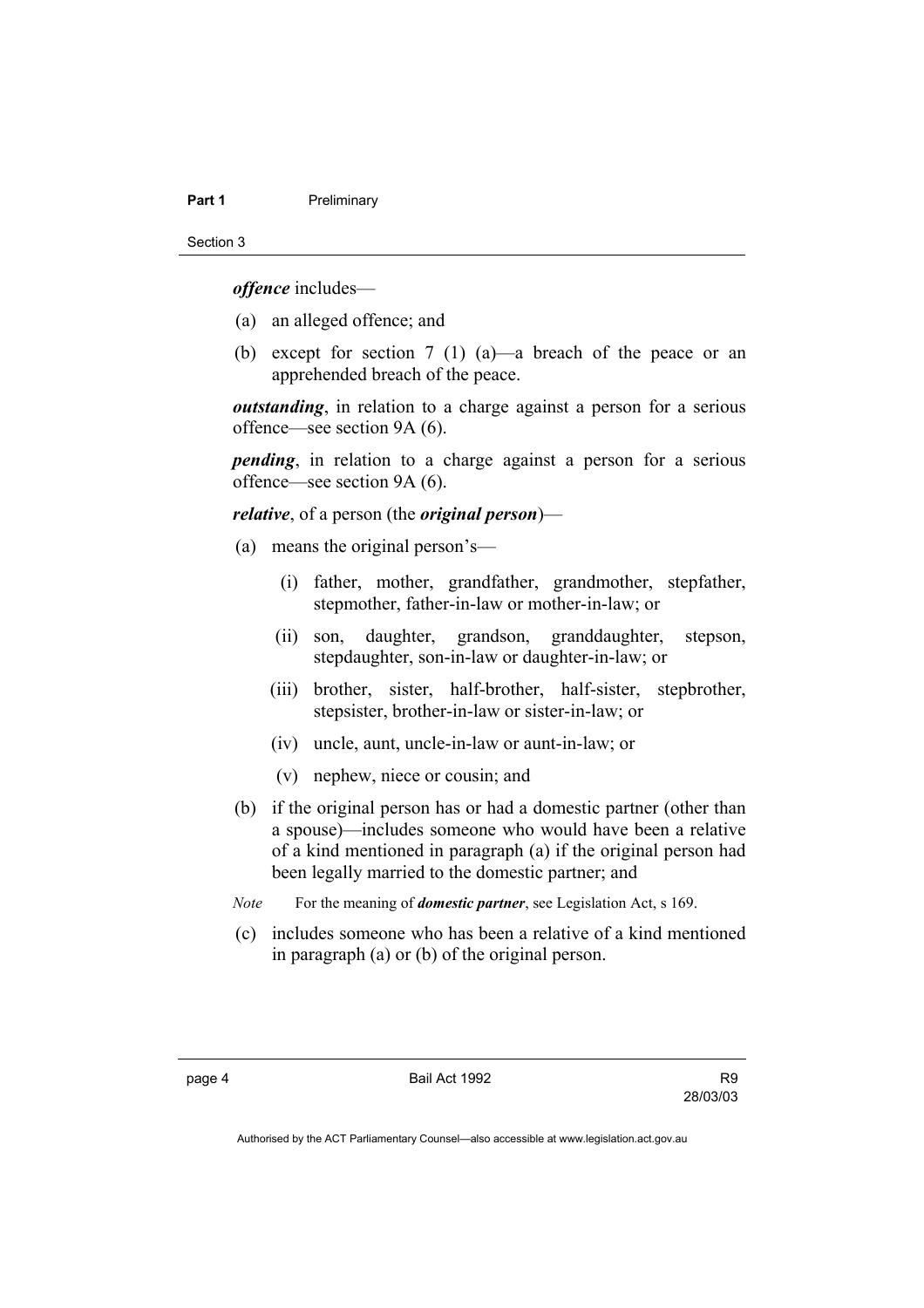*relevant person*, in relation to a person (the *original person*), means—

- (a) a domestic partner or former domestic partner of the original person; or
- (b) a relative of the original person; or
- (c) a child of a domestic partner or former domestic partner of the original person; or
- (d) someone who normally lives, or normally lived, in the same household as the original person (other than as a tenant or boarder).

*remand centre*—see the *Remand Centres Act 1976*.

*serious offence*—see section 9A (1) (a) (Bail for serious offence committed while charge for another is pending or outstanding).

*undertaking to appear* means an undertaking given under section 28 (1).

*victim*, in relation to an accused person, means—

- (a) a person (the *primary victim*) who suffers harm—
	- (i) in the course of, or as the result of, the commission of an offence of which the accused person is accused; or
	- (ii) in the course of assisting a police officer in the exercise of the officer's power to arrest the accused person or to take action to prevent the commission of an offence of which the accused person is accused; or
- (b) if a primary victim dies as a result of the commission of an offence of which the accused person is accused—any person who was financially or psychologically dependent on the primary victim immediately before his or her death.
- (2) A reference in this Act to an *accused person*, or a *person accused of an offence*, includes a reference to—

| R9       | Bail Act 1992 |
|----------|---------------|
| 28/03/03 |               |

page 5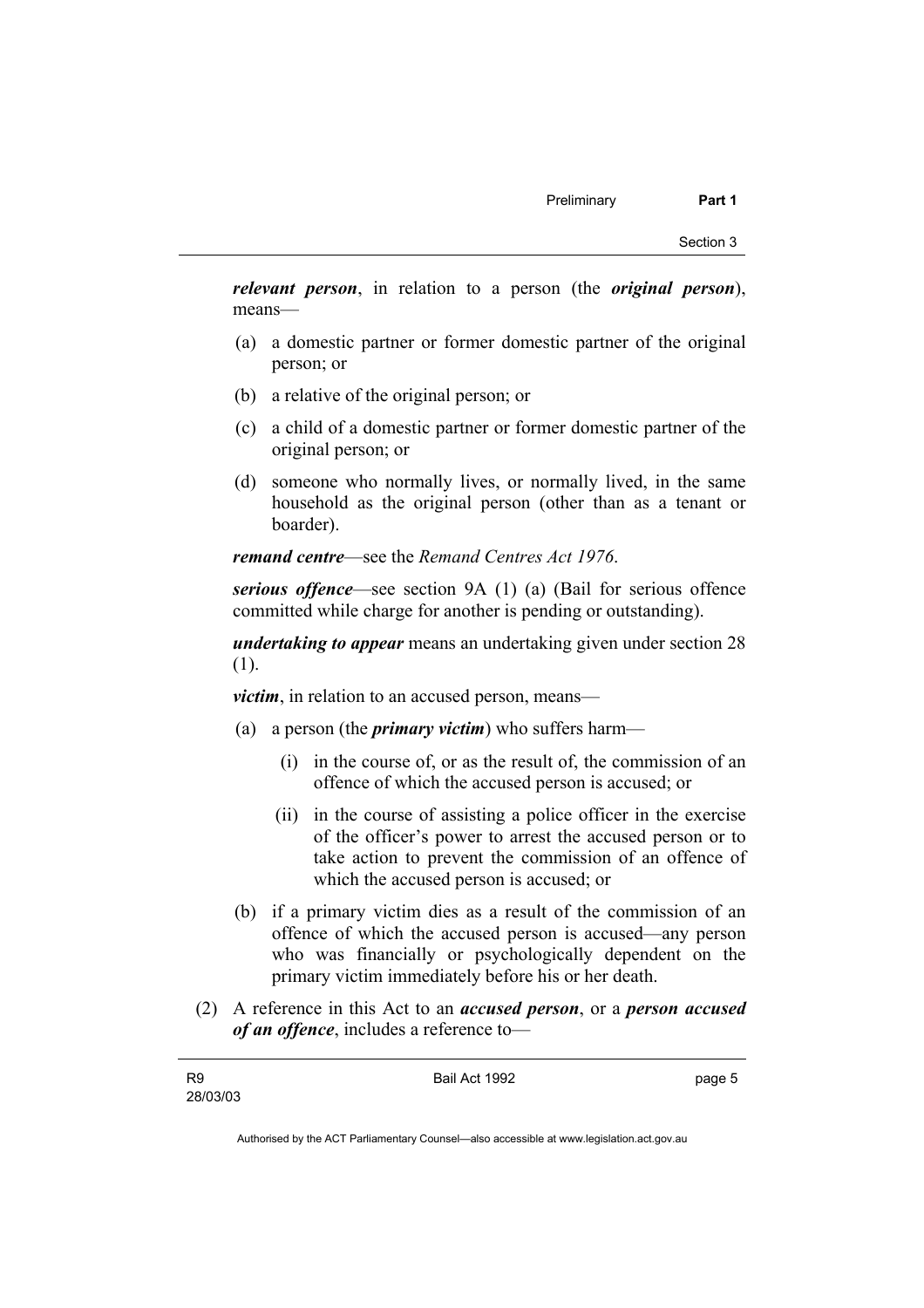#### **Part 1** Preliminary

#### Section 3

- (a) a person charged with, convicted of, or found guilty of an offence; and
- (b) a person arrested for a breach of the peace or an apprehended breach of the peace; and
- (c) a person whose conviction for an offence is stayed; and
- (d) a person discharged under the *Crimes Act 1900*, section 402 on giving security in accordance with subsection (1) of that section; and
- (e) a person in respect of whom an appeal relating to an offence is pending; and
- (f) a person in respect of whom a new trial has been ordered to be held for an offence.
- (3) A reference in this Act to *entering into a bail condition* includes a reference to—
	- (a) for a condition referred to in section 25 (1) (a) or  $(c)$ —to entering into the agreement; or
	- (b) for a condition referred to in section 25 (1) (b)—to making and signing the acknowledgment; or
	- (c) for a condition referred to in section 25 (1) (d)—to entering into the agreement and giving the security; or
	- (d) for a condition referred to in section 25 (1) (e)—to entering into the agreement and depositing the amount of money;

in accordance with the condition.

- (4) A reference in this Act (other than in section 22 or 23) to the *granting* of bail includes a reference to the continuation of bail.
- (5) A reference in this Act to a *surety* is a reference to a person, other than the accused person, who has entered into a bail condition referred to in section 25 (1) (c), (d) or (e) in relation to a grant of bail.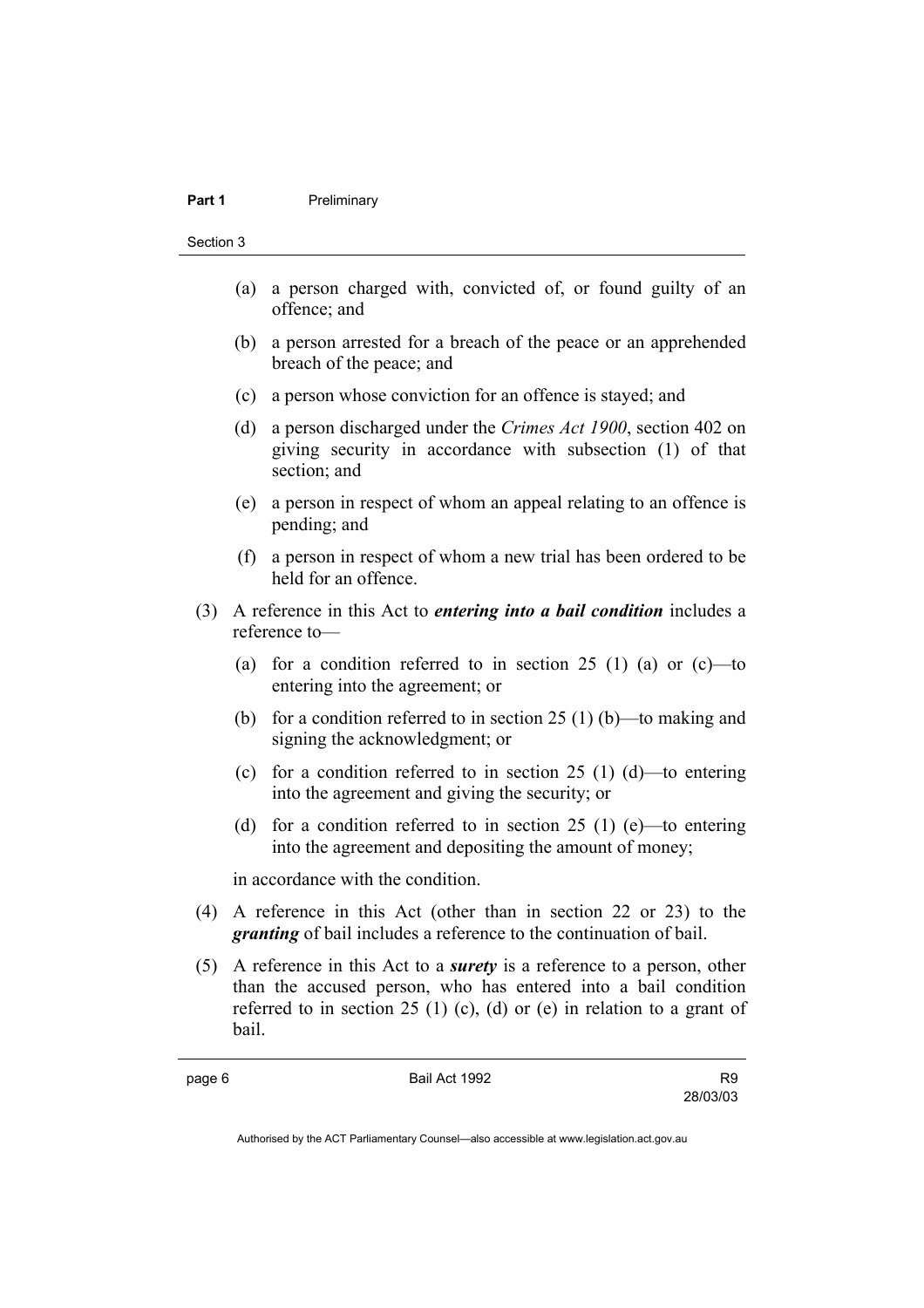| Preliminary | Part 1    |
|-------------|-----------|
|             | Section 4 |

## **4 Application**

This Act applies to a person whether or not he or she has attained the age of 18 years.

Bail Act 1992 **page 7**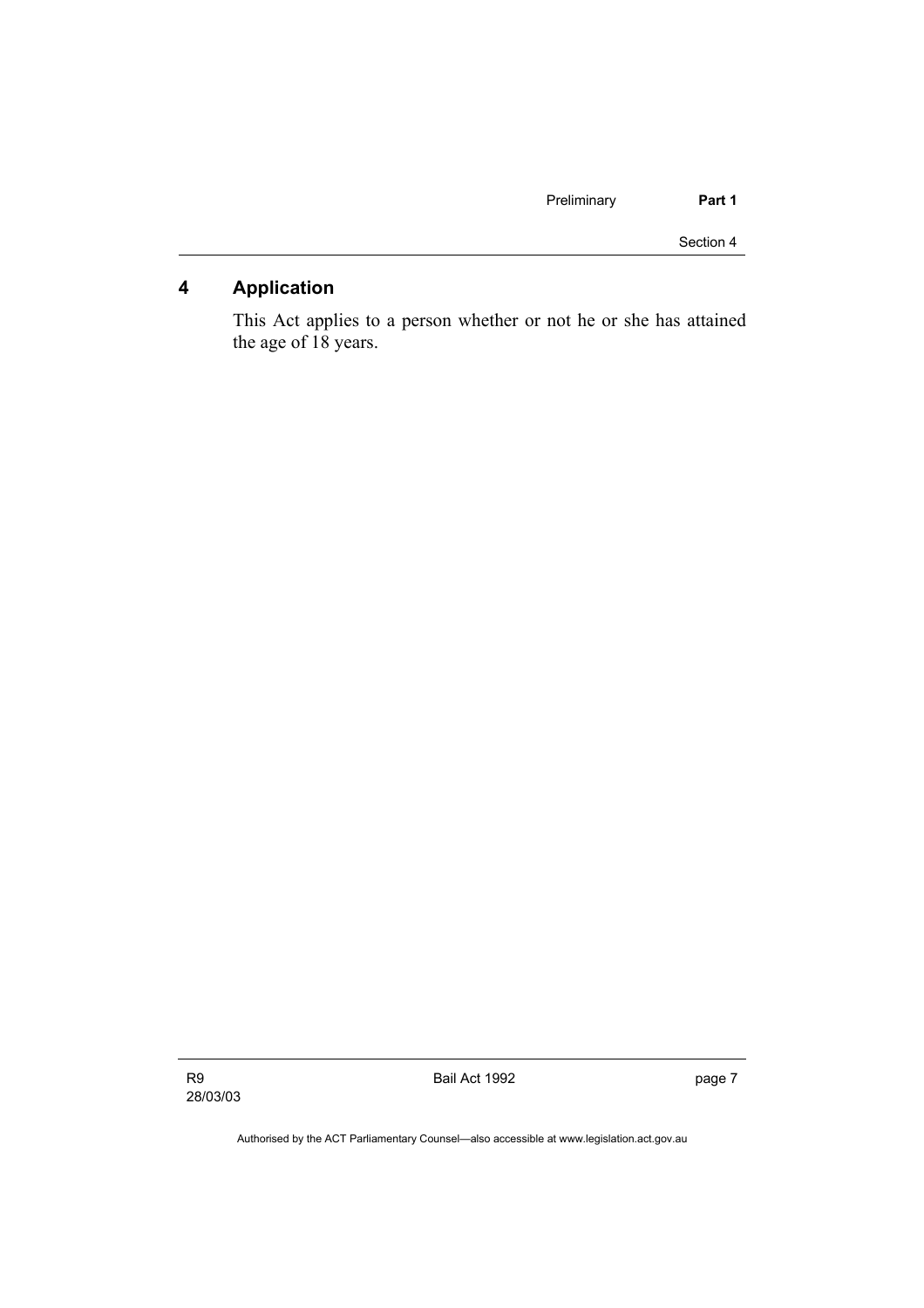#### **Part 2 Availability of bail**

Section 5

## **Part 2 Availability of bail**

## **5 Availability of bail**

- (1) An accused person may be granted bail in respect of any period during which he or she is not required to attend court in relation to the offence with which he or she has been charged.
- (2) A person who has been accused of an offence and is being held in custody in relation to the offence is not entitled to be granted bail in respect of any period during which—
	- (a) he or she is in custody for some other offence or reason in respect of which he or she is not entitled to be granted bail; or
	- (b) he or she is in custody serving a sentence of imprisonment.

## **6 Rights following grant of bail**

If—

- (a) bail is granted to an accused person in respect of an offence; and
- (b) he or she gives an undertaking to appear; and
- (c) if a bail condition is imposed—it is entered into;

the person is, subject to this Act, entitled to be released (if in custody) and to remain at liberty in respect of the offence until he or she is required to appear before a court in accordance with his or her undertaking to appear.

## **7 Bail for minor offences and breaches of the peace**

- (1) This section applies to—
	- (a) all offences not punishable by a sentence of imprisonment (except in default of payment of a fine); and

page 8 and R9 Bail Act 1992

28/03/03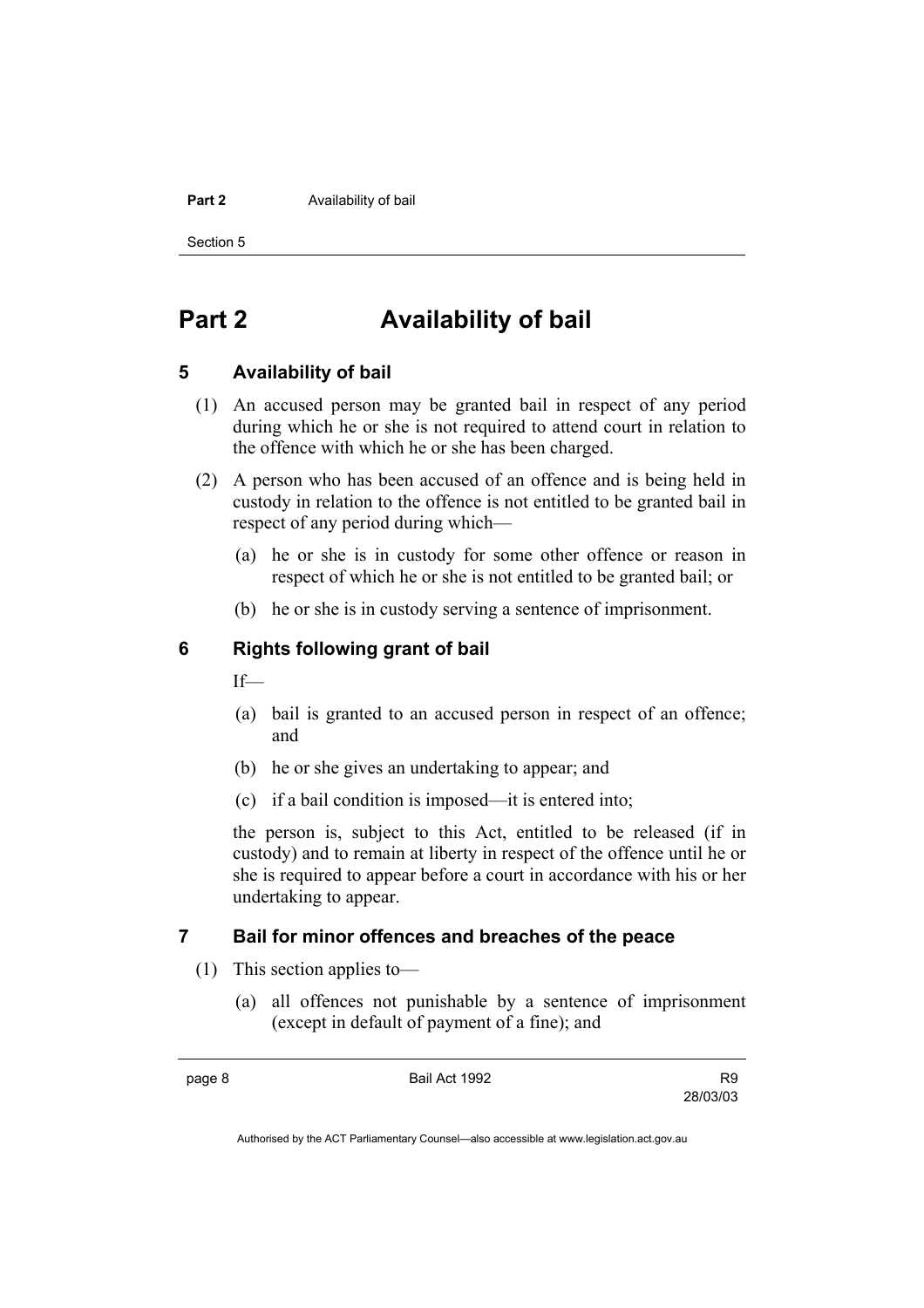- (b) all offences punishable by a term of imprisonment not exceeding 6 months.
- (2) Subject to subsection (3), a person charged with an offence to which this section applies is entitled to be granted bail without any condition and, if the person is in custody, he or she shall be released from custody as soon as he or she has given an undertaking to appear.
- (3) Subsection (2) does not apply to—
	- (a) an accused person who, in relation to the commission of the same offence on a previous occasion, failed to comply with any undertaking to appear or bail condition given or imposed in relation to that offence on that occasion; or
	- (b) an accused person who is, in the opinion of the court or authorised officer, incapacitated by intoxication, injury or use of drugs or is otherwise in danger of physical injury or in need of physical protection; or
	- (d) an accused person in respect of whom the requirement for bail is dispensed with under section 10; or
	- (e) a person charged with—
		- (i) an offence against the *Protection Orders Act 2001*, section 34 (which is about contravening protection orders); or
		- (ii) an offence against the *Crimes Act 1900*, section 380 (which is about possession of offensive weapons); or
	- (f) a person charged with a prescribed offence.

## **7A Bail following arrest for breach of peace**

 (1) This section applies to someone arrested for a breach of the peace or an apprehended breach of the peace.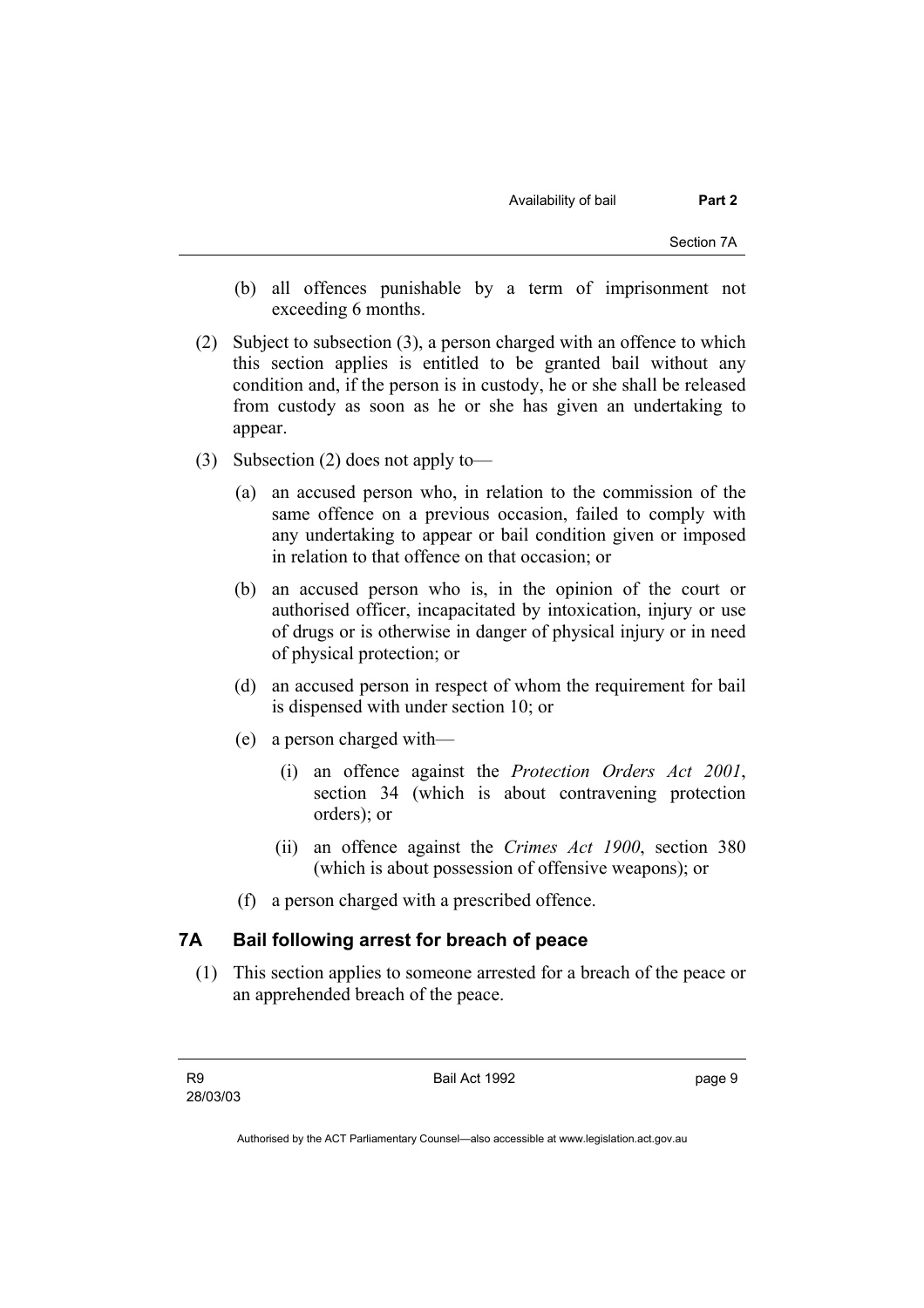#### **Part 2 Availability of bail**

#### Section 8

### (2) The person—

- (a) is entitled to be granted bail—
	- (i) without a condition being imposed; or
	- (ii) on condition that the person keeps the peace; and
- (b) must be released from custody as soon as the person—
	- (i) gives an undertaking to appear; and
	- (ii) if a condition to keep the peace is imposed—enters into an agreement under section 25 (1) (a).
- (3) However, the person is not entitled to be granted bail under subsection (2) if—
	- (a) because of the behaviour that resulted in the person being arrested, someone else would be likely to make application for a protection order under the *Protection Orders Act 2001* against the person; or
	- (b) the person failed to comply with an undertaking to appear given, or bail condition imposed, in relation to a previous breach of the peace or apprehended breach of the peace.

## **8 Bail for other than minor offences**

- (1) This section applies to—
	- (a) anyone in relation to an offence other than an offence mentioned in section 7 (1) (which is about minor offences and breaches of the peace); and
	- (b) someone who is not entitled to bail because of section 7 (3); and
	- (c) someone who is not entitled to bail because of section 7A (3).
- (2) However, this section does not apply to the grant of bail—

page 10 and Bail Act 1992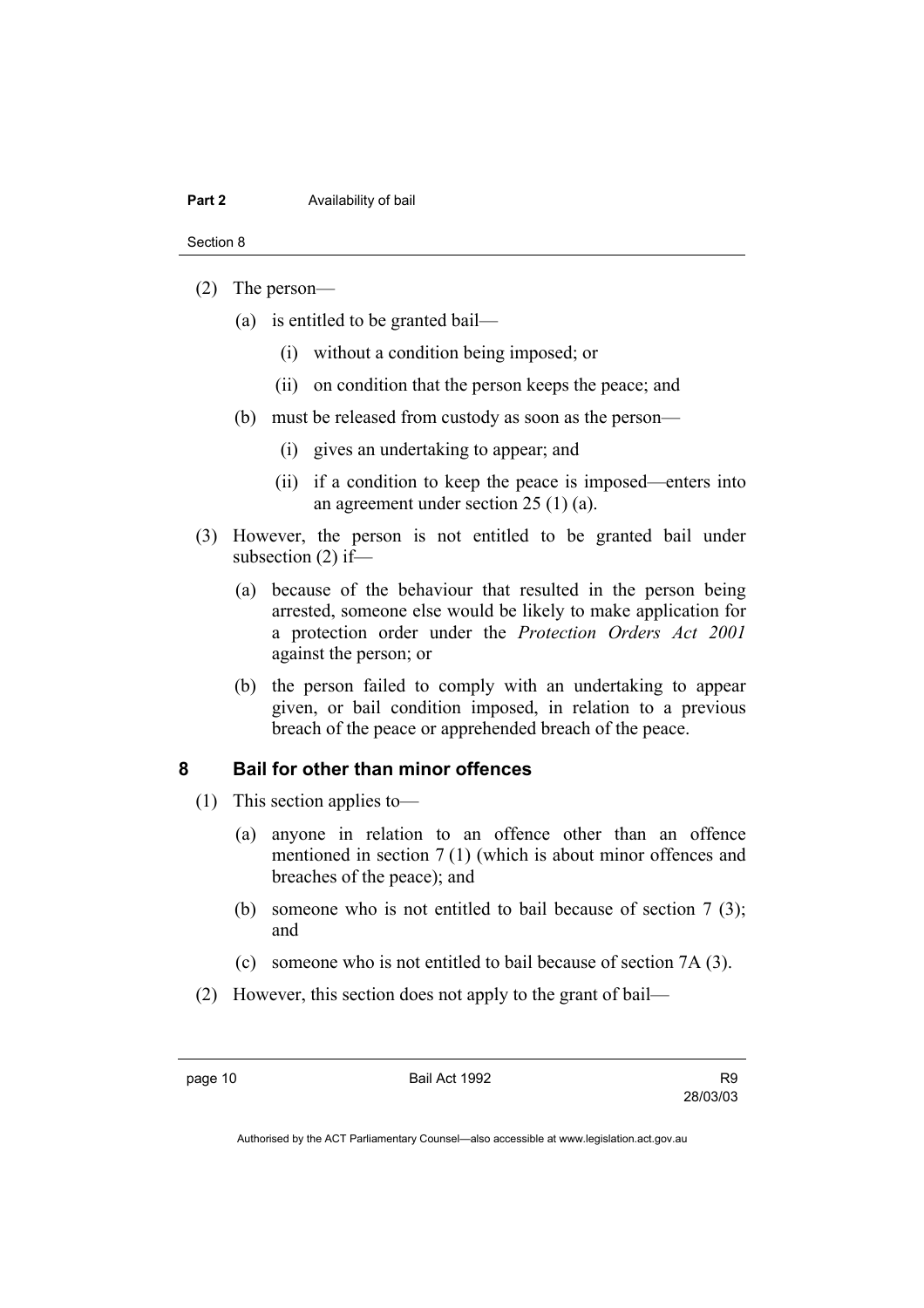- (a) by an authorised officer to a person accused of a domestic violence offence (see section 8A); or
- (b) by a court or an authorised officer to a person accused of a serious offence that is alleged to have been committed while the person was on bail for another serious offence (see section 9A).
- (3) If this section applies to a person, the person is entitled to be granted bail in accordance with this Act unless—
	- (a) the court or authorised officer is satisfied that refusal is justified having regard to—
		- (i) if the accused person is an adult—the matters mentioned in section 22 (Criteria for granting bail to adults); or
		- (ii) if the accused is a child—the matters mentioned in section 23 (Criteria for granting bail to children); or
	- (b) the requirement for bail is dispensed with under section 10 (Dispensing with bail).

### **8A Bail by authorised officer—domestic violence offences**

- (1) This section applies if someone (the *accused*) is accused of a domestic violence offence.
- (2) An authorised officer must not grant bail to the accused unless satisfied that the accused poses no danger to a protected person during the period of bail.
- (3) However, even if the authorised officer is satisfied under subsection (2), the officer must refuse bail if satisfied that refusal is justified having regard to—
	- (a) if the accused person is an adult—the matters mentioned in section 22 (Criteria for granting bail to adults); or
	- (b) if the accused is a child—the matters mentioned in section 23 (Criteria for granting bail to children).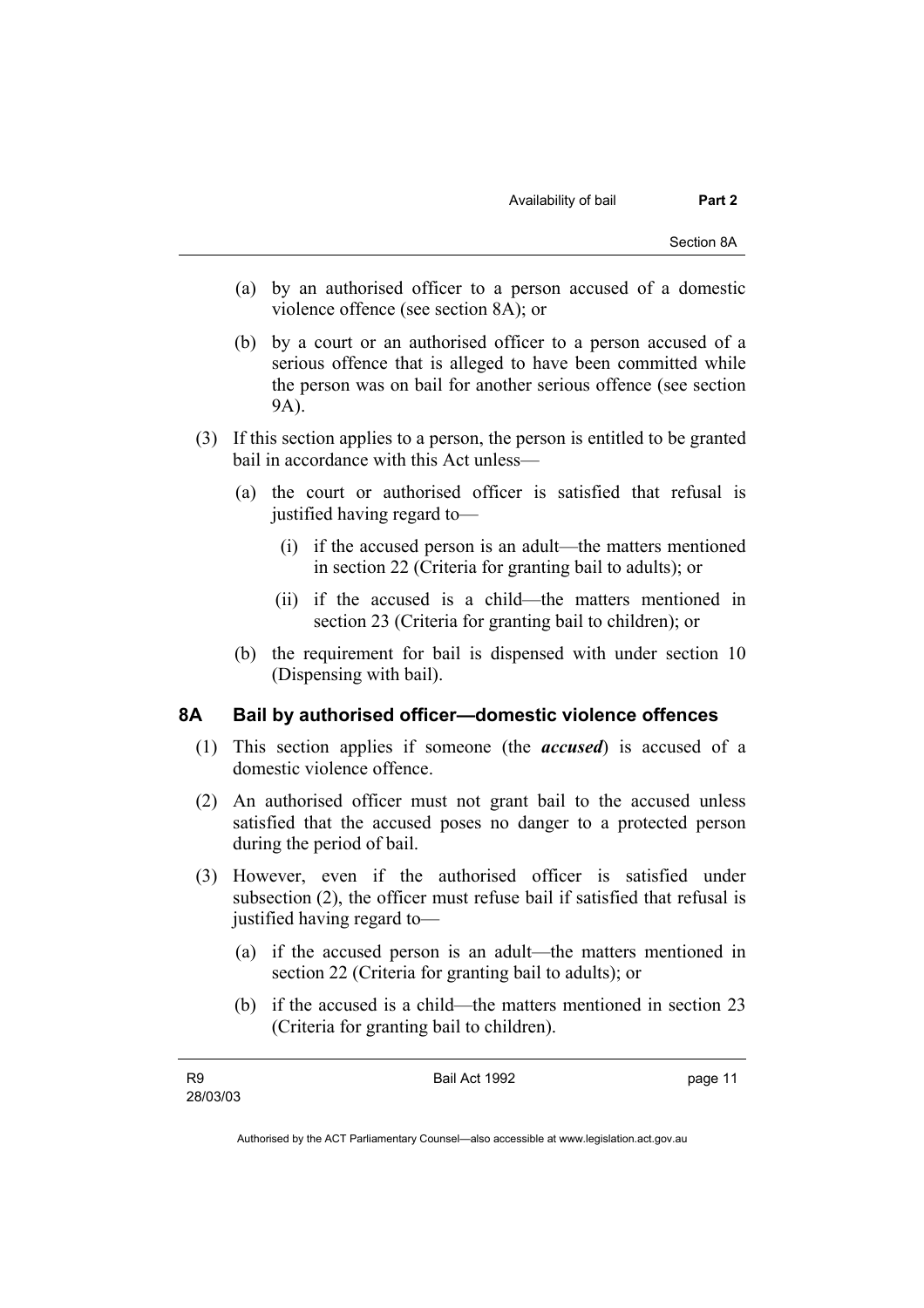#### **Part 2 Availability of bail**

Section 9

- (4) If an authorised officer grants bail to the accused under this section, the officer must, in the record of the decision made under section 27 (Recording of certain bail decisions), state why, in the officer's opinion, the accused poses no danger to the protected person.
- (5) The accused must not be released on bail under this section unless the accused has given an undertaking under section 28 (Undertaking to appear) to appear before the stated court within 48 hours of being released.
- (6) For this section:

### *protected person*—

- (a) means a person against whom the alleged behaviour constituting the domestic violence offence was directed; and
- (b) includes a relevant person in relation to a person mentioned in paragraph (a).

## **9 Bail for persons sentenced to imprisonment**

- (1) This section applies if—
	- (a) a person has been convicted of an offence by a court and sentenced to a period of imprisonment for the offence; and
	- (b) an appeal is pending in relation to the conviction or sentence (including an appeal against a decision on appeal).
- (2) Despite anything else in this Act, a court must not grant bail to the person unless it is satisfied that special or exceptional circumstances exist justifying the grant of bail.

## **9A Bail for serious offence committed while charge for another is pending or outstanding**

- (1) This section applies if—
	- (a) a person is accused of an offence punishable by imprisonment for 5 years or more (a *serious offence*); and

page 12 R9 Bail Act 1992

28/03/03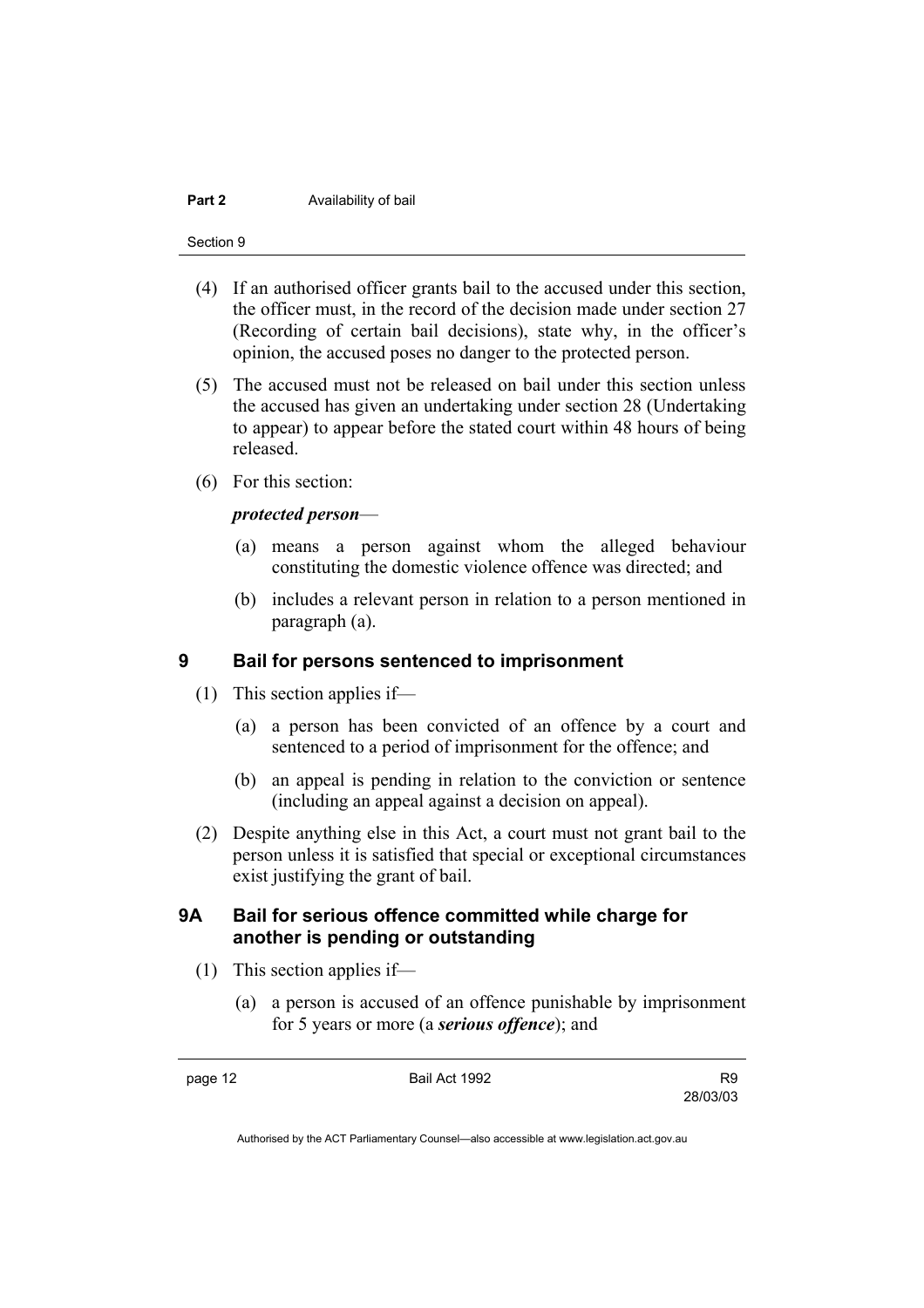Availability of bail **Part 2** 

Section 9A

 (b) the person is alleged to have committed the offence while a charge against the person for another serious offence is pending or outstanding.

#### **Examples**

- 1 Julianne is served with a summons to attend the Magistrates Court to answer a charge that she has committed the offence of taking a vehicle without authority (punishable by 5 years imprisonment under the *Crimes Act 1900*, section 111, and so a *serious offence* under paragraph (a)). Before the court date, Julianne is arrested and charged with having committed an armed robbery the day after being served with the summons (punishable by 25 years imprisonment under the *Crimes Act 1900*, section 92, and so also a *serious offence* under paragraph (a)). At the time of the alleged armed robbery, the charge of taking a vehicle without authority was still *pending* (see below s (6)). Section 9A will apply to any decision about the grant of bail to Julianne in relation to the armed robbery charge.
- 2 Julian is arrested and charged with burglary (punishable by 14 years imprisonment under the *Crimes Act 1900*, section 93, and so a *serious offence* under paragraph (a)). He is granted bail. Before the charge is heard in the Magistrates Court, Julian is again arrested, this time for a theft committed while he was on bail (punishable by 10 years imprisonment under the *Crimes Act 1900*, section 89, and so another *serious offence* under paragraph (a)). At the time of the alleged theft, the charge of burglary was still *outstanding* (see below s (6)). Section 9A will apply to any decision about the grant of bail to Julian in relation to the theft charge.
- (2) A court or an authorised officer must not grant bail to the accused person unless satisfied that special or exceptional circumstances exist justifying the grant of bail.
- (3) However, even if special or exceptional circumstances are established, the court or officer must refuse bail if satisfied that refusal is justified having regard to—
	- (a) if the accused person is an adult—the matters mentioned in section 22 (Criteria for granting bail to adults); or
	- (b) if the accused person is a child—the matters mentioned in section 23 (Criteria for granting bail to children).

Authorised by the ACT Parliamentary Counsel—also accessible at www.legislation.act.gov.au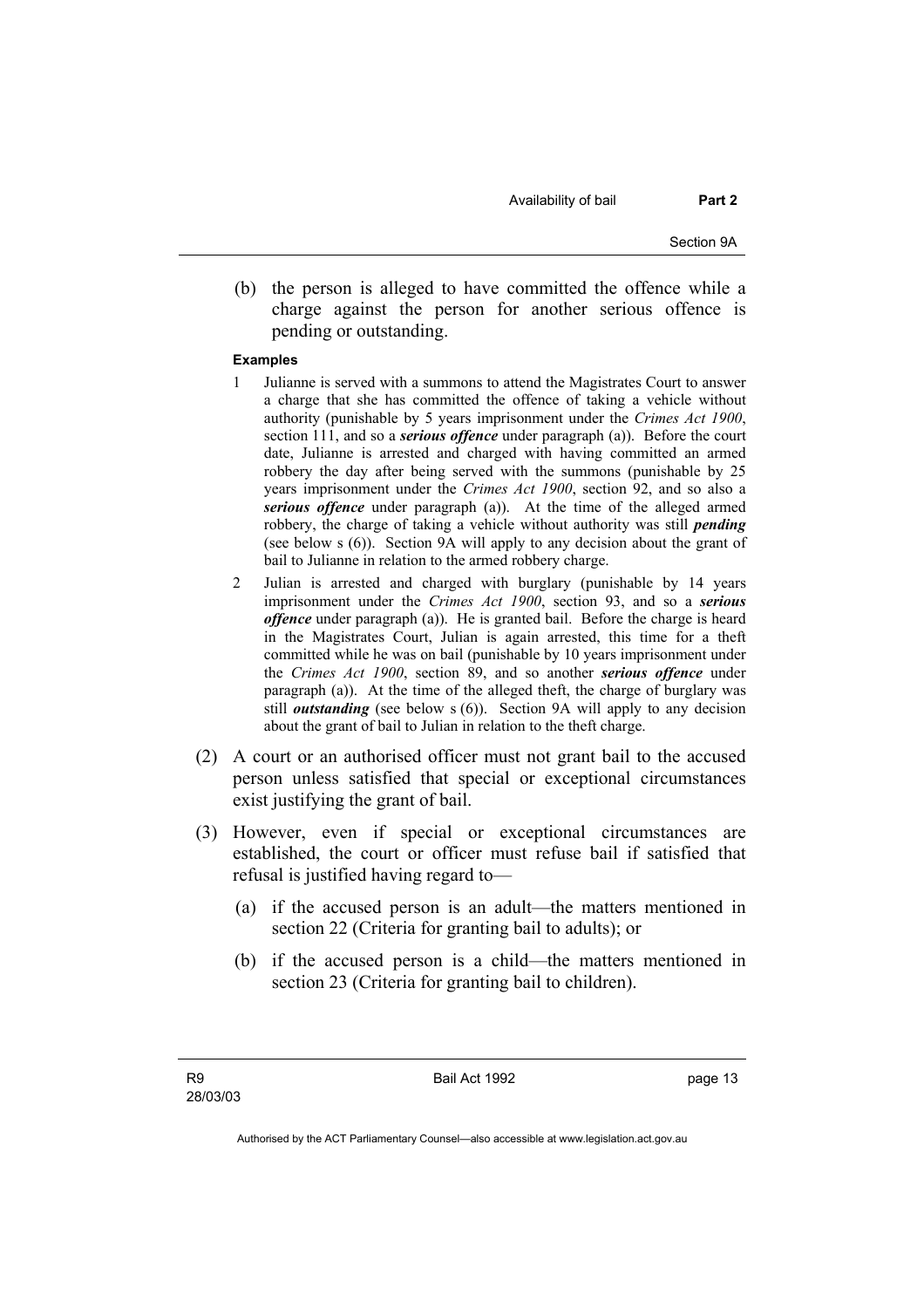#### **Part 2 Availability of bail**

Section 9A

- (4) Also, if a serious offence mentioned in subsection (1) (a) or (b) is a domestic violence offence, an authorised person must refuse bail to the accused person if satisfied that refusal is required by section 8A (Bail by authorised officer—domestic violence offences).
- (5) This section does not prevent the application of section 8A to the accused person if—
	- (a) a serious offence mentioned in subsection (1) (a) or (b) is a domestic violence offence; and
	- (b) an authorised person grants bail to the accused person.
- (6) In this section:

*outstanding*—a charge against a person for a serious offence is *outstanding*—

- (a) until the charge is finally dealt with in any of the following ways:
	- (i) the charge is withdrawn;
	- (ii) the charge is dismissed by a court;
	- (iii) the person is discharged by the Magistrates Court following a committal hearing;
	- (iv) the person is acquitted or found guilty by a court of the offence charged; and
- (b) if the person is acquitted or found guilty by a court of the offence charged, but a new trial on the charge (or a charge based on the same facts) is later ordered on appeal—from the date the new trial is ordered until the earliest of the following happens:
	- (i) the charge (or a charge based on the same facts) is finally dealt with as mentioned in paragraph (a)  $(i)$ ,  $(ii)$  or  $(iv)$ ;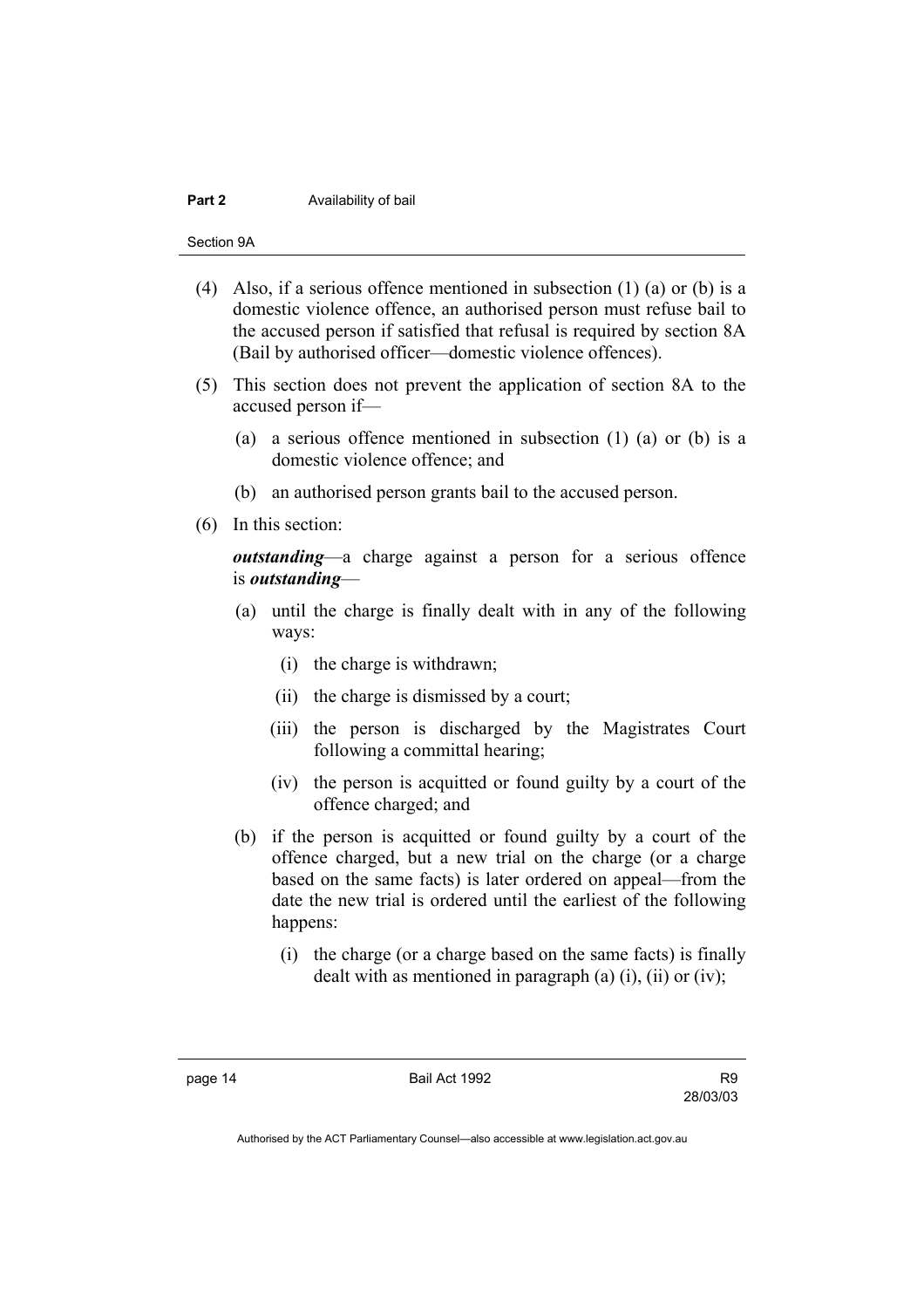Availability of bail **Part 2** 

- (ii) the order for the new trial is reversed on a further appeal.
- *Note Found guilty*, of an offence, includes having the offence taken into account under the *Crimes Act 1900*, s 357 and having an order made in relation to the offence under the *Crimes Act 1900*, s 402 or the *Children and Young People Act 1999*, s 96 (see *Legislation Act 2001*, dict, pt 1).

*pending*—a charge against a person for a serious offence is *pending* if the person has not yet been charged with the offence, but—

- (a) the person has been arrested for the offence, unless the person is later released without being charged with a serious offence; or
- (b) a summons to appear before a court to answer a charge for the offence has been served on the person; or
- (c) the person has, at the invitation of a police officer, signed an agreement to attend court to answer a charge for the offence (known as a 'voluntary agreement to attend court' or by a similar name).
- (7) This section applies in relation to a decision to grant bail made on or after the commencement of the *Bail Amendment Act 2001 (No 2)* even if any relevant serious offence is alleged to have been committed before that commencement.
- (8) Subsection (7) and this subsection expire 2 years after the commencement of the *Bail Amendment Act 2001 (No 2)*.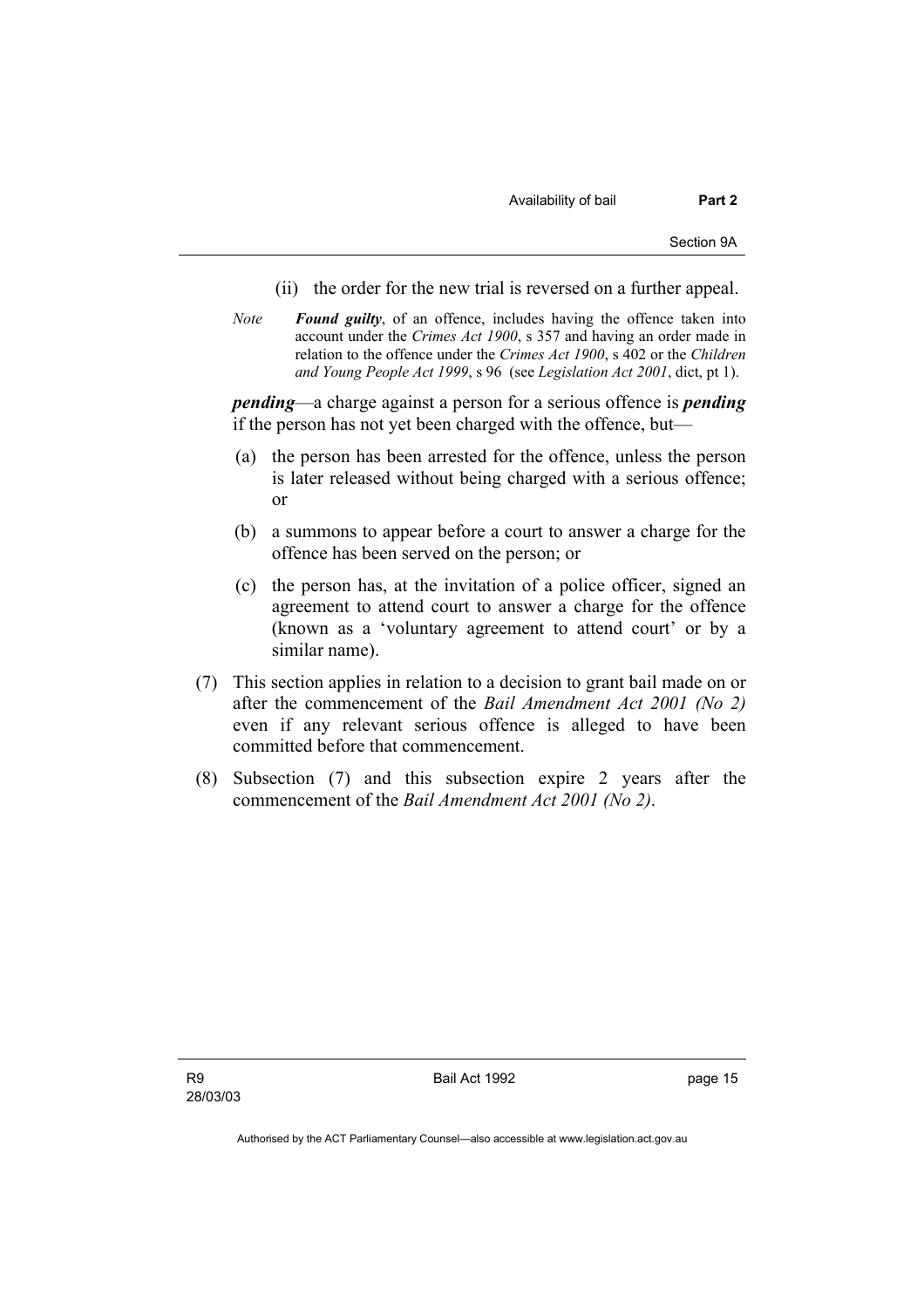#### **Part 3 Dispensing with bail**

Section 10

## **Part 3 Dispensing with bail**

### **10 Dispensing with bail**

- (1) A court that may grant bail to an accused person may instead dispense with the requirement for bail.
- (2) In determining whether to release an accused person from custody without requiring bail, a court may have regard to any information which appears to the court to be relevant and reliable.
- (3) If, during an appearance by an accused person before a court, no specific order or direction is made by the court in respect of bail, the court shall be deemed to have dispensed with the requirement for bail.
- (4) Subsection (2) does not apply if, under section 33 (3), the court is to be taken to have continued bail.
- (5) A court must not dispense with the requirement for bail for an accused person to whom either of the following sections apply unless satisfied that special or exceptional circumstances exist justifying dispensing with the requirement:
	- (a) section 9 (Bail for persons sentenced to imprisonment);
	- (b) section 9A (Bail for serious offence committed while charge for another is pending or outstanding).

## **11 Effect of dispensing with bail**

 (1) While the requirement for bail is dispensed with under this Act in respect of a person accused of an offence, the person is entitled to be and to remain at liberty in respect of the offence until he or she is required to appear before a court in respect of the offence.

page 16 and 1992 Bail Act 1992

28/03/03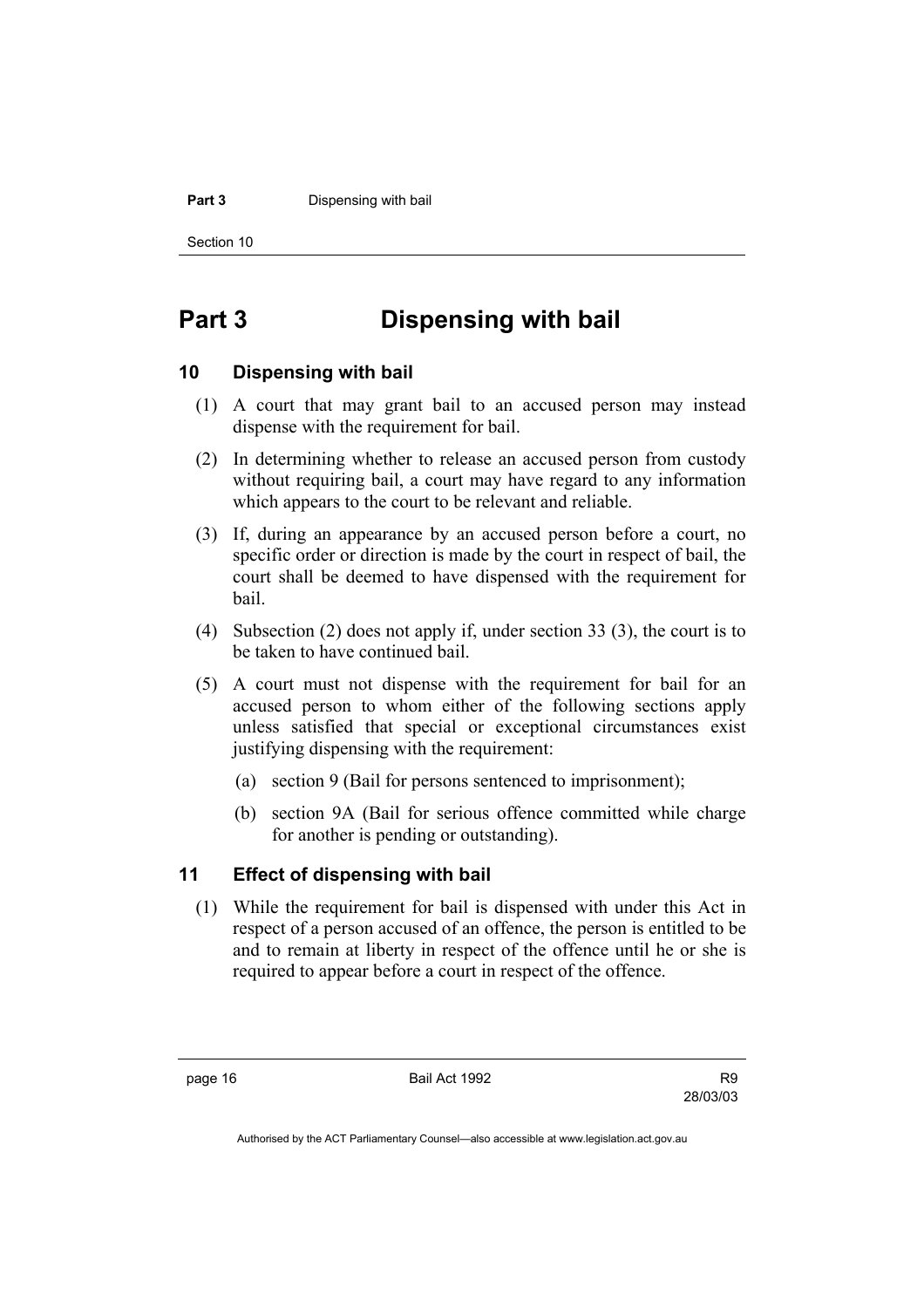Dispensing with bail **Part 3** 

Section 12

 (2) Subsection (1) does not apply to an accused person while he or she is in custody for another offence or reason in respect of which he or she is not entitled to be at liberty, whether under this Act or otherwise.

## **12 Decision to dispense with bail**

For part 6, if a court dispenses with the requirement for bail, the court shall be deemed to have made a decision in relation to bail.

R9 28/03/03 Bail Act 1992 **page 17**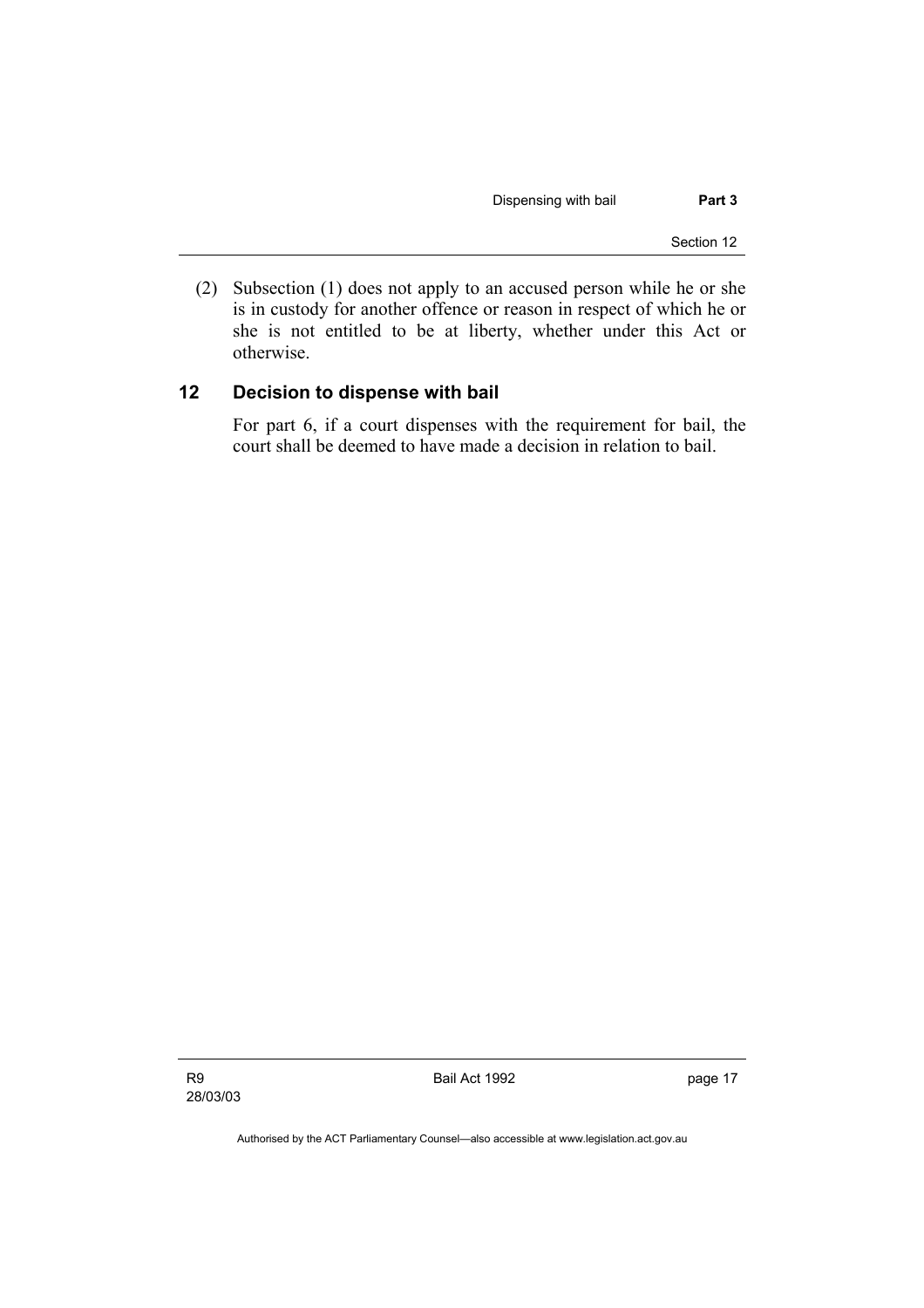#### **Part 4** Grant of bail

Section 13

## **Part 4 Grant of bail**

## **13 Determination of bail after charge laid**

- $(1)$  If—
	- (a) a person who has been taken into custody by a police officer is charged with an offence but is not to be brought before a court forthwith after being so charged; or
	- (b) it is not practicable to bring before a court forthwith a person arrested under a warrant (being a warrant which does not expressly preclude the granting of bail) issued under the *Magistrates Court Act 1930*, section 42 (1) in respect of an offence punishable by a fine or by imprisonment for a period not exceeding 2 years;

the police officer who charges or arrests the person—

- (c) shall inform the person, or cause the person to be informed, that he or she may—
	- (i) apply for bail; and
	- (ii) communicate with a legal practitioner of his or her choice in connection with the making of an application for bail; and
	- (iii) if he or she cannot speak or understand the English language—have recourse to the services of a competent interpreter; and
	- (iv) communicate with any other person of his or her choice, being a person who may reasonably be expected to assist him or her in connection with the provision of bail; and

and, if the person asks for facilities to do so, shall provide the person with reasonable facilities to enable the person to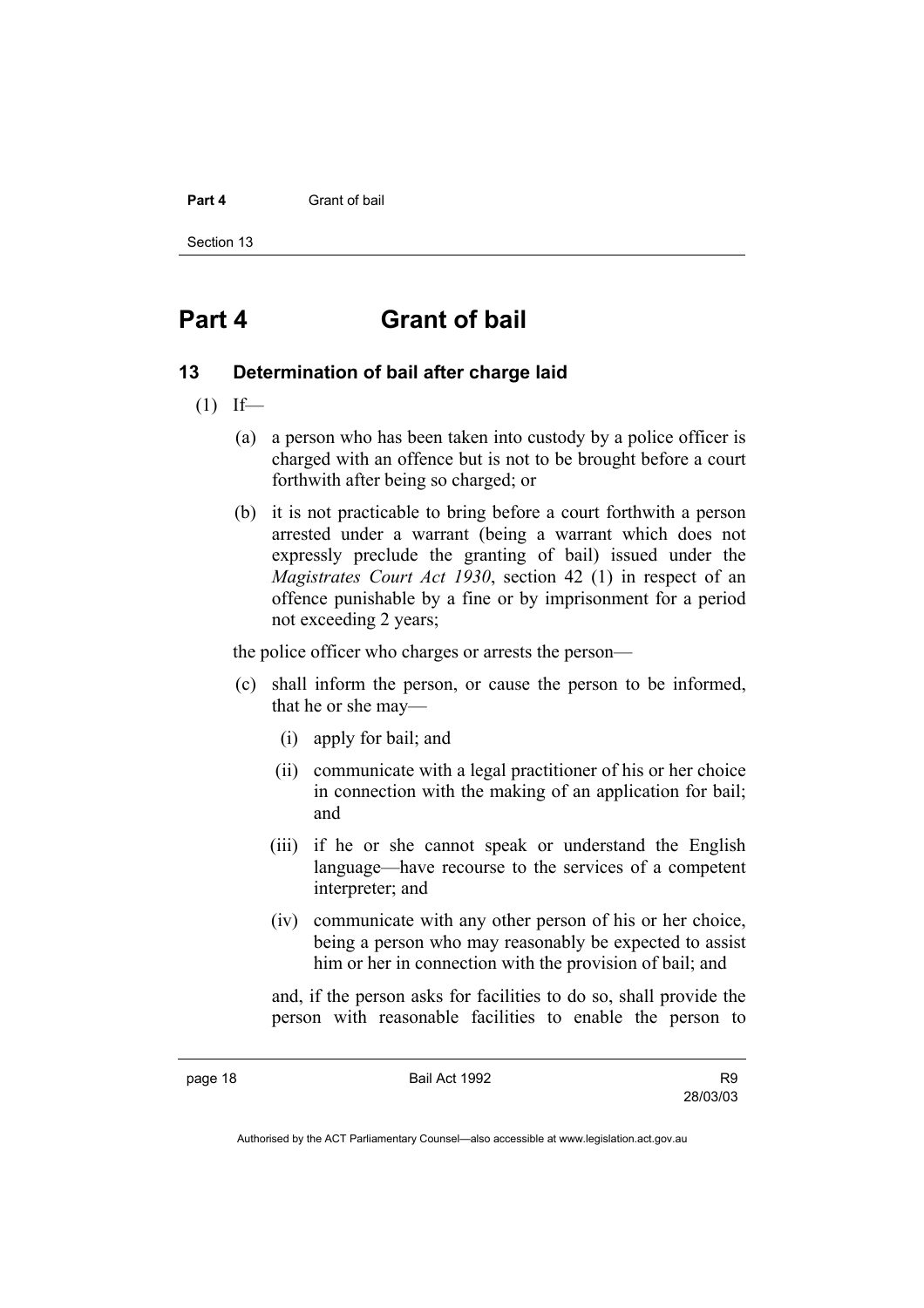communicate with a legal practitioner, such an interpreter or such other person; and

- (d) shall inform the person, or cause the person to be informed of—
	- (i) the applicable bail criteria; and
	- (ii) the conditions subject to which the person may be released on bail; and
- (e) if the person applies for bail—
	- (i) if the police officer is authorised to grant bail to the person—shall consider whether the person should be granted bail; or
	- (ii) in any other case—shall bring the person before an authorised officer.
- (2) If a person is brought before an authorised officer under subsection (1) (e) (ii), the authorised officer shall consider whether the person should be granted bail.
- (3) If, before subsection (1) has been fully complied with in respect of an accused person, an authorised officer is satisfied that it is appropriate to release the person on bail subject only to the person giving an undertaking to appear, the authorised officer may so release the person.
- (4) A police officer who charges or arrests a person may refrain from complying with subsection  $(1)$   $(c)$   $(ii)$ ,  $(iii)$  or  $(iv)$  if he or she believes on reasonable grounds that it is necessary to do so to prevent—
	- (a) the escape of an accomplice of the accused person; or
	- (b) the loss, destruction or falsification of evidence relating to the offence.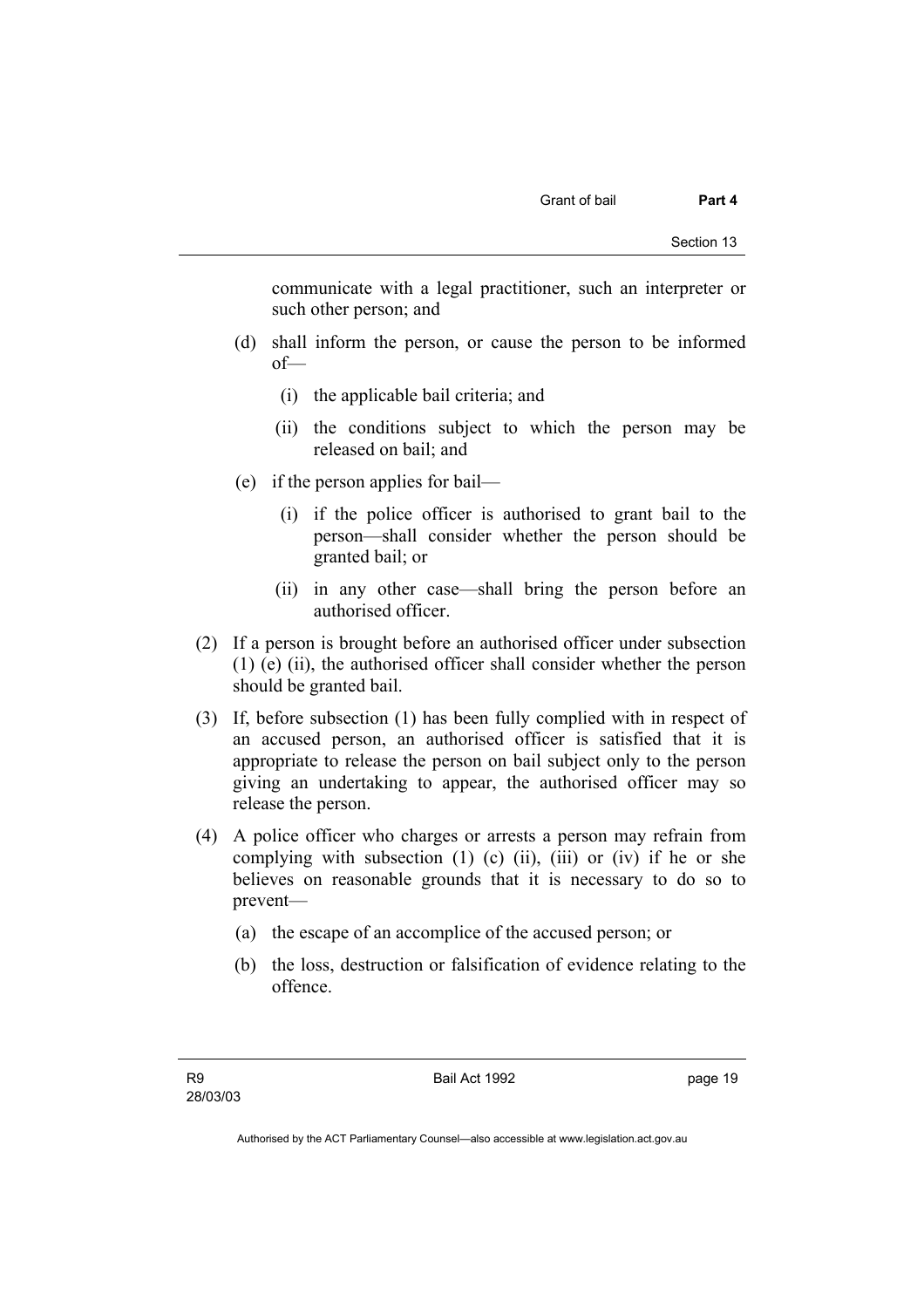#### **Part 4** Grant of bail

Section 14

 (5) If a police officer who charges` or arrests a person refrains from complying with subsection  $(1)$   $(c)$   $(ii)$ ,  $(iii)$  or  $(iv)$  for a reason specified in subsection (4), he or she shall record, or cause to be recorded, his or her reasons for not so complying.

## **14 Grant of bail by authorised officers**

- (1) Subject to subsection (2), an authorised officer may grant bail in accordance with this Act to an accused person who is present at a police station.
- (2) An authorised officer may not grant bail to a person accused of an offence if—
	- (a) a determination about bail has been made by a court; or
	- (b) the offence with which the accused person has been charged is a domestic violence offence of murder or attempted murder.

## **15 Determination of questions of bail by authorised officers**

- (1) An authorised officer who is required to consider whether to grant bail to an accused person shall as soon as reasonably practicable—
	- (a) afford—
		- (i) the accused person or a legal practitioner representing the accused person; and
		- (ii) any police officer involved in the investigation of the offence with which the accused person is charged;

an opportunity to make submissions to the authorised officer about the conditions to which any grant of bail to the accused person should be made subject; and

 (b) having regard to those submissions, to the applicable bail criteria and to any other available information that the authorised officer considers relevant and reliable, determine whether the person should be granted bail.

page 20 R9 Bail Act 1992

28/03/03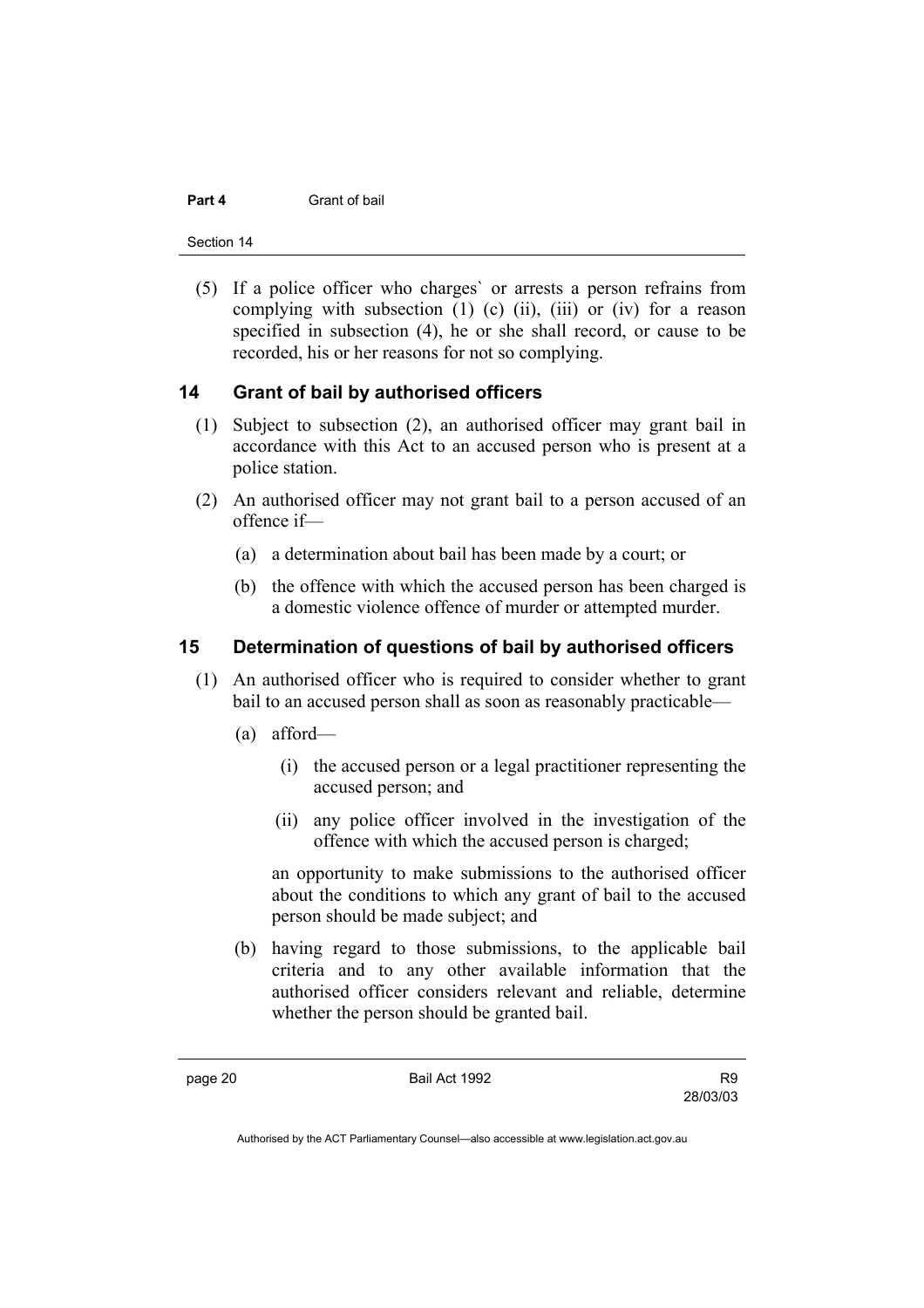- (2) If the authorised officer is satisfied, having regard to the applicable bail criteria, that—
	- (a) it is appropriate to release the person on the person giving an undertaking to appear; and
	- (b) it is not necessary to impose a bail condition;

the authorised officer shall release the person on the person giving that undertaking.

- (3) If the authorised officer is satisfied, having regard to the applicable bail criteria, that it is not appropriate to grant bail to the accused person without imposing a condition, the authorised officer shall, having regard to—
	- (a) the conditions that may be imposed in granting bail to a person; and
	- (b) the extent to which the imposition of 1 or more bail conditions would be appropriate having regard to the matters specified in whichever of sections 8A (1), 22 and 23 applies to the making of a determination regarding the granting of bail to the accused person;

determine whether to grant bail to the accused person.

### **16 Notification of decision of authorised officer**

- (1) If an authorised officer decides—
	- (a) to refuse to grant bail to an accused person; or
	- (b) to grant bail to an accused person subject to 1 or more bail conditions;

the authorised officer shall inform the accused person—

- (c) of his or her decision; and
- (d) the right of the accused person to request a review of the decision under section 38; and

Bail Act 1992 page 21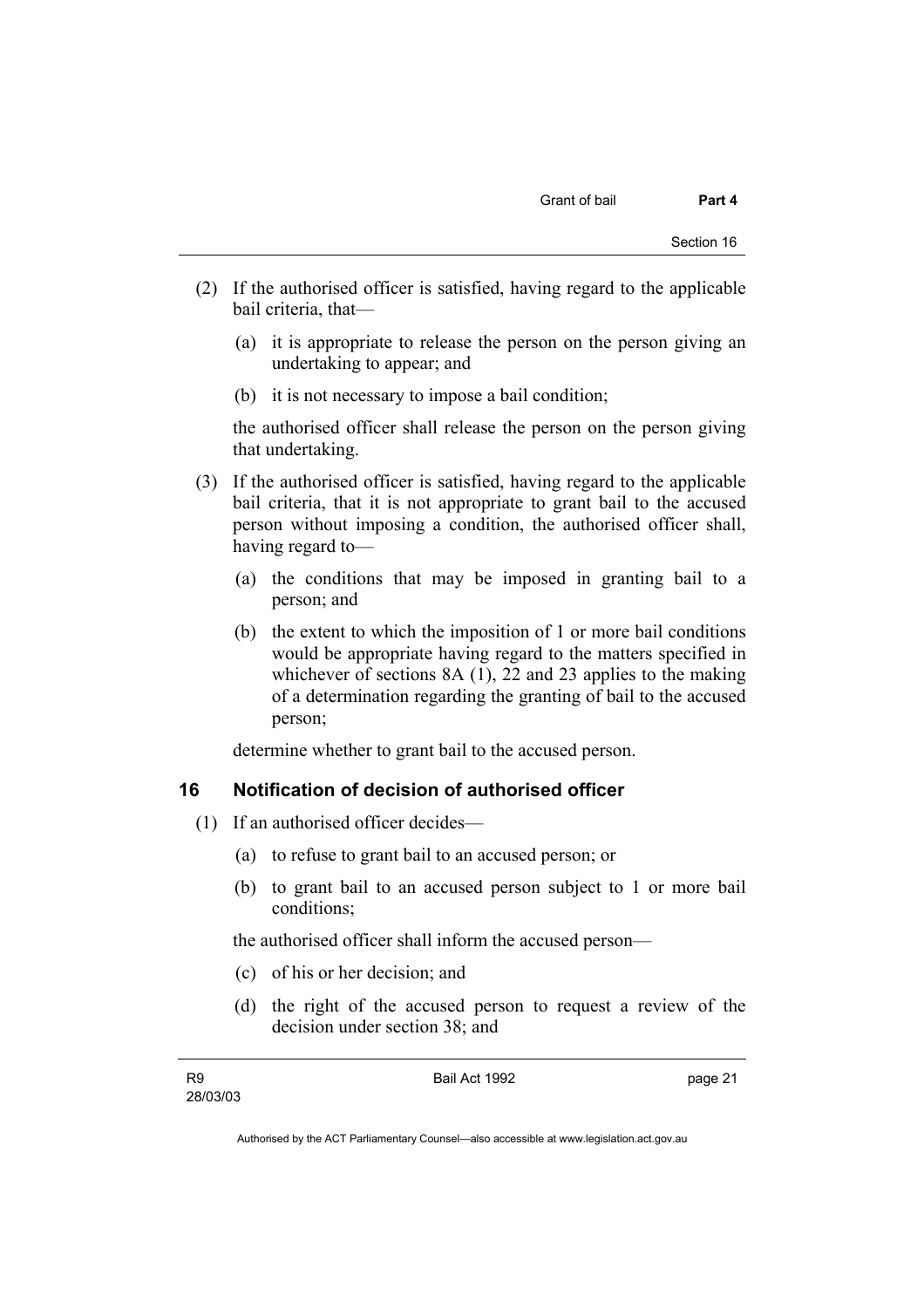#### **Part 4** Grant of bail

#### Section 16

- (e) if bail is refused—that the person is entitled to communicate with a legal practitioner; and
- (f) if the person would be granted bail subject to 1 or more bail conditions and that bail condition, or those bail conditions, are such that the person is unable or unwilling to comply, or to arrange for compliance, with them—that the person is entitled to communicate with a legal practitioner.
- (2) An authorised officer shall, on being requested to do so by an accused person in respect of whom he or she has made a decision of the kind referred to in subsection (1) (a) or (b), provide the person with reasonable facilities to communicate with a legal practitioner.
- (3) An authorised officer who refuses to grant bail to an accused person may refrain from complying with subsection (1) (e) or (f) and subsection (2) if he or she believes on reasonable grounds that it is necessary to do so to prevent—
	- (a) the escape of an accomplice of the accused person; or
	- (b) the loss, destruction or falsification of evidence relating to the offence.
- (4) If an authorised officer refrains from complying with subsection (1) (e) or (f) and subsection (2) for a reason specified in subsection (3), he or she shall record, or cause to be recorded, his or her reasons for not complying.
- (5) If an authorised officer decides to grant bail to an accused person in relation to a domestic violence offence, the officer must take reasonable steps to tell each protected person, as soon as practicable, about the decision and, if the accused person is granted bail subject to a bail condition, about the condition.
- (6) If an authorised officer decides not to grant bail to an accused person in relation to a domestic violence offence, the officer must tell each protected person about the decision.

page 22 R9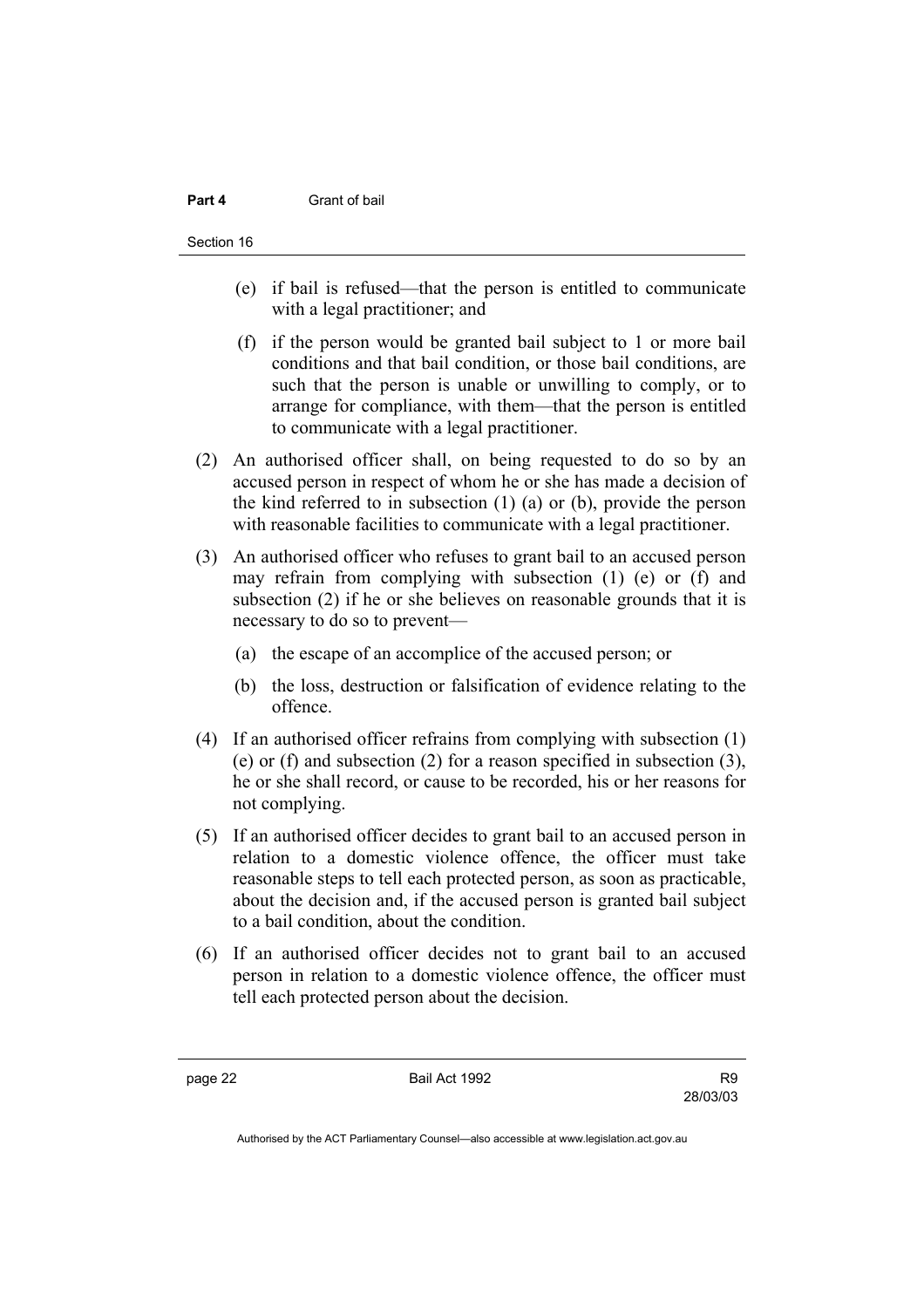(7) For this section:

### *protected person* means—

- (a) if the person against whom the alleged behaviour constituting the domestic violence offence was directed is a child—the person with care and control of the child; and
- (b) if anyone else is a person whom the alleged behaviour constituting the domestic violence offence was directed—that person.

## **17 Charged persons in custody to be brought before court**

An accused person who—

- (a) has been taken into custody and charged with an offence; and
- (b) is refused bail by an authorised officer or is not released on bail granted by an authorised officer;

shall be brought before a court as soon as practicable after he or she has been taken into custody and, in any case, within 48 hours after having been taken into custody.

## **18 Facilities to be provided to accused persons**

- (1) If an accused person in police custody is to be brought, for the first time in relation to the offence, before a court more than 4 hours after he or she came into custody—
	- (a) the police officer for the time being in charge of the police station at which the person is in custody; or
	- (b) if the person is not in custody at a police station—the police officer who has custody of the person;

shall, if it is reasonably practicable to do so, cause the person to be provided with, and allowed to use—

R9 28/03/03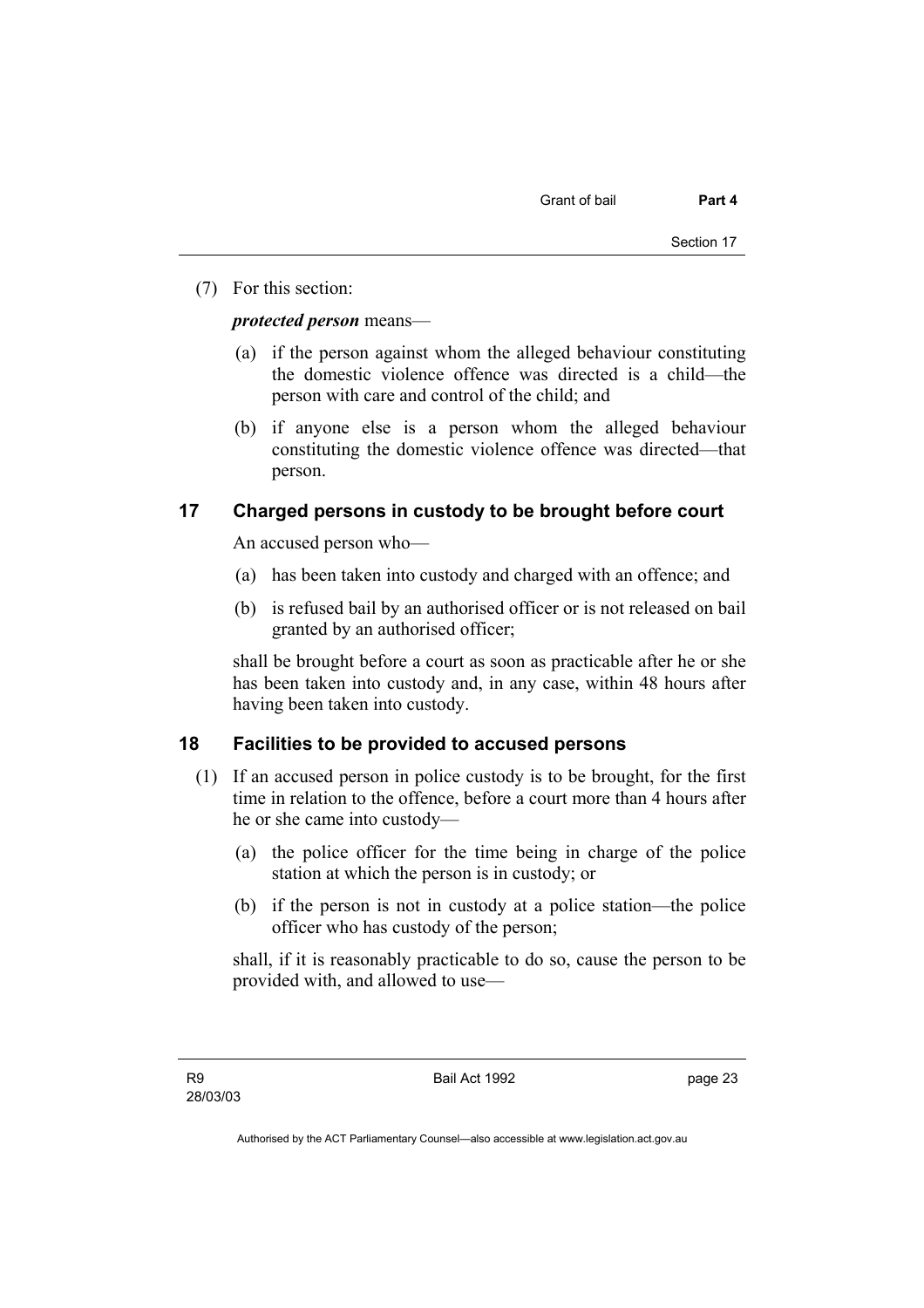#### **Part 4** Grant of bail

- (c) facilities to enable the accused person to wash, shower or bathe and (if appropriate) to shave; and
- (d) facilities to enable the accused person to change his or her clothing.
- (2) Nothing in subsection (1) requires a police officer, the Territory or the Commonwealth to provide clothing for the accused person unless the clothing is brought to the police station or other place where the accused person is in custody by a member of the accused person's family or some other person.

## **19 General provisions relating to court bail**

- (1) Subject to section 20, a court may—
	- (a) grant bail to an accused person who is being held in custody in connection with the offence with which he or she has been charged; or
	- (b) enlarge, vary or revoke bail granted to an accused person.
- (2) There is no limit to the number of applications in relation to bail that may be made to a court by a person accused of an offence.
- (3) All applications to a court in relation to bail shall be dealt with as soon as is reasonably practicable.
- (4) Notwithstanding the provisions of subsections (2) and (3), a court may refuse to entertain an application in relation to bail if it is satisfied that the application is frivolous or vexatious.
- (5) If a court has made a decision in relation to an application for bail by an accused person, a court may only consider a further application for bail by the accused person if—
	- (a) the accused person was not represented by a legal practitioner at the hearing of his or her first application to a court for bail in respect of the offence with which he or she is charged; or

page 24 R9

28/03/03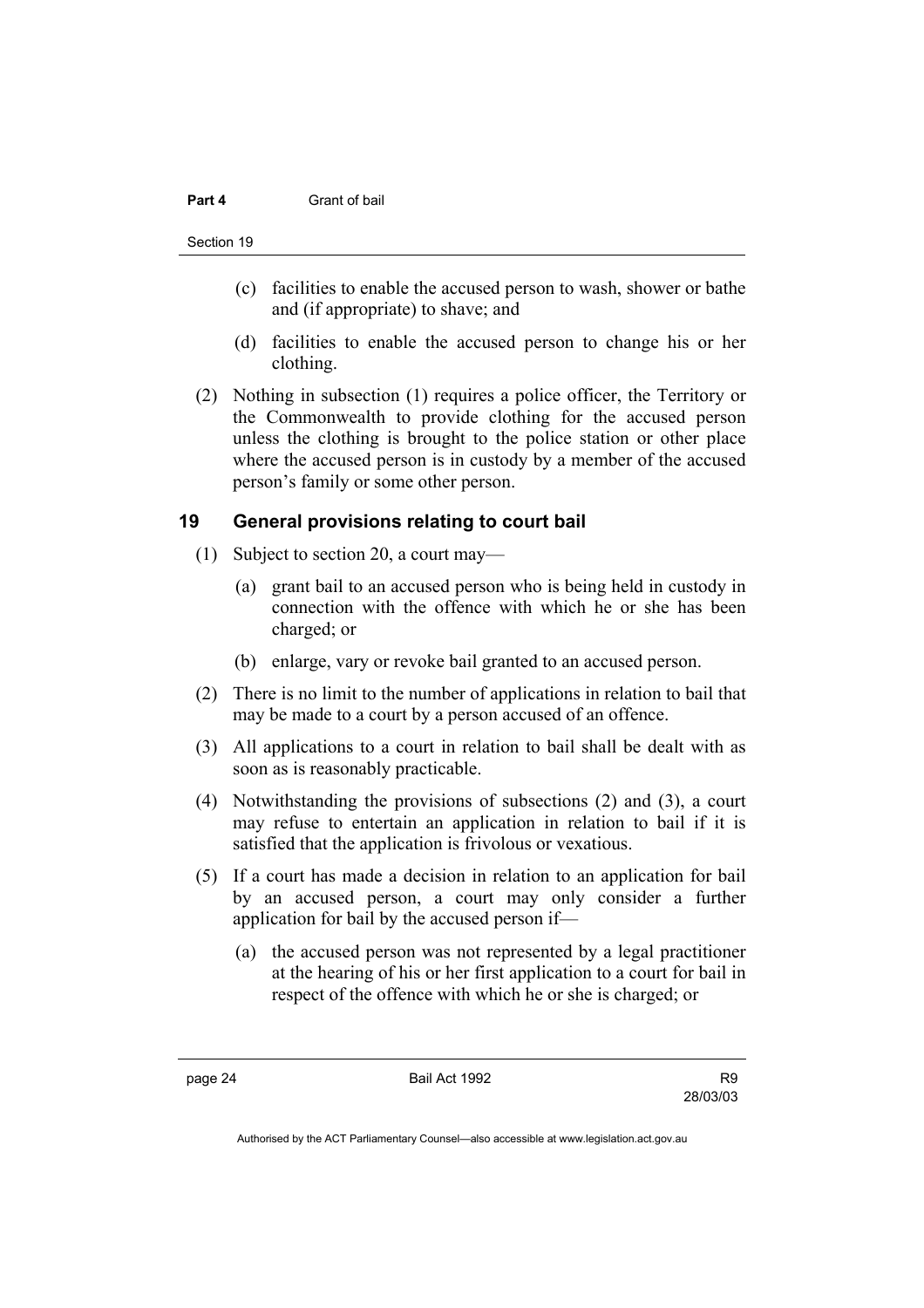- (b) the accused person can show that there is fresh evidence or information of material significance to the granting of bail to the accused person that was not available to be put before the court at the time of the hearing of the immediately preceding application to a court for bail.
- (6) In determining whether to grant bail to an accused person, a court may have regard to any information it considers relevant and reliable.

## **20 Limitation on power of magistrates to grant bail**

A magistrate may not grant bail to a person under section 19 if the person has appeared before the Supreme Court—

- (a) following his or her committal for trial or sentence; or
- (b) on appeal against a conviction or order or in respect of a sentence imposed on the person.

## **21 Bail in respect of several offences**

If an accused person has been charged with 2 or more offences for which bail may be granted and is being held in custody in relation to those offences—

- (a) a court or an authorised officer shall, in considering whether to grant bail to the accused person, have regard to all the offences with which the person stands charged; and
- (b) if the court or authorised officer determines that the accused person should be granted bail—
	- (i) the accused person shall be granted bail in respect of all the offences with which he or she has been charged for which bail may be granted; and
	- (ii) the accused person need give only 1 undertaking to appear in respect of all the offences with which he or she has been charged for which bail may be granted; and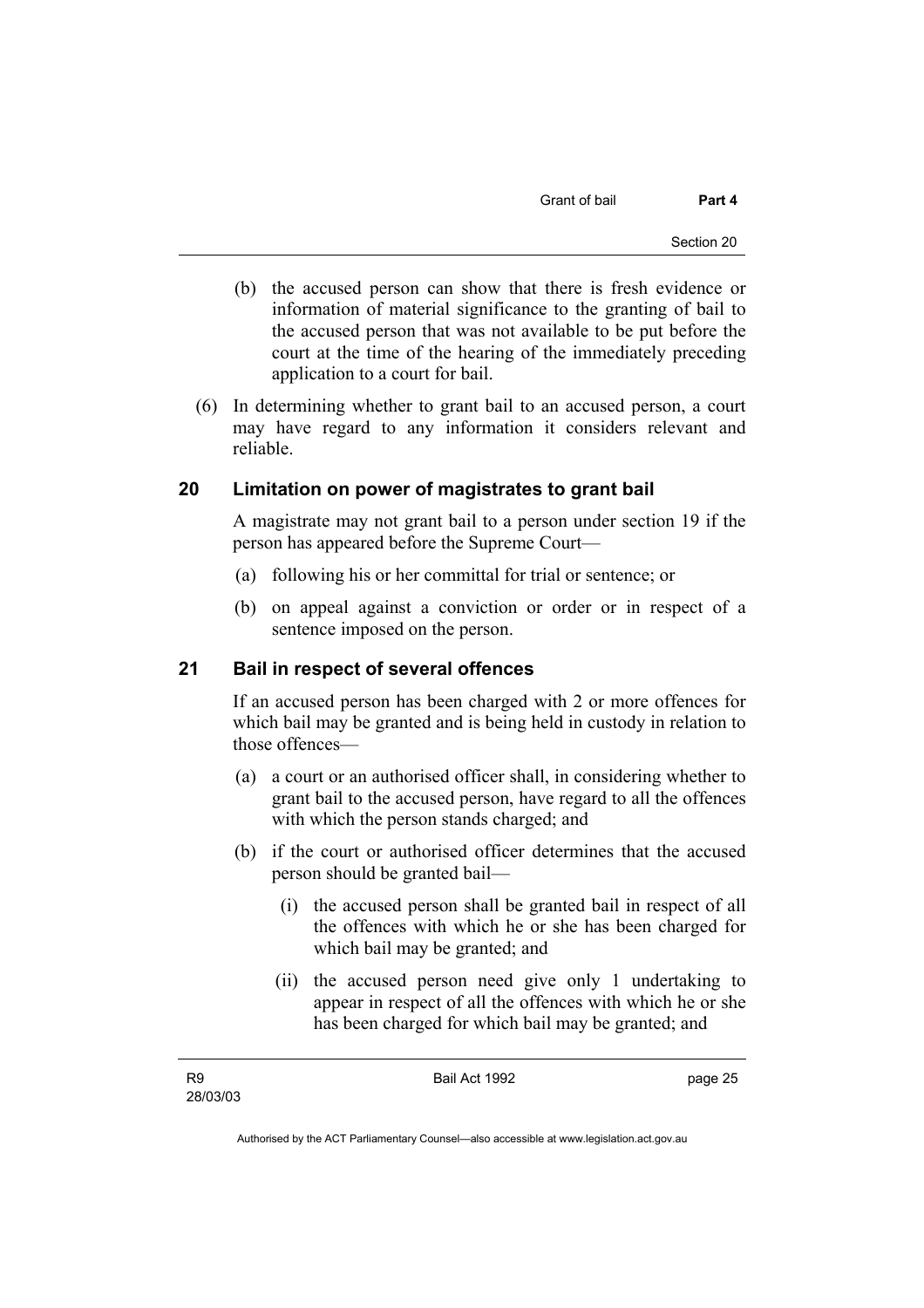#### **Part 4** Grant of bail

Section 22

 (iii) if the accused person is granted bail subject to conditions—the conditions shall apply in respect of each offence with which the accused person is charged for which bail may be granted.

## **22 Criteria for granting bail to adults**

- (1) In making a determination regarding the grant of bail to an accused person who is not a child, a court or an authorised officer shall have regard to the following matters, so far as they are ascertainable:
	- (a) the probability of the person appearing in court in respect of the offence for which bail is being considered, having regard only to—
		- (i) the background and community ties of the person, having regard to the nature of his or her home environment and employment and to his or her criminal record; and
		- (ii) the circumstances in which the offence is alleged to have been committed, the nature and seriousness of the alleged offence, the strength of the evidence against the person and any other information relevant to the likelihood of the person absconding;
	- (b) the interests of the person charged, having regard only to—
		- (i) the period that the person may be held in custody if bail is refused and the conditions under which he or she would be held in custody; and
		- (ii) the need of the person to be free for the purposes of preparing for his or her appearance before a court and obtaining legal advice and for other purposes; and
		- (iii) the need of the person for physical protection, whether the need arises because the person is incapacitated by intoxication, injury or use of drugs or arises from other causes;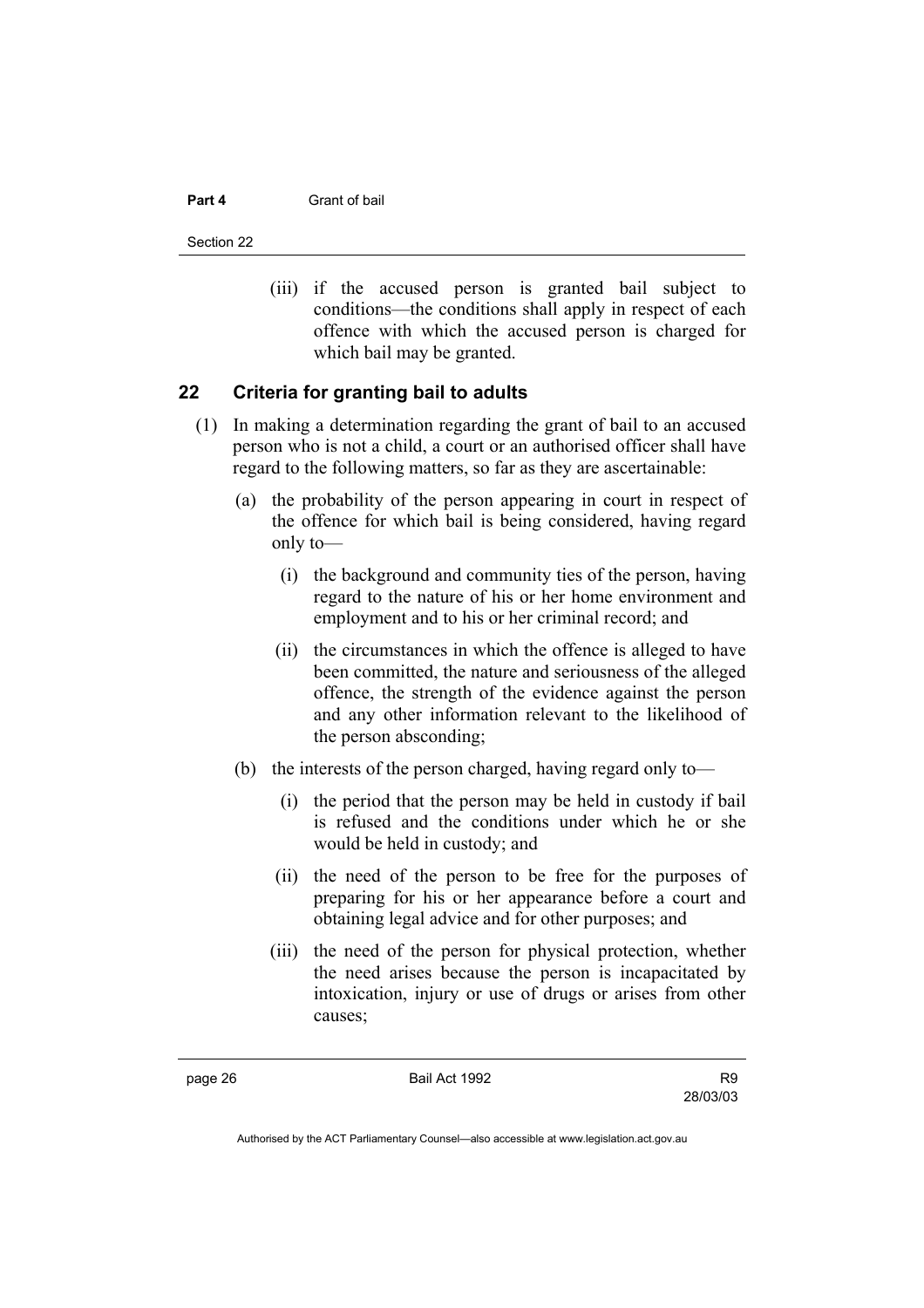- (c) the protection of the community, having regard only to—
	- (i) the likelihood of the person interfering with evidence, intimidating witnesses or otherwise obstructing the course of justice whether in relation to himself or herself or any other person; and
	- (ii) the likelihood of the person committing an offence while released on bail; and
	- (iii) the likelihood of the person harassing a victim or other persons while released on bail.
- (2) In subsection (1) (c) (ii), a reference to an *offence* includes a reference to an offence against a law in force in the ACT and a law of the Commonwealth, a State or another Territory (including an external Territory).

## **23 Criteria for granting bail to children**

In making a determination regarding the grant of bail to an accused person who is a child, a court or an authorised officer shall have regard to the following matters, so far as they are ascertainable:

- (a) the matters referred to in section 22 (1) (a), (b) and (c);
- (b) the principles in the *Children and Young People Act 1999*, section 12 (General principles) and section 68 (Principles);
- (c) if the determination is being made by a court and a report has been given to the court under the *Children and Young People Act 1999*, section 73 (Powers of court with respect to reports) in relation to the child—the contents of the report.

## **23A Victim's concern about need for protection**

- (1) If a court is determining the grant of bail to an accused person—
	- (a) the prosecutor shall inform the court of any concern of which he or she is aware expressed by the victim about the need for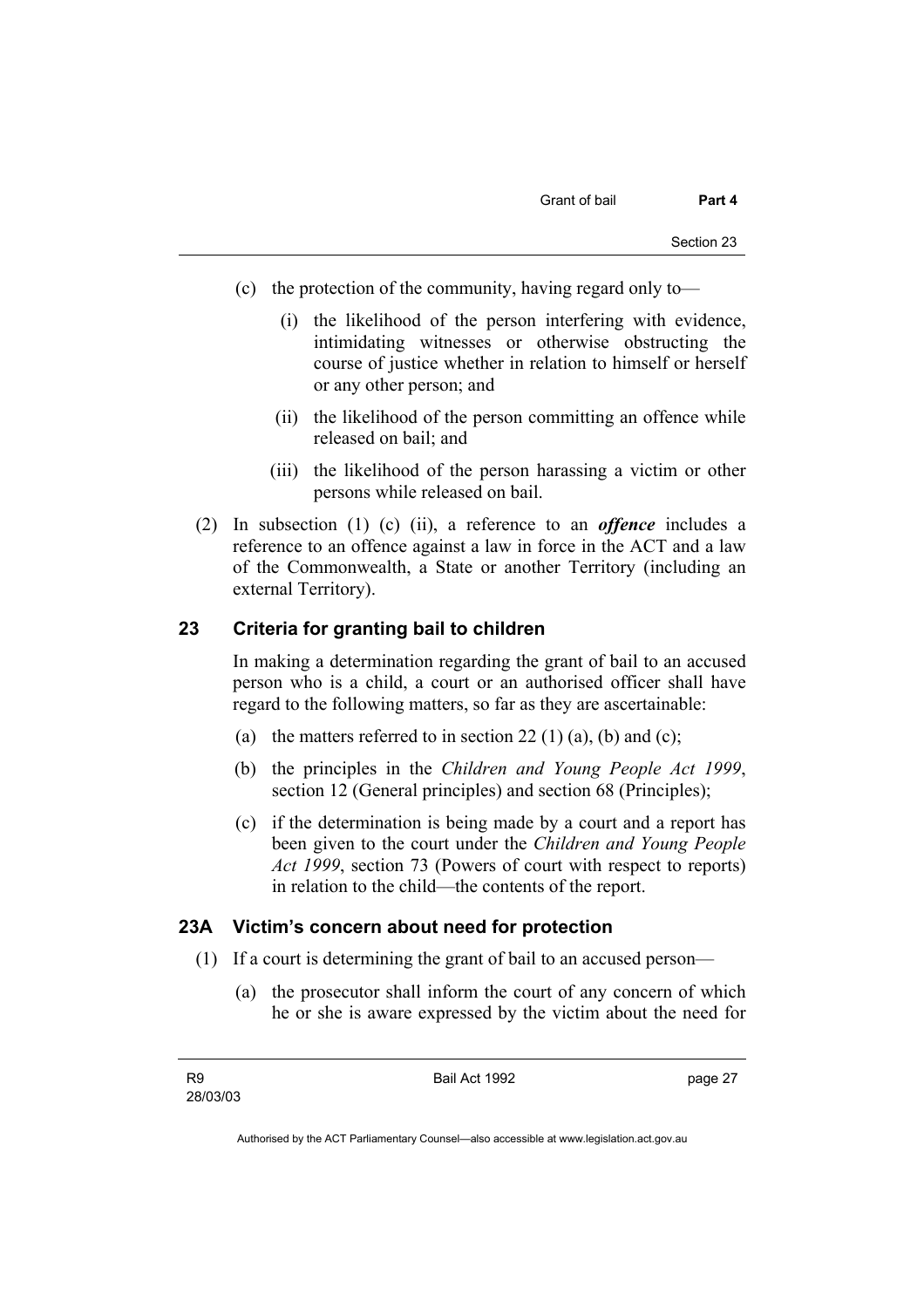#### **Part 4 Grant of bail**

Section 23A

protection from violence or harassment by the accused person; and

- (b) the court shall receive any submission in respect of that concern and have regard to it in the context of the matter referred to in section 22 (1) (c).
- (2) If an authorised officer determining the grant of bail to an accused person is aware that a victim has expressed concern about the need for protection from violence or harassment by the accused person, the authorised officer shall have regard to that concern in the context of the matter referred to in sections 8A (1) and 22 (1) (c).

page 28 and 20 Bail Act 1992

28/03/03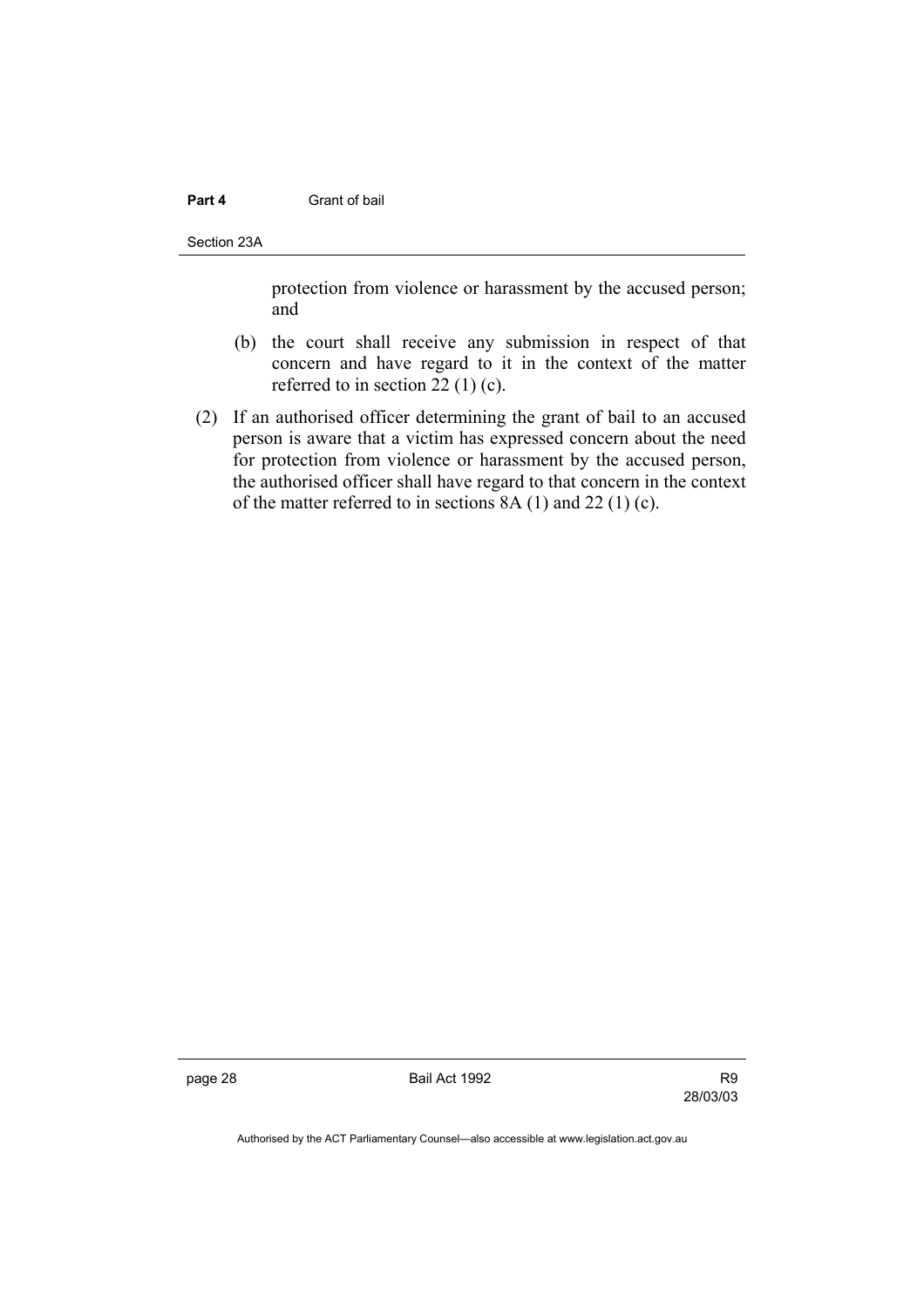## **Part 5 Bail conditions and undertakings to appear**

## **24 Conditions of bail**

A court or an authorised officer may grant bail without imposing conditions or subject to bail conditions imposed—

- (a) for a court—by order; or
- (b) for an authorised officer—in writing.

## **25 Conditions on which bail may be granted to adults**

- (1) The only conditions that may be imposed on a grant of bail to an accused person who is an adult are—
	- (a) that the accused person enters into a written agreement to observe specified requirements as to his or her conduct while released on bail; and
	- (b) that an acceptable person, or each of a specified number of acceptable persons, (other than or including the accused person) acknowledges, in writing, that he or she is acquainted with the accused person and regards the accused person as a responsible person who is likely to appear in court to answer the charge; and
	- (c) that the accused person, an acceptable person or each of a specified number of acceptable persons enters into an agreement, in writing, to pay to the Territory a specified sum if the accused person fails to appear in court in accordance with his or her undertaking to appear; and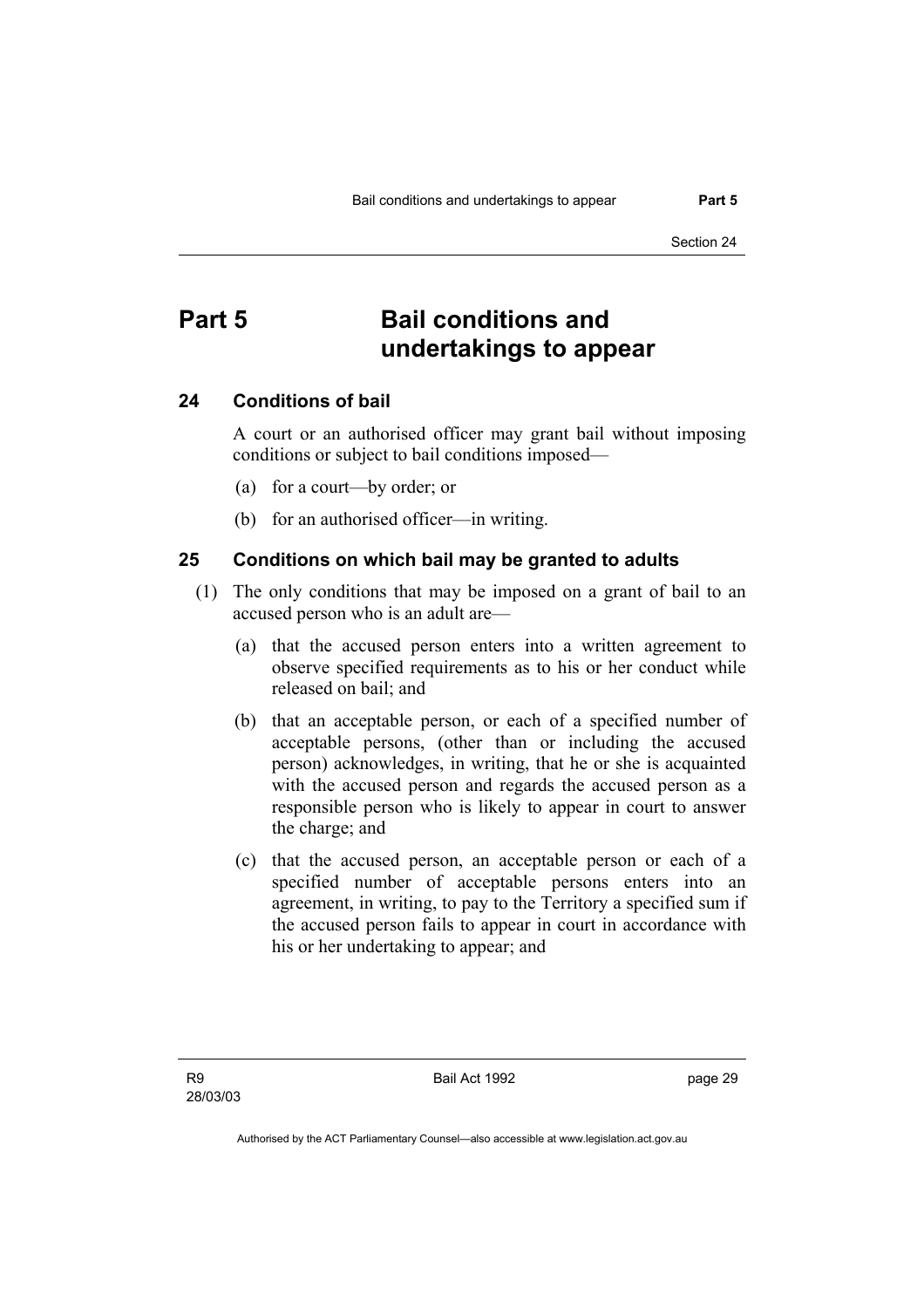- (d) that the accused person, an acceptable person or each of a specified number of acceptable persons—
	- (i) enters into an agreement, in writing, to pay to the Territory a specified sum; and
	- (ii) gives acceptable security for the payment of that sum;

if the accused person fails to appear in court in accordance with his or her undertaking to appear; and

- (e) that the accused person, an acceptable person or each of a specified number of acceptable persons deposits with a court or an authorised officer a specified amount of money, paid either in cash or by a prescribed means of payment, and enters into an agreement, in writing, to forfeit the amount deposited if the accused person fails to appear in court in accordance with his or her undertaking to appear.
- *Note* If a form is approved under s 58 (Approved forms) for an agreement or acknowledgment under this section, the form must be used.
- (2) Without limiting subsection (1) (a), the requirements that an accused person may be required to observe relating to his or her conduct while released on bail include—
	- (a) a requirement that the accused person report periodically, or at specified times, at a specified place; and
	- (b) a requirement that the accused person reside at a specified place; and
	- (c) a requirement that the person undergo psychiatric treatment or other medical treatment; and
	- (d) a requirement that the accused person participate in a program of personal development, training or rehabilitation; and

page 30 Bail Act 1992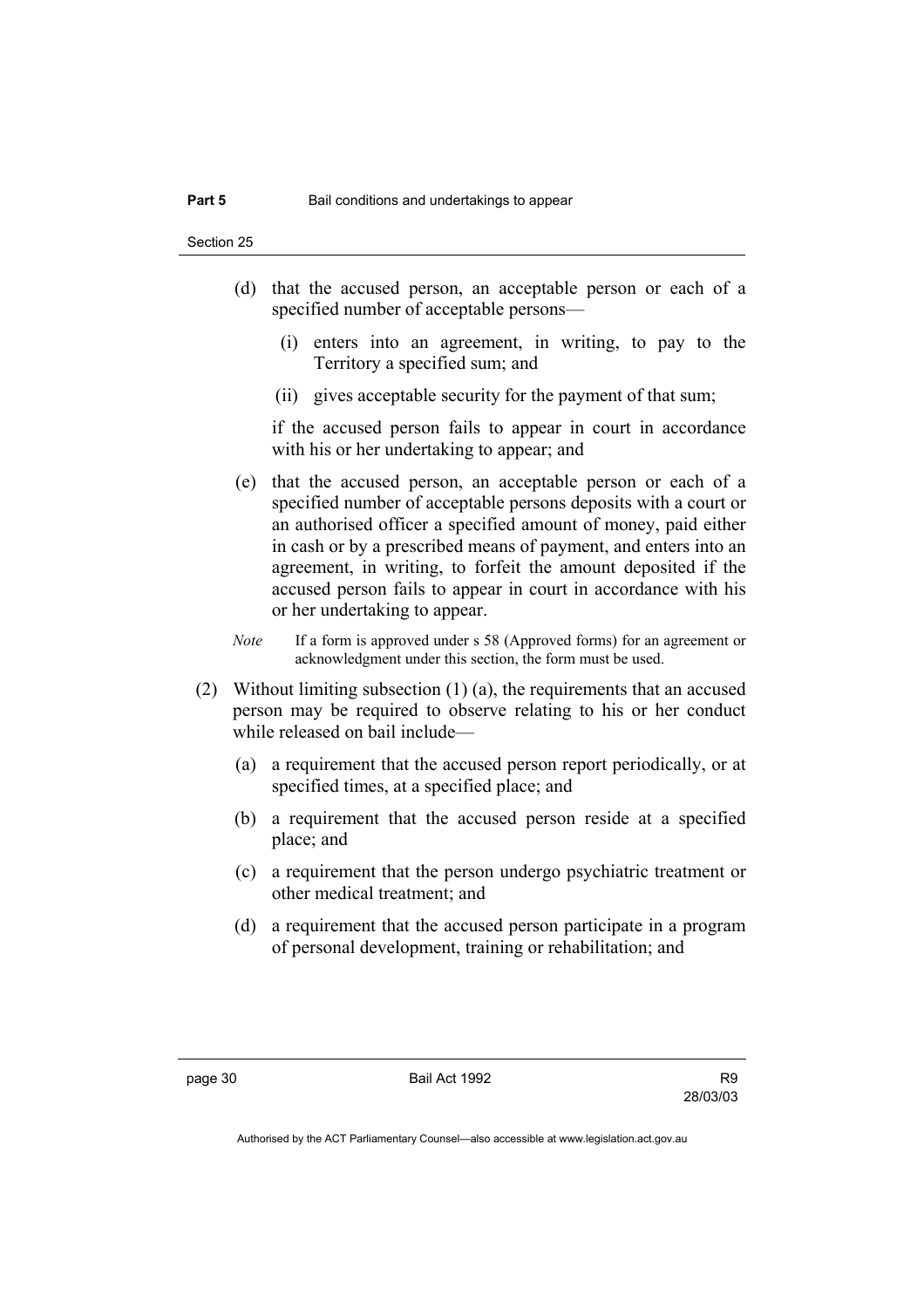- (e) for a person (the *accused person*) charged with a domestic violence offence—
	- (i) a requirement that the accused person not contact, harass, threaten or intimidate, or cause someone else to contact, harass, threaten or intimidate, a stated person; or
	- (ii) a requirement that the accused person not be on premises where a stated person lives or works; or
	- (iii) a requirement that the accused person not be on or near premises where a stated person is likely to be; or
	- (iv) a requirement that the accused person not be in a stated place; or
	- (v) a requirement that the accused person not be within a stated distance of a stated person; or
	- (vi) if the accused person lives with someone—a requirement that the accused person not enter or remain at the home if the accused person is under the influence of alcohol or another drug.
- (3) A court or an authorised officer shall, in considering conditions for the release on bail of an accused person who is an adult, consider the conditions for the release of that person in the sequence in which they appear in subsection (1).
- (4) A court or an authorised officer, in granting bail to an accused person who is an adult—
	- (a) shall not impose a condition referred to in subsection (1) unless the court or authorised officer is of the opinion that the imposition of the condition is necessary to secure 1 or more of the following purposes:
		- (i) the attendance of the person before a court from time to time as required in relation to the offence in respect of which bail is being granted;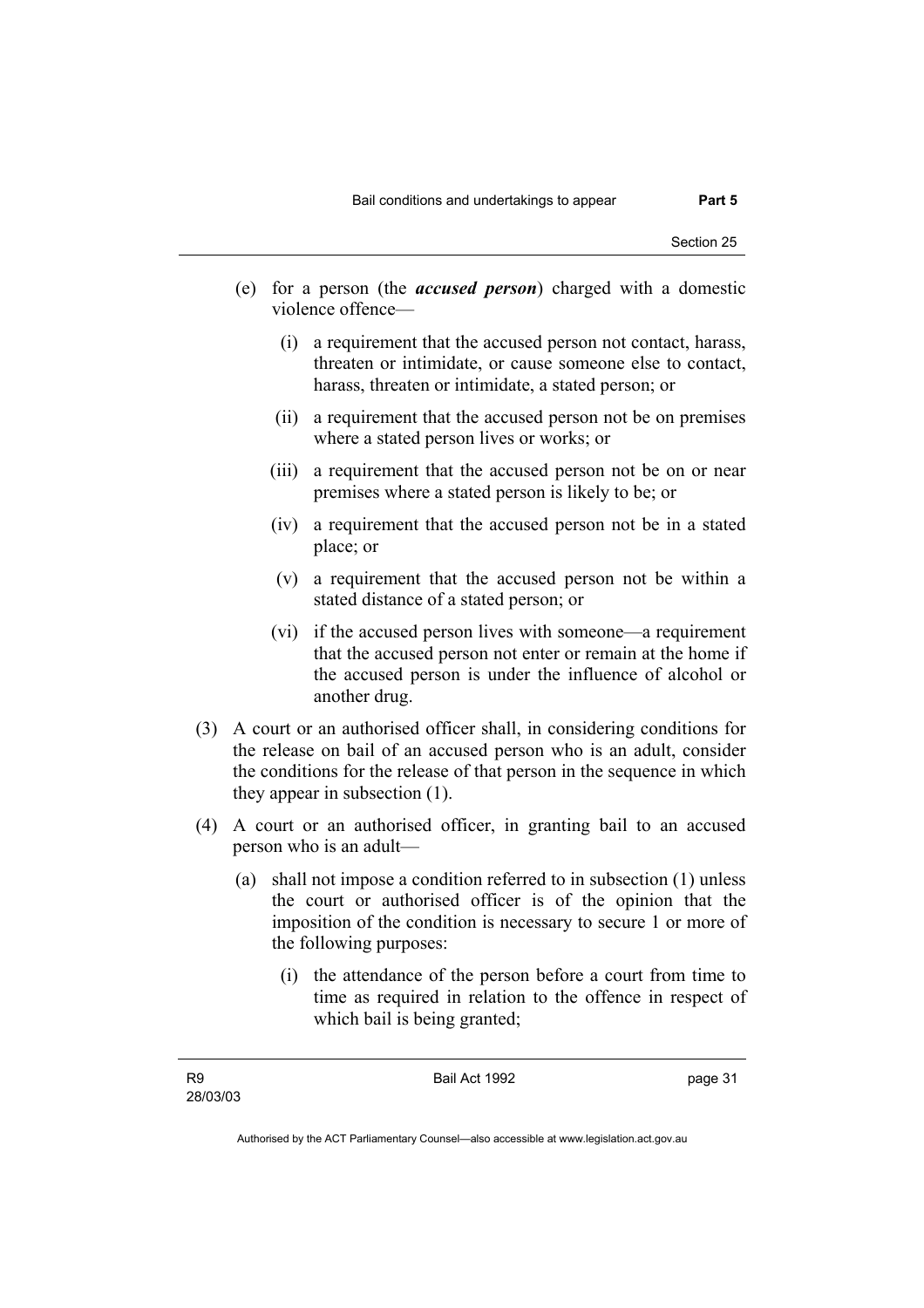- (ii) the protection from harm of the accused person or any other person;
- (iii) the prevention of the accused person from committing an offence while at liberty on bail;
- (iv) the prevention of the accused person from interfering with evidence, intimidating witnesses or otherwise obstructing the course of justice whether in relation to himself or herself or any other person; and
- (b) shall not, except at the request of the accused person, impose a condition, or a combination of conditions, that impose obligations that are more onerous than necessary to secure the purposes referred to in paragraph (a) for which the condition or combination of conditions is imposed.
- (5) A court or an authorised officer, in granting bail to an accused person on a condition referred to in subsection (1) (d) or (e) shall not require the accused person to give an acceptable security for a specified sum, or to deposit a specified sum with the court or authorised officer, if the court or authorised officer has reasonable grounds for believing that the accused person does not have the means to provide such a security or make the deposit, as the case may be.
- (6) If a court or an authorised officer grants bail to an accused person on a condition referred to in subsection (1) and the accused person satisfies the court or authorised officer that he or she is unable to comply with that condition, the court or authorised officer shall—
	- (a) refuse bail; or
	- (b) grant the accused person bail subject to such other condition referred to in subsection (1) as the authorised officer or the court believes the accused person will be able to comply with and will secure the purposes referred to in subsection (4) (a).

page 32 R9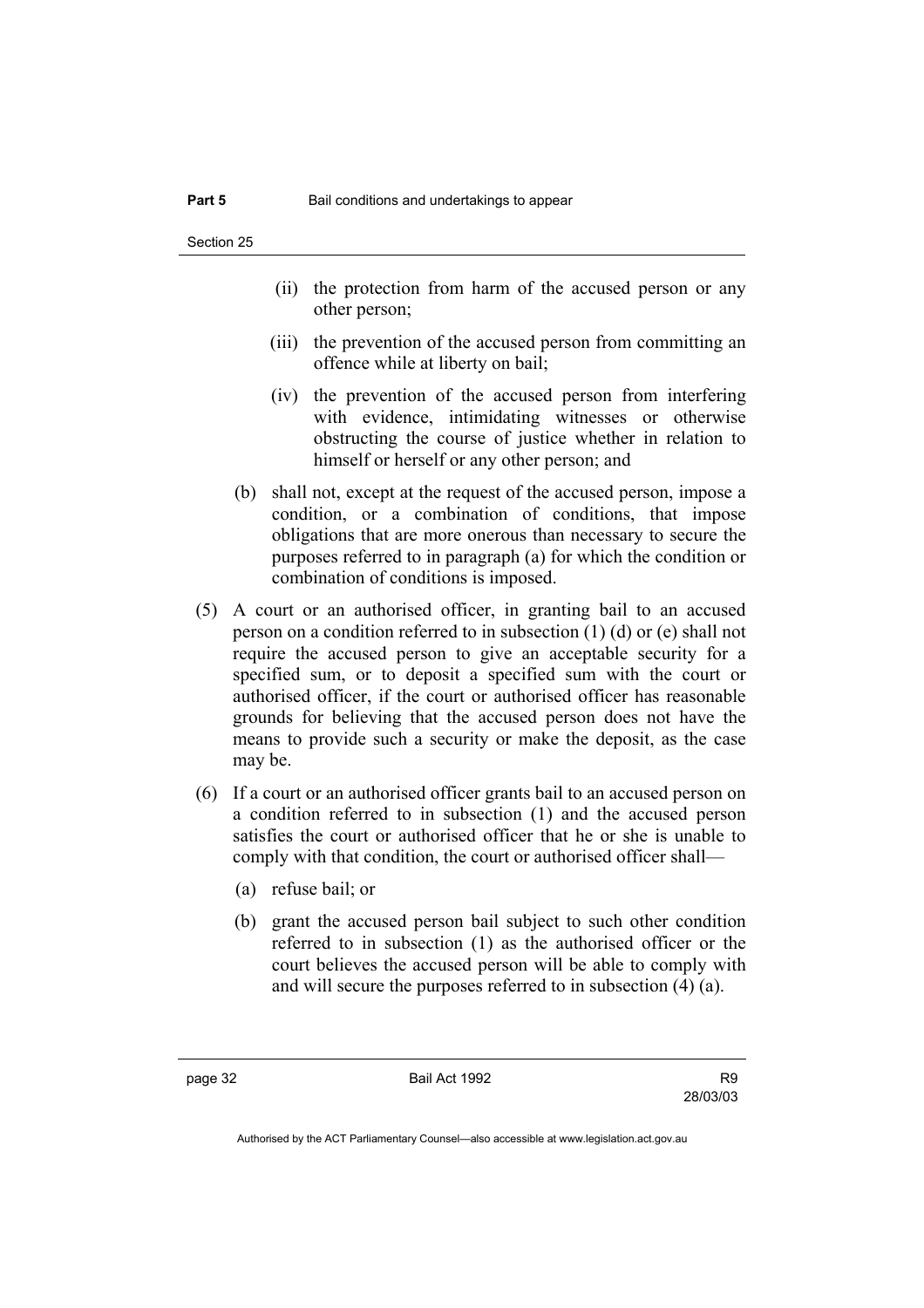- (7) An agreement or acknowledgment under this section may be entered into or made in respect of more than 1 offence.
- (8) In this section:

*premises* includes—

- (a) any land; and
- (b) any structure, building, vehicle, vessel or place (whether built on or not); and
- (c) any part of such a structure, building, vehicle, vessel or place.

#### **26 Conditions on which bail may be granted to children**

- (1) The conditions that may be imposed on the grant of bail to an accused person who is a child are—
	- (a) the conditions referred to in section 25 (1) (being those conditions as amplified by section 25 (2)); and
	- (b) any other conditions that the court or authorised officer considers appropriate having regard to the principles in the *Children and Young People Act 1999*, sections 12 and 68.
- (2) A court or an authorised officer shall, in considering the release on bail of an accused person who is a child, consider the conditions for the release of the person that are referred to in section 25 (1) in the sequence in which they are referred to in that subsection.
- (3) A court or an authorised officer, in granting bail to an accused person who is a child—
	- (a) may not impose a condition referred to in section 25 (1) unless the court or the authorised officer is of the opinion that the imposition of the condition is—
		- (i) necessary to secure 1 or more of the purposes specified in section 25 (4) (a) (i), (ii), (iii) and (iv) (the *relevant purposes*); or

Bail Act 1992 **page 33**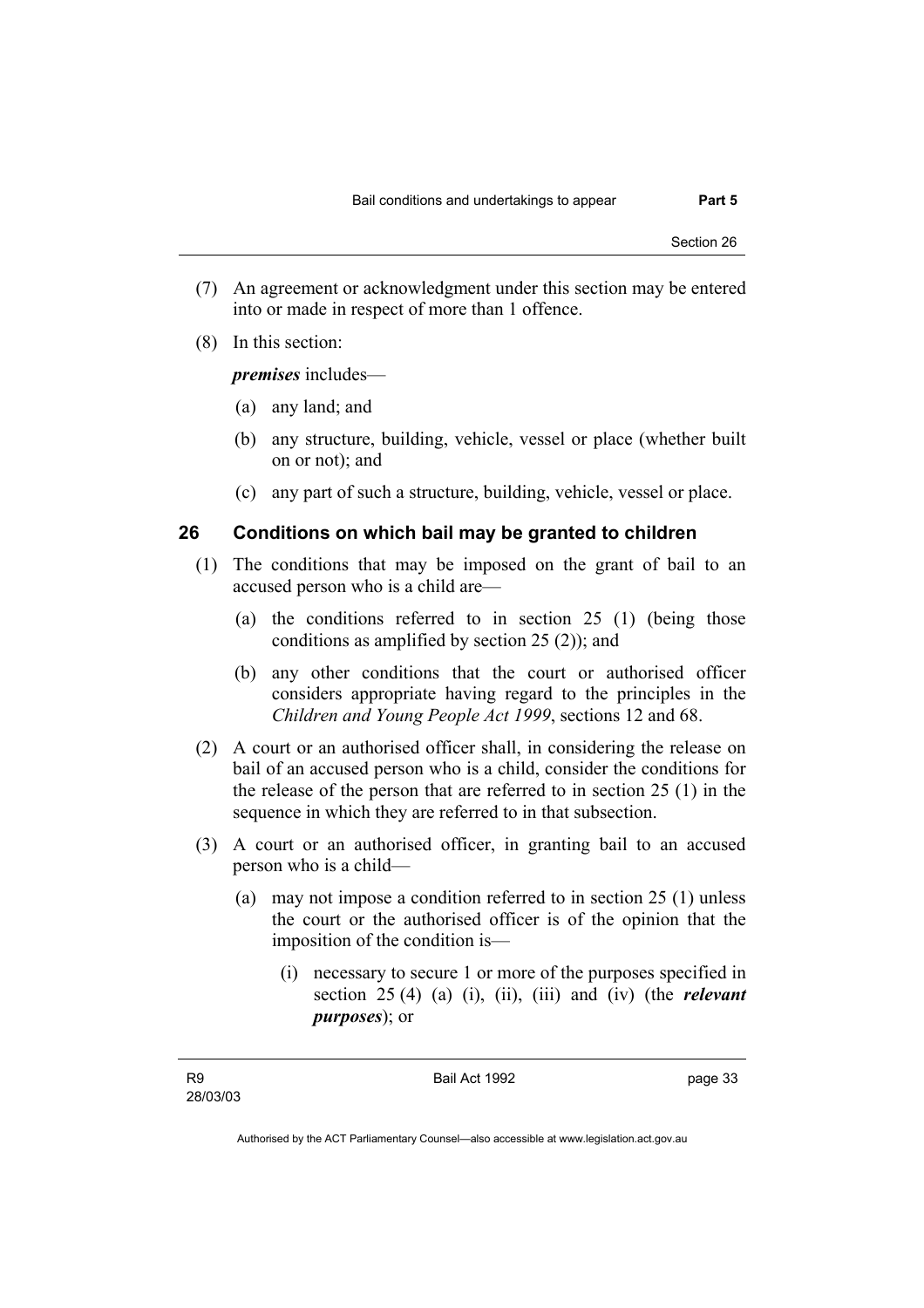- (ii) in accordance with the principles under the *Children and Young People Act 1999*, sections 12 and 68 (the *relevant principles*); and
- (b) may not, except at the request of the accused person, impose a condition, or a combination of conditions, that puts a greater obligation on the accused than is—
	- (i) necessary to secure the relevant purposes; or
	- (ii) in accordance with the relevant principles.
- (4) Section 25 (5) applies in relation to a grant of bail under this section.
- (5) If a court or an authorised officer grants bail to an accused person who is a child on a condition referred to in section 25 (1) and the accused person satisfies the court or authorised officer that he or she is unable to comply with that condition, the court or authorised officer shall—
	- (a) refuse bail; or
	- (b) grant the accused person bail subject to the other conditions referred to in subsection (1) that the court or authorised officer believes the accused person will be able to comply with and will secure the purposes referred to in subsection (3) (a) (i) and (ii).

## **27 Recording of certain bail decisions**

- $(1)$  If—
	- (a) a judge or magistrate hears an application by an accused person for bail, or release from custody without bail; or
	- (b) an authorised officer is required to consider whether to grant bail to an accused person, or to release an accused person from custody without bail;

he or she shall record, or cause to be recorded, his or her reasons for his or her decision.

page 34 R9

28/03/03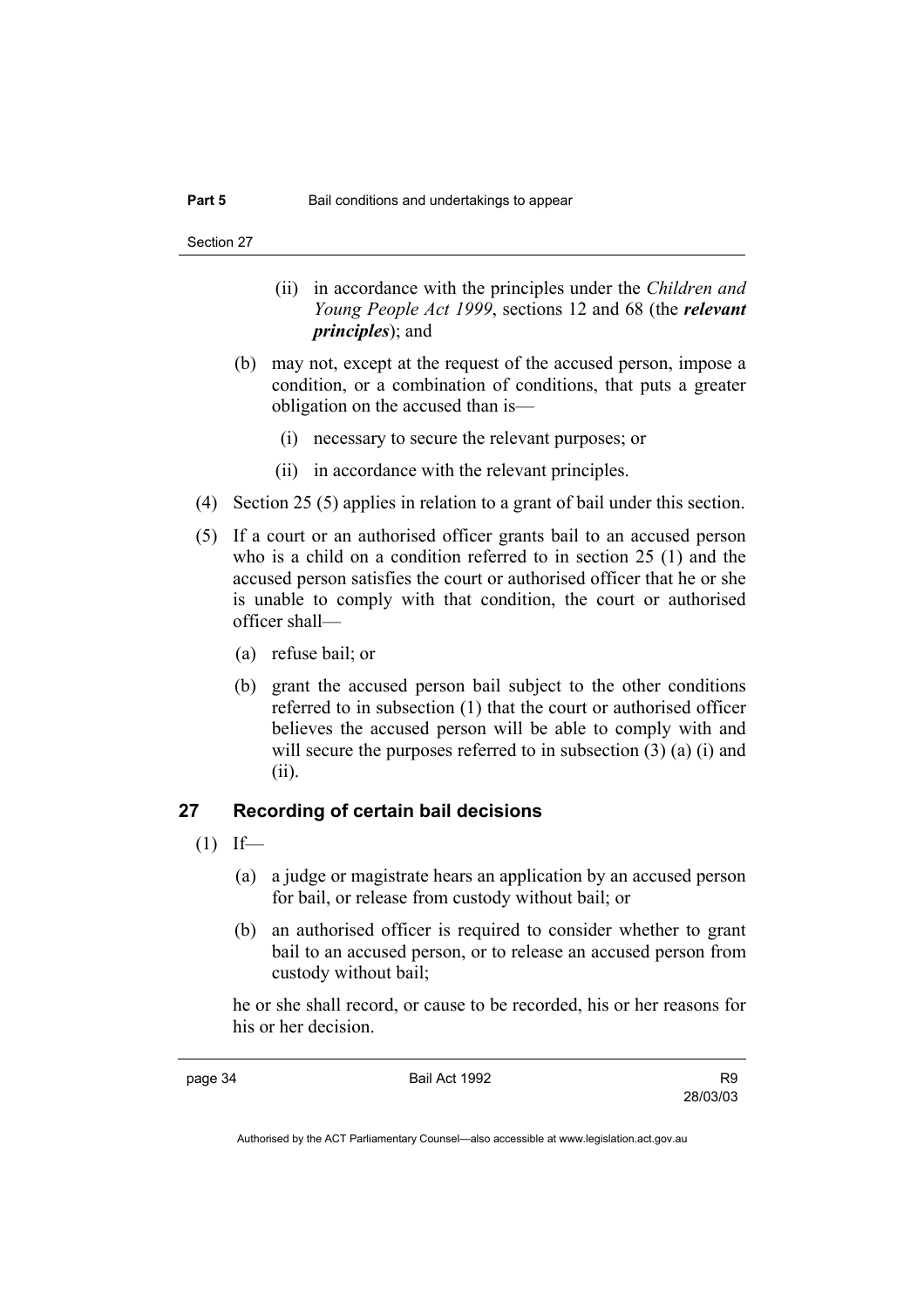- (2) If a judge, a magistrate or an authorised officer decides to grant bail to an accused person subject to a condition referred to in section 25 (1) otherwise than in accordance with a request of an accused person that bail be granted on that condition, or on conditions that include that condition, the judge, magistrate or authorised officer shall record, or cause to be recorded, his or her reasons for deciding—
	- (a) that the imposition of a condition referred to in that subsection was necessary to secure the purposes of whichever of sections 25 (4) (a) and 26 (3) (a) is applicable to the accused person; and
	- (b) if the condition is a condition referred to in section 25 (1) (other than a condition referred to in paragraph (a) of that subsection)—that the imposition of a condition under the earlier paragraph or paragraphs of that subsection would be unlikely to secure the purposes of whichever of sections 25 (4) (a) and 26 (3) (a) is applicable to the accused person.

## **27A Notice to victim of bail decisions**

If a court or authorised officer determining the grant of bail to an accused person is aware that a victim has expressed concern about the need for protection from violence or harassment by the accused person, the court or authorised officer shall take all reasonable steps to inform the victim (or if the victim is a child, the person who has care and control of the child), as soon as practicable of—

- (a) its decision about the grant of bail; and
- (b) if it decides to grant bail—any condition on which bail is granted.

## **28 Undertaking to appear**

 (1) A person shall not be released on bail unless he or she undertakes, in writing, to appear before a specified court—

Bail Act 1992 **page 35**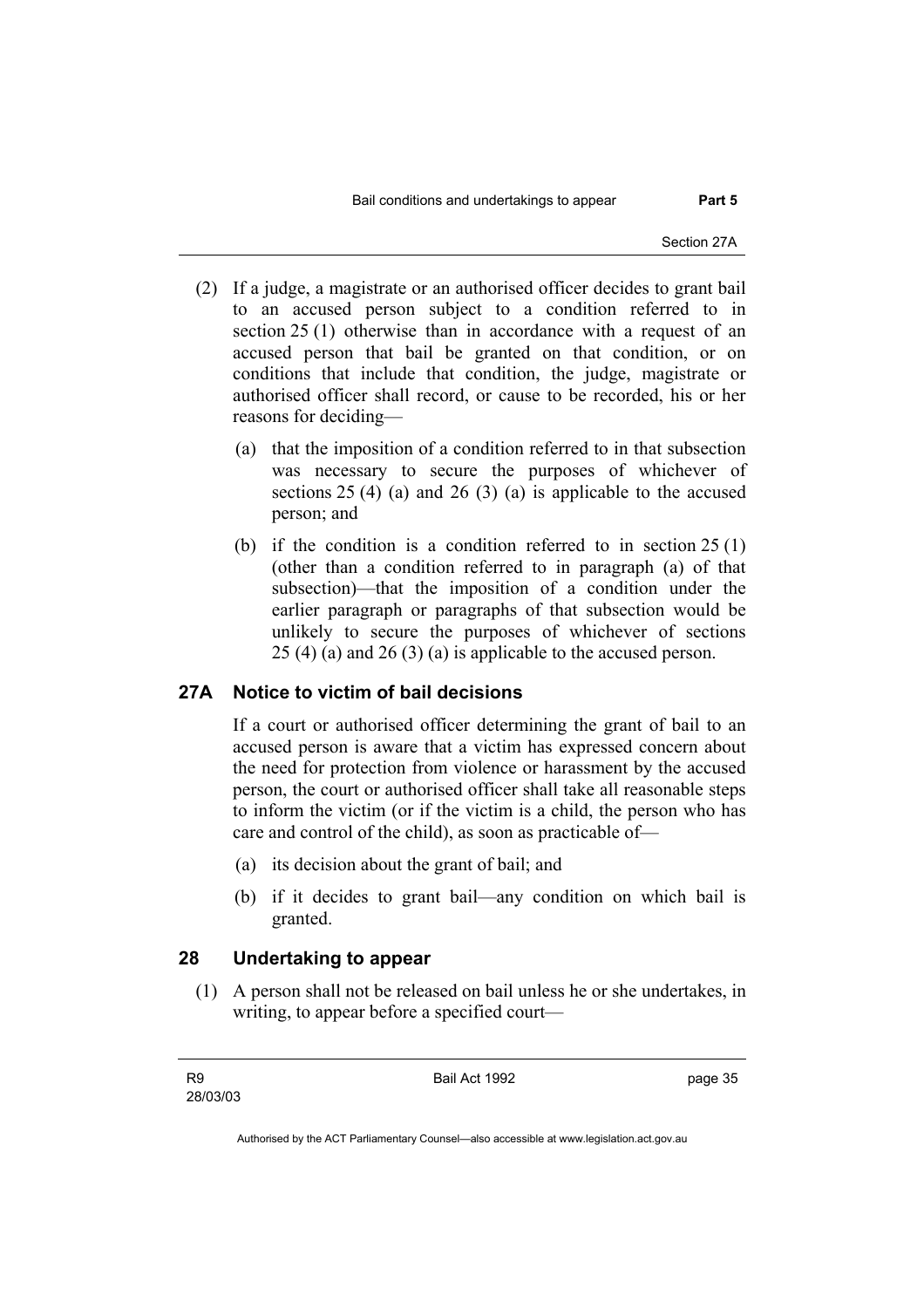- (a) at a place, date and time specified in the instrument; or
- (b) at a place, date and time notified to him or her by a police officer.
- *Note* If a form is approved under s 58 (Approved forms) for an instrument, the form must be used.
- (2) An undertaking to appear may be given in respect of more than 1 offence.
- (3) An undertaking to appear may include an undertaking, if bail is continued, to appear at any time and place at which proceedings in respect of the alleged offence may be continued, whether on adjournment or otherwise.
- (4) Subject to section 30, an accused person who is granted bail is under a duty to appear in person before a court in accordance with his or her undertaking under subsection (1).
- (5) An instrument under subsection (1) is an official document and is admissible in evidence in a proceeding to prove the undertaking it contains.

## **30 Accused person may be excused from attendance before court**

- (1) If a person has given an undertaking to appear before a court under section 28 (1), the court may, on application made by or on behalf of that person, by order excuse the person from attendance before the court to answer the charge in respect of which bail has been granted or for any other purpose in connection with the proceedings relating to the charge.
- (2) An order under subsection (1) may be made—
	- (a) whether or not any evidence has been given in the proceedings; and

page 36 Bail Act 1992 Bail Act 1992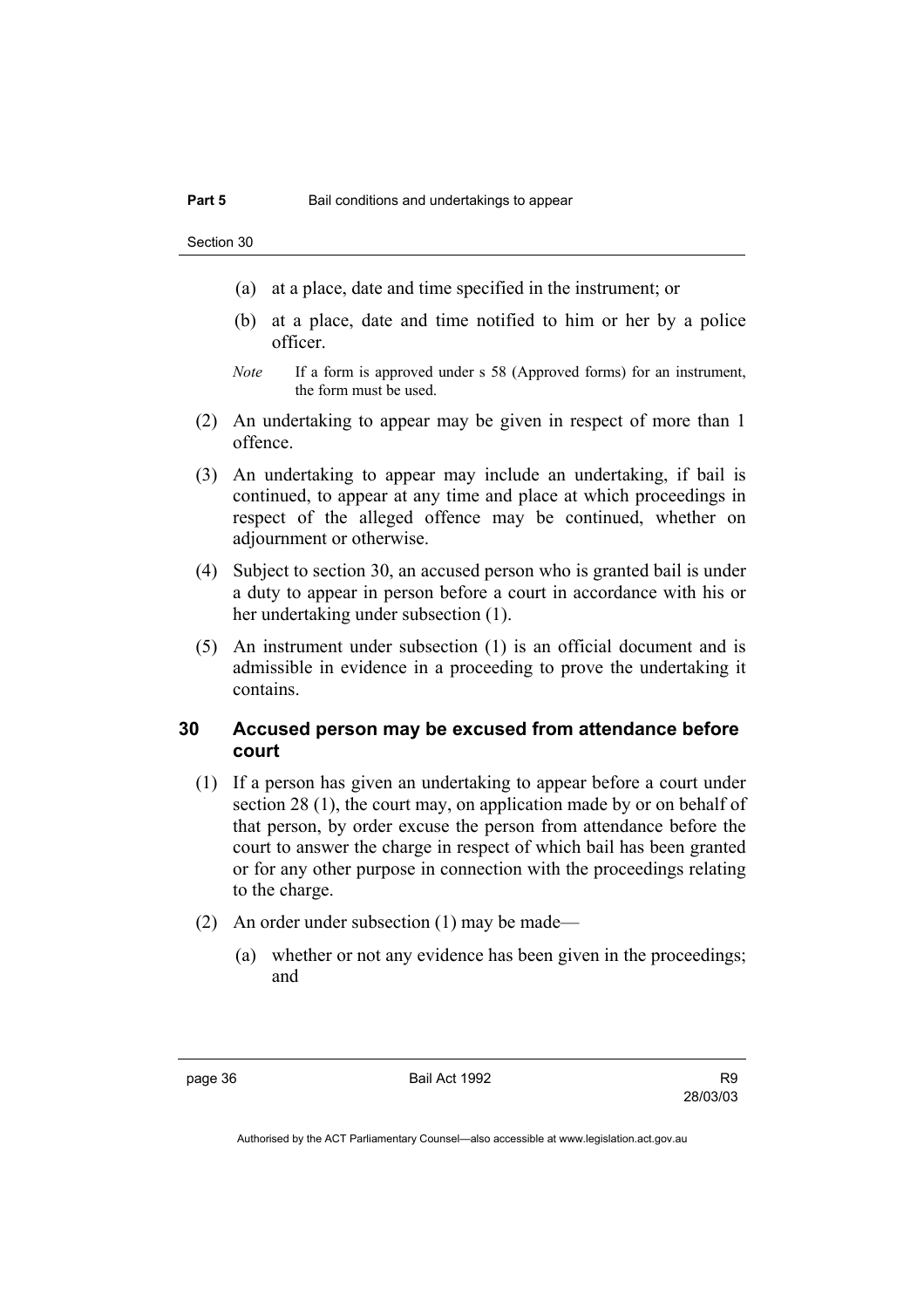- (b) whether or not the applicant for the order is before the court or has attended before the court in connection with the proceedings.
- (3) A court shall not make an order under subsection (1) unless it has been informed, by or on behalf of the applicant, that the applicant is represented by a legal practitioner for the purposes of the proceedings.
- (4) A court may, at any time during proceedings in relation to which an order has been made in respect of a person under subsection (1), direct the informant or the registrar of the court to serve the person in respect of whom the order has been made with a written notice requiring him or her to attend before the court, for the purposes of those proceedings, on a day and at a time and place specified by the court.
	- *Note* If a form is approved under s 58 (Approved forms) for a notice, the form must be used.
- (5) A notice under subsection (4) may be served on a person by delivering a copy of the notice to him or her or by leaving a copy of the notice at his or her last-known or usual place of residence or business with a person who is apparently resident or employed at that place and apparently over the age of 16 years.
- (6) Service of a notice under subsection (4) in accordance with this section may be proved by the oath of the person who served it or by affidavit or otherwise.
- (7) If a person on whom a notice under subsection (4) has been served does not attend before the court in accordance with the requirements of the notice, the court may issue a warrant for the arrest of the person and for bringing the person before the court at the time and place specified in the warrant.
- $(8)$  If—
	- (a) a person has been discharged from custody on bail; and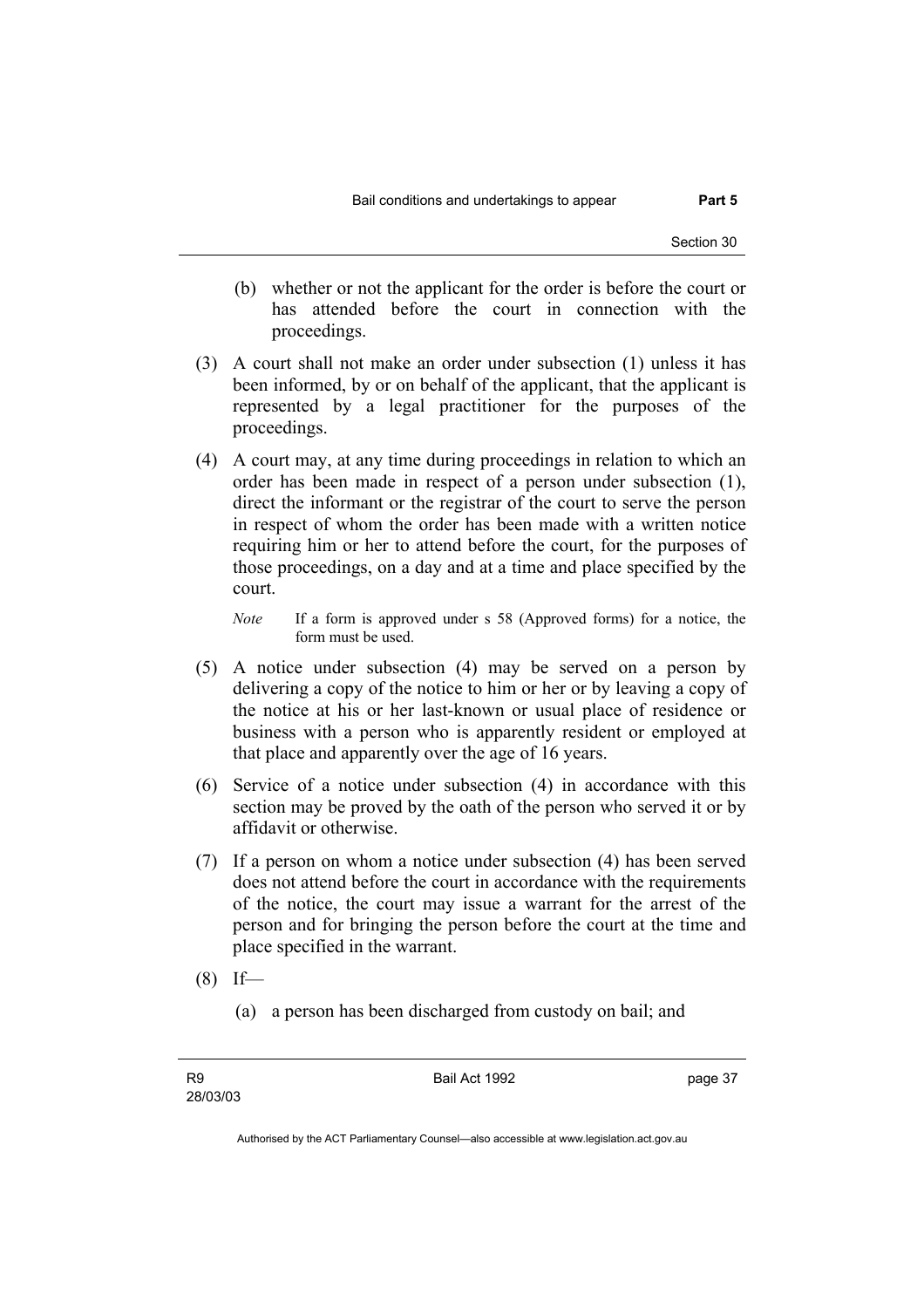- (b) an order is made under subsection (1) excusing the person from attendance before the court in accordance with his or her undertaking to appear; and
- (c) the person does not appear before the court at the place, date and time required by or under that undertaking;

the person shall not be taken to have failed to comply with a condition of his or her bail only because he or she did not so attend before the court and bail continues subject to any condition other than a condition requiring the person to attend before the court.

## **31 Agreement to bail requirements and entry into bail agreements etc**

- (1) A undertaking to appear may be given to—
	- (a) for an accused person who is in a remand centre—the superintendent of the remand centre or the officer for the time being in charge of the remand centre; or
	- (b) for an accused person who is in gaol—the keeper of the gaol or the officer for the time being in charge of the gaol; or
	- (c) in every case—
		- (i) a court; or
		- (ii) a clerk of a court; or
		- (iii) an authorised officer.
- (2) If a court or an authorised officer imposes a bail condition that requires the entering into of an agreement, the making of an acknowledgment or the depositing of security or an amount of money, the agreement may be entered into with, the acknowledgment may be made to or the deposit may be made with—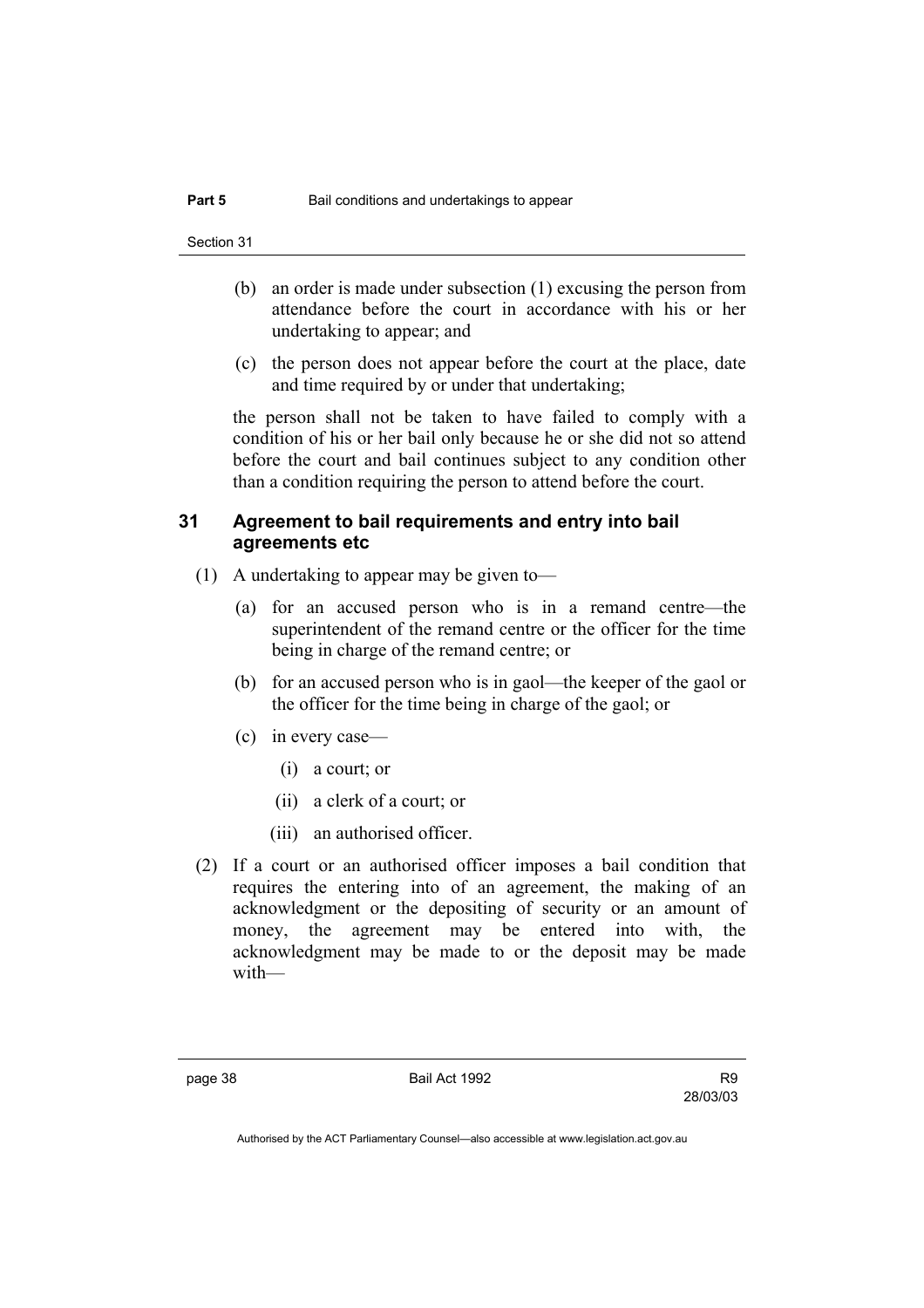- (a) for an accused person who is in a remand centre—the superintendent of the remand centre or the officer for the time being in charge of the remand centre; or
- (b) for an accused person who is in gaol—the keeper of the gaol or the person for the time being in charge of the gaol; or
- (c) in every case—
	- (i) a court; or
	- (ii) a clerk of a court; or
	- (iii) an authorised officer.

## **32 Acceptable persons and security for bail**

- (1) The determination of—
	- (a) which person or persons, or class or description of persons are acceptable persons for the purposes of a condition referred to in section  $25$  (1) (b), (c), (d) or (e) and the number of acceptable persons required for those purposes; or
	- (b) the nature and sufficiency of security that is acceptable for the purposes of a condition referred to in section 25 (1) (d);

shall be made by—

- (c) the court or authorised officer imposing the condition; or
- (d) in the absence of a determination by the court or authorised officer imposing the condition—the court or person to whom the undertaking to appear is given.
- (2) A reference in section 25 (1) (c), (d) or (e) to an acceptable person includes a reference to a person or body (whether incorporated or unincorporated) prescribed for this subsection.
- (3) A condition, agreement or acknowledgment under section 25 may be imposed, entered into or made in respect of more than 1 offence.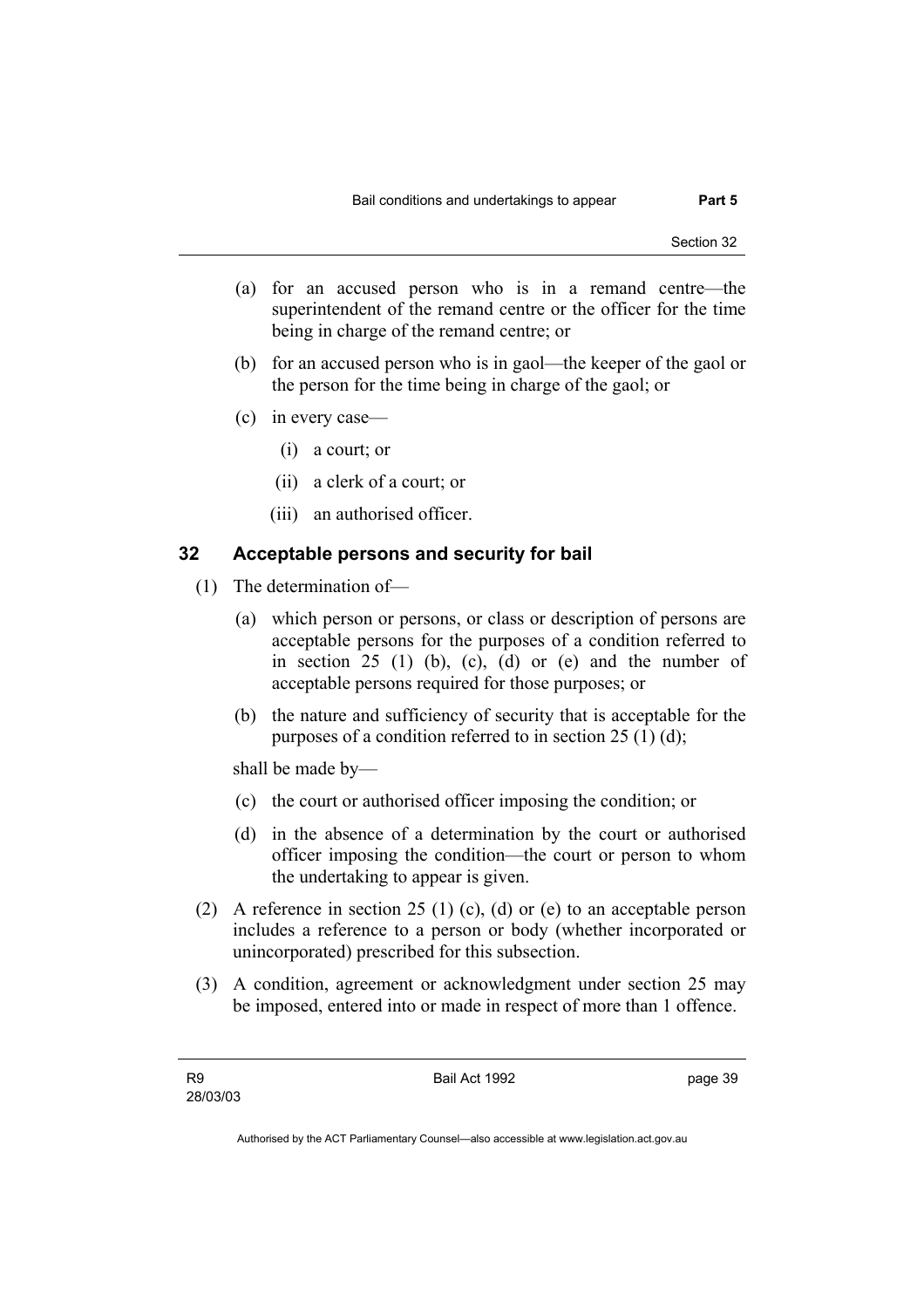## **33 Continuation of bail and undertakings**

- (1) If an accused person has given an undertaking to appear at a place, date and time at which proceedings in respect of the offence may be continued, whether on any adjournment, postponement or other deferment of the proceedings, or by way of committal, a court may continue the bail already granted in respect of the offence, whether or not the accused person is present in court.
- (2) If bail is continued under subsection (1), the undertaking to appear and the bail conditions continue to apply, except to the extent that the undertaking or condition otherwise provides or the court otherwise orders.
- (3) If the accused person appears before a court in accordance with a bail undertaking referred to in subsection (1) but no specific direction is made by the court in respect of bail, the court is to be taken to have continued bail.
- (4) An agreement entered by a surety to satisfy the requirements of a bail condition referred to in section 25 (1) (c), (d) or (e) may, with the consent of the surety, contain a provision for its extension without any further consent of the surety if the court from time to time directs the proceedings in respect of the offence be adjourned, postponed or otherwise deferred or the accused person is committed for trial.
- (5) Subsection (4) does not derogate from the right of a person offering to enter an agreement required by a bail condition referred to in section 25 (1) (c), (d) or (e) to elect to be bound by an agreement which may be continued only with his or her consent given at the time of the continuation and a court or an authorised officer shall not refuse to grant bail to a person on the ground only that a person offering to enter such an agreement has so elected.
- (6) If a hearing of a charge against an accused person is adjourned, postponed or otherwise deferred, the place, date and time for the commencement of the sittings to which the hearing is adjourned,

page 40 Bail Act 1992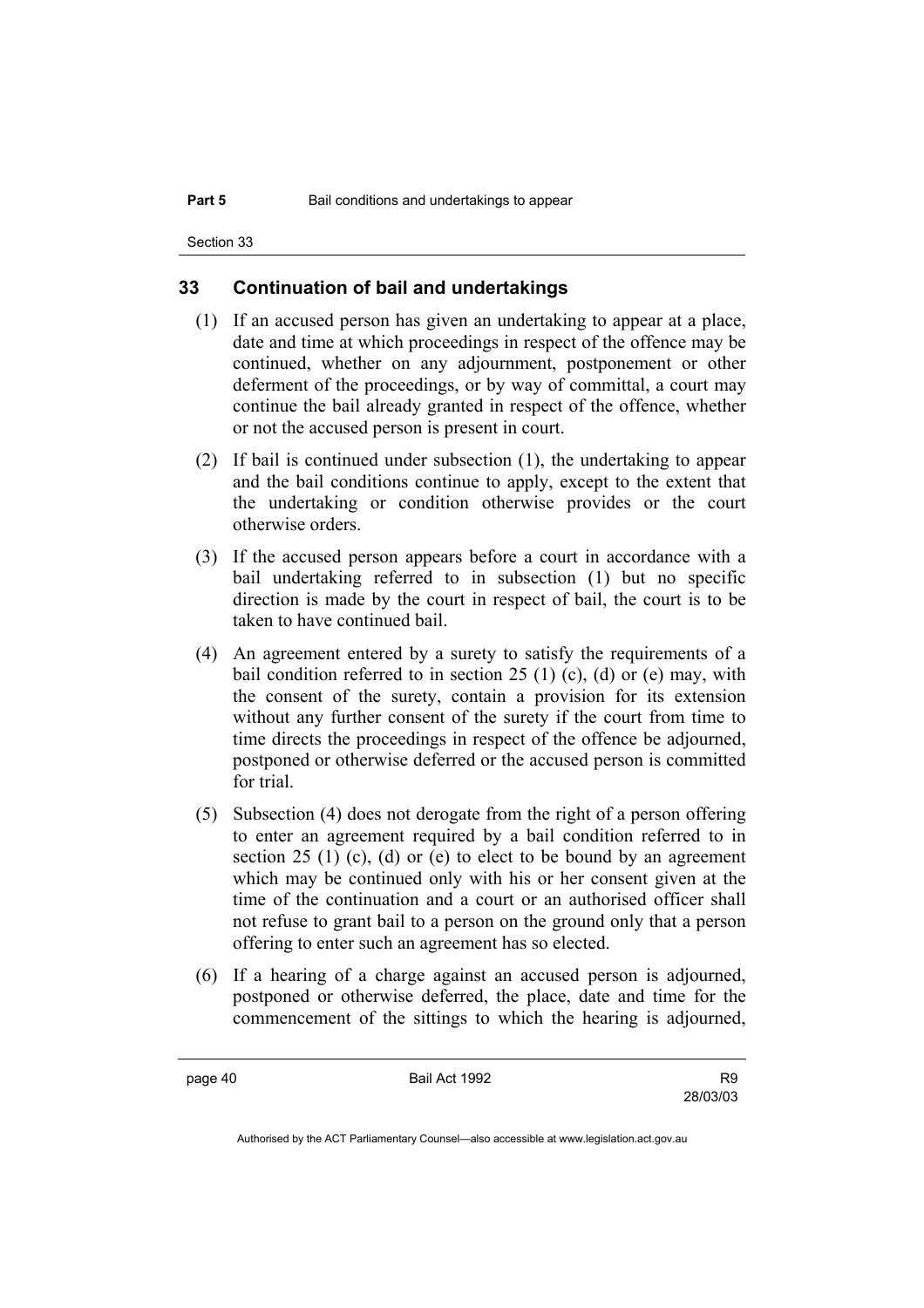postponed or otherwise deferred shall be specified by the court and the court—

- (a) with the consent of any surety for the grant of bail to the accused person; or
- (b) if the bail agreement entered by any surety so provides without the consent of the surety;

may continue the bail of the person charged, and the person charged shall be bound to attend at that place, date and time without entering into a fresh undertaking to appear and the surety shall be bound accordingly, or the court may make any other order as to bail and as to the commitment of the person charged into custody until the bail conditions are satisfied that the court thinks fit.

 (7) If an accused person has been released on bail and the court is satisfied that the accused person is because of illness or accident or other sufficient cause unable to appear personally before the court on the day when he or she is required to appear, the court may, in the absence of the accused person, order him or her to be further remanded to the place, date and time that the court thinks fit and may order that the undertaking to appear given by the accused person and any agreement entered into under a condition of the grant of bail be continued so as to require the appearance of the accused person at every place, date and time to which the accused person is remanded or the hearing adjourned, postponed or otherwise deferred.

R9 28/03/03 Bail Act 1992 **page 41**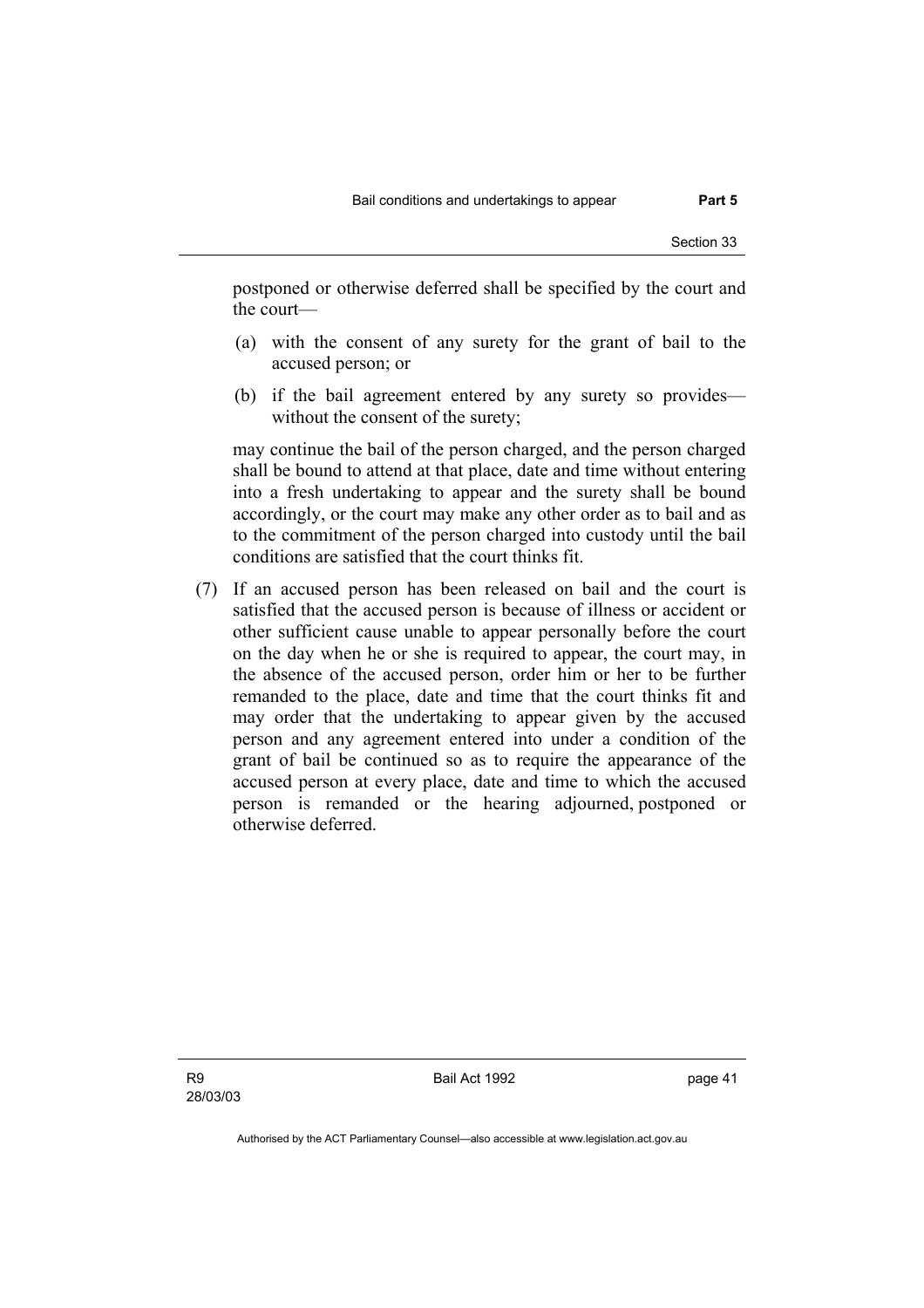## **34 Written notice of conditions of bail**

 (1) A court or authorised officer granting bail to an accused person shall give, or cause to be given, to the accused person a written notice setting out the obligations of the accused person about the conditions of his or her bail and the consequences of any failure by him or her to comply with those conditions and shall be satisfied before releasing the accused person, or causing the accused person to be released, that he or she will comply with the conditions.

*Note* If a form is approved under s 58 (Approved forms) for a notice under this section, the form must be used.

- (2) A court or an authorised officer granting bail to an accused person with a surety or sureties for his or her appearance to answer the charges against him or her shall give, or cause to be given, to the surety or each of the sureties, as the case may be, written notice of the obligations of the accused person about the conditions of his or her bail and the consequences of any failure by him or her to comply with those conditions and shall be satisfied before releasing the accused person, or causing the accused person to be released, that the surety or each of the sureties, as the case may be, understands the nature and extent of the obligations of the accused person under the conditions of his or her bail and the consequences of any failure by him or her to comply with them.
- (3) If a bail condition is imposed or varied on a review under part 6 of a decision made in relation to bail, the court or authorised officer imposing or varying the condition shall—
	- (a) give, or cause to be given, to the accused person a written notice setting out the obligations of the accused person about the condition and the consequences of any failure by him or her to comply with the condition and shall be satisfied that the accused person will comply with the condition; and
	- (b) give, or cause to be given, to each surety (if any) for the appearance of the accused person to answer the charges against him or her a written notice of the obligations of the accused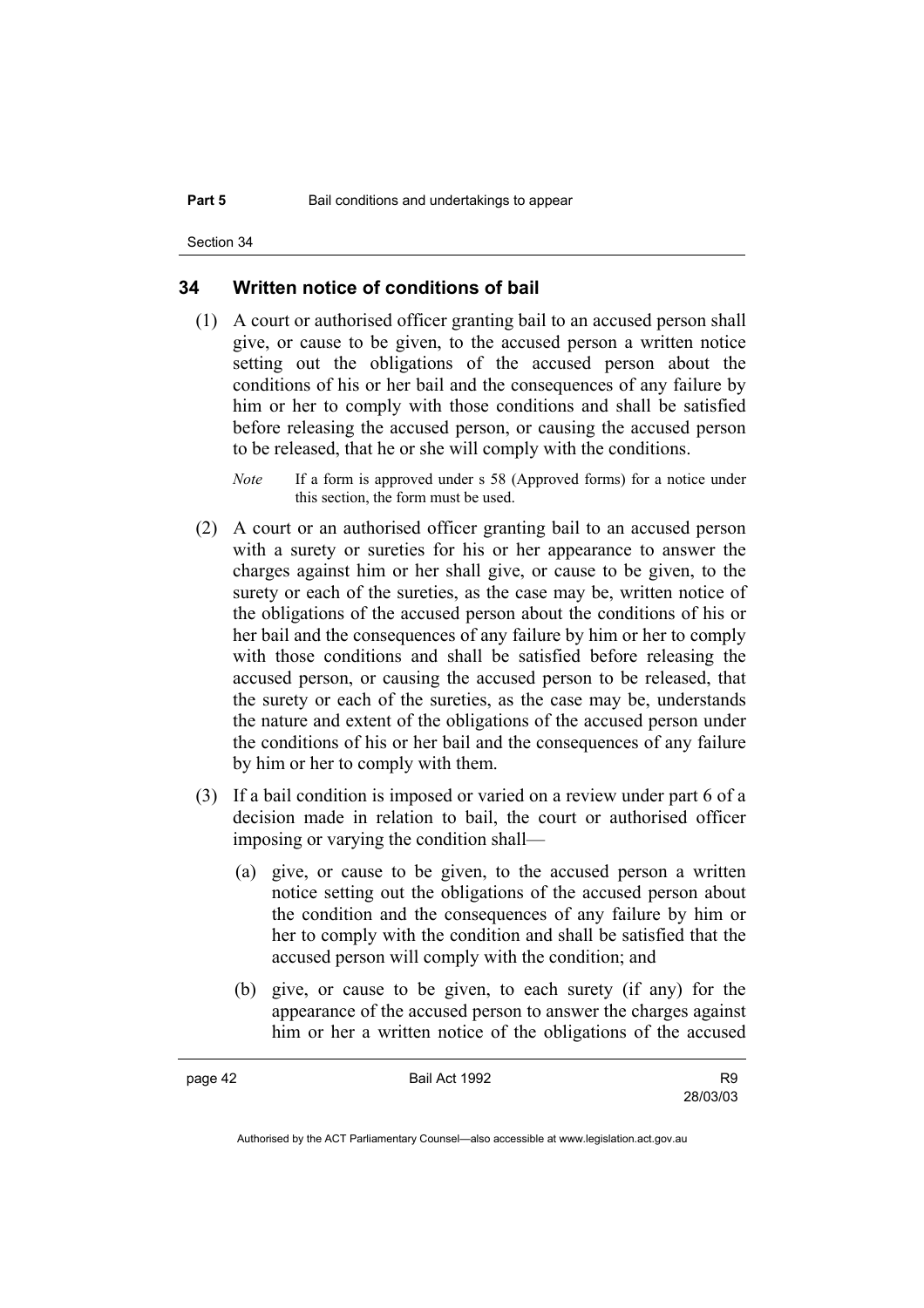person about the condition and the consequences of any failure by him or her to comply with it and shall be satisfied that each surety understands the nature and extent of the obligations of the accused person under the condition and the consequences of any failure by him or her to comply with it.

- (4) A court continuing bail on an adjournment or a postponement of proceedings shall forthwith give, or cause to be given, to the accused person a written notice that—
	- (a) states that bail is continued until the hearing is resumed or commenced; and
	- (b) specifies the conditions on which bail is presently allowed; and
	- (c) specifies the place, date and time to which the proceedings are adjourned or postponed or states that the proceedings are adjourned or postponed to a place, date and time that are from time to time specified in a notice given or sent to the accused person as prescribed by the regulations.

## **35 Warning to person making acknowledgment**

- (1) Before a person makes an acknowledgment under a bail condition referred to in section 25 (1) (b), the court or person to whom the acknowledgment is to be made shall warn the person by whom the acknowledgment is to be made that if he or she makes an acknowledgment knowing it to be untrue in a material particular he or she will be guilty of an offence against section 50.
- (2) The failure of a court or person before whom an acknowledgment referred to in subsection (1) is made to comply with the requirements of that subsection does not affect the operation of section 50.

## **36 Discharge of sureties**

 (1) Subject to subsection (5), a surety who has entered an agreement required by a bail condition referred to in section 25 (1) (c) or (d) or

Bail Act 1992 **page 43**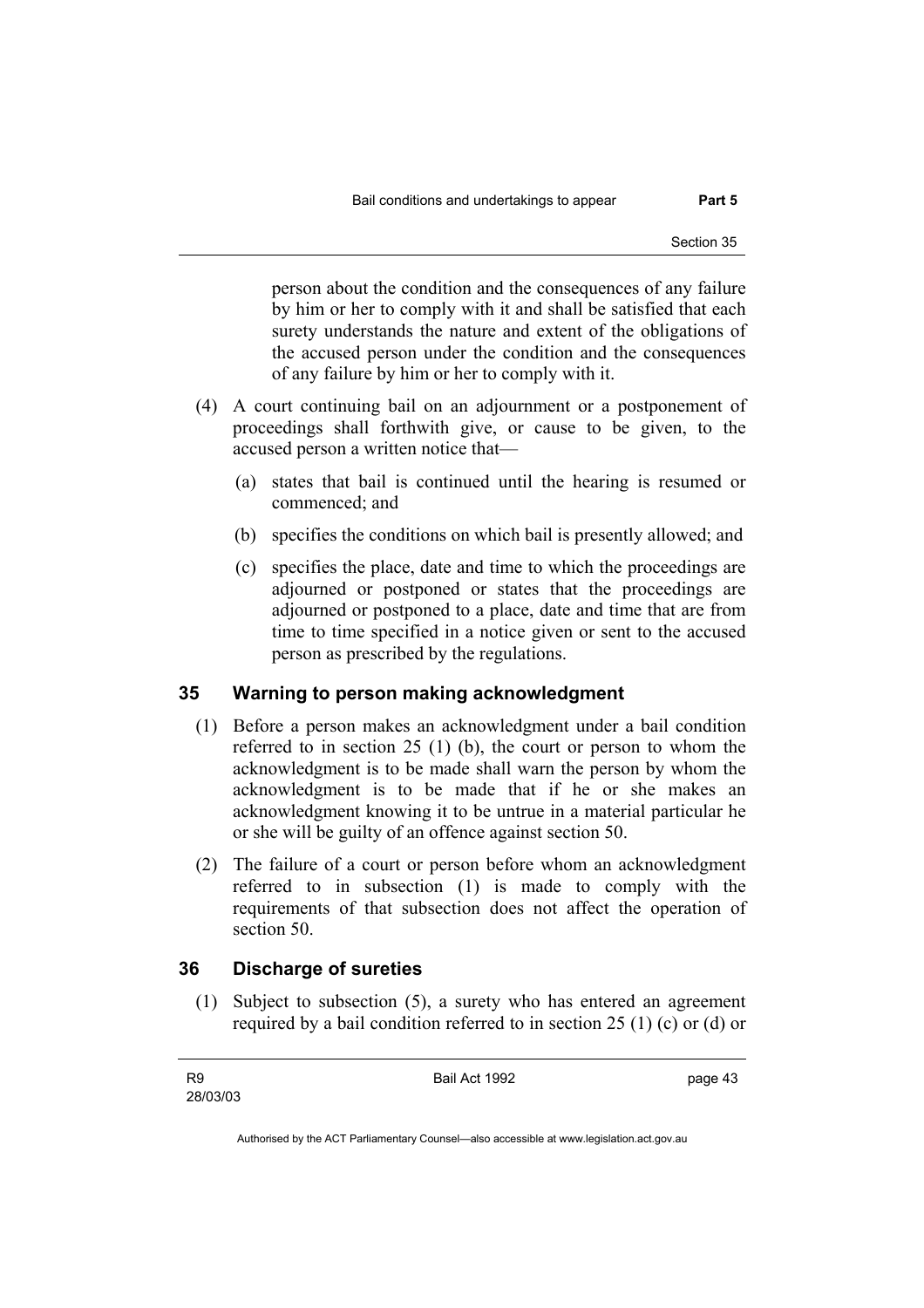who has deposited a sum of money with an authorised officer or a court to satisfy the requirements of a bail condition referred to in section 25 (1) (e) may, at any time, apply—

- (a) if bail has been granted by a court—
	- (i) to the court that granted bail; or
	- (ii) to the court of appearance; or
- (b) if bail has been granted by an authorised officer—to the court of appearance;

to discharge the applicant from his or her liability.

- (2) On an application being made to a court under subsection (1), the court shall, if the accused person is not then in custody or before the court—
	- (a) issue a warrant to apprehend the accused person and bring him or her before the court; or
	- (b) issue a summons for his or her appearance before the court.
- (3) On the appearance of the accused person before the court, the court shall, unless satisfied that it would be unjust to do so, direct that the applicant be discharged from his or her liability, and the applicant is, on the direction being given, discharged accordingly.
- (4) If an applicant has given security to, or deposited a sum of money with, a court or an authorised officer to satisfy the requirements of a bail condition referred to in section 25 (1) (d) or (e) and the liability of the applicant in respect of the grant of bail is discharged under subsection (3), the court or authorised officer shall release the security or the deposit, as the case may be.
- (5) If the court discharges the applicant from his or her liability, the court may impose further conditions on the grant of bail, and may by warrant commit the accused person into custody until the further conditions are satisfied.

page 44 R9 Bail Act 1992

28/03/03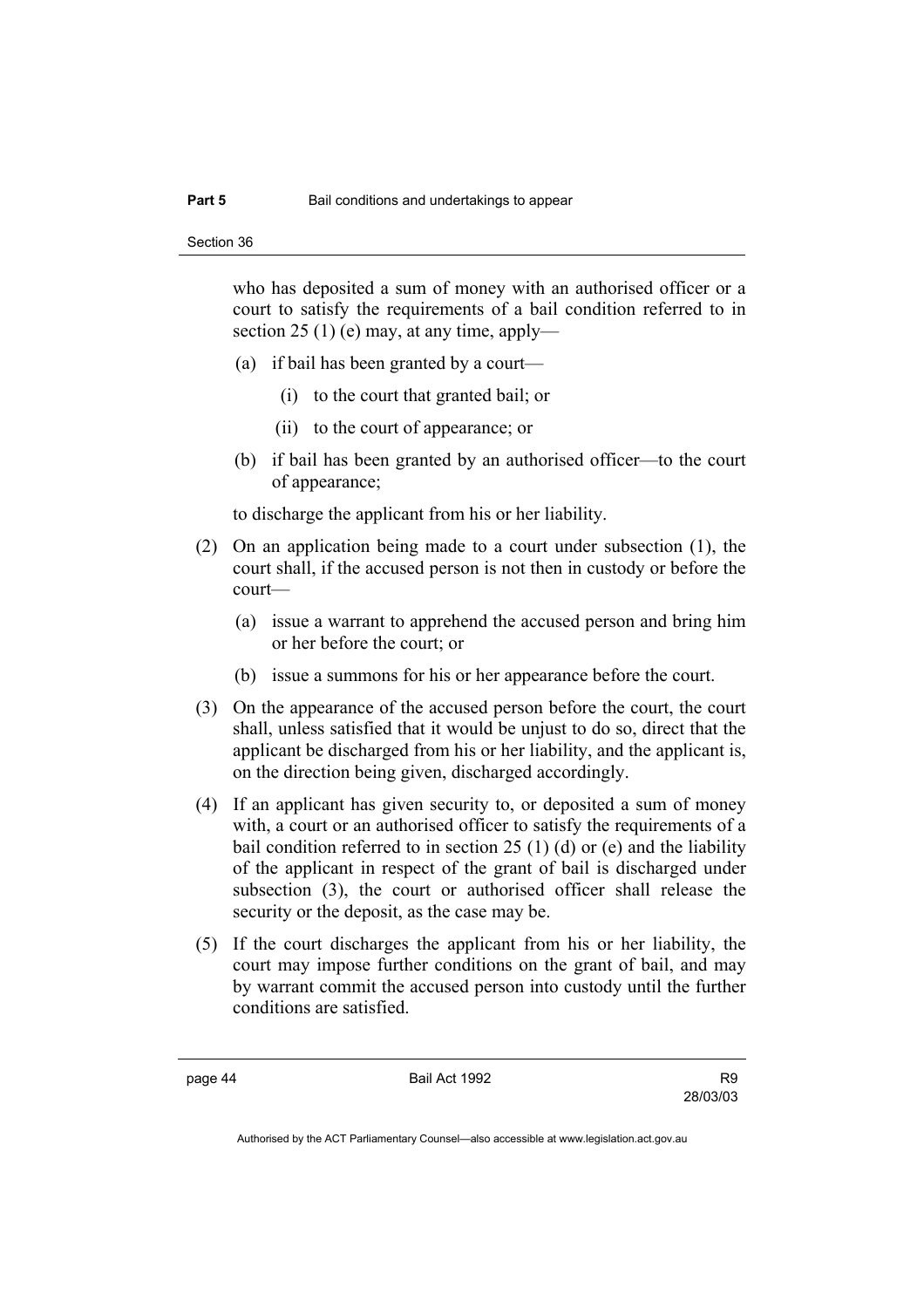- (6) A person may not make an application under this section if the accused person has failed to comply with his or her undertaking to appear or an agreement entered into by the accused person under a bail condition.
- (7) In this section:

*court of appearance* means the court before which the accused person is required to appear in accordance with his or her undertaking to appear.

## **37 Enforcement of bail agreements**

- $(1)$  If—
	- (a) a person granted bail fails to comply with his or her undertaking to appear; and
	- (b) that person or another person has entered into an agreement under a bail condition to forfeit an amount of money;

the Magistrates Court may declare that amount, or any part of it, to be forfeited and order the person who entered the agreement to pay the sum so forfeited to the Territory.

 (2) If the Magistrates Court orders an amount to be paid to the Territory under subsection (1), that amount may be recovered by the Territory in the Magistrates Court as a debt due to the Territory irrespective of whether the amount exceeds \$50 000.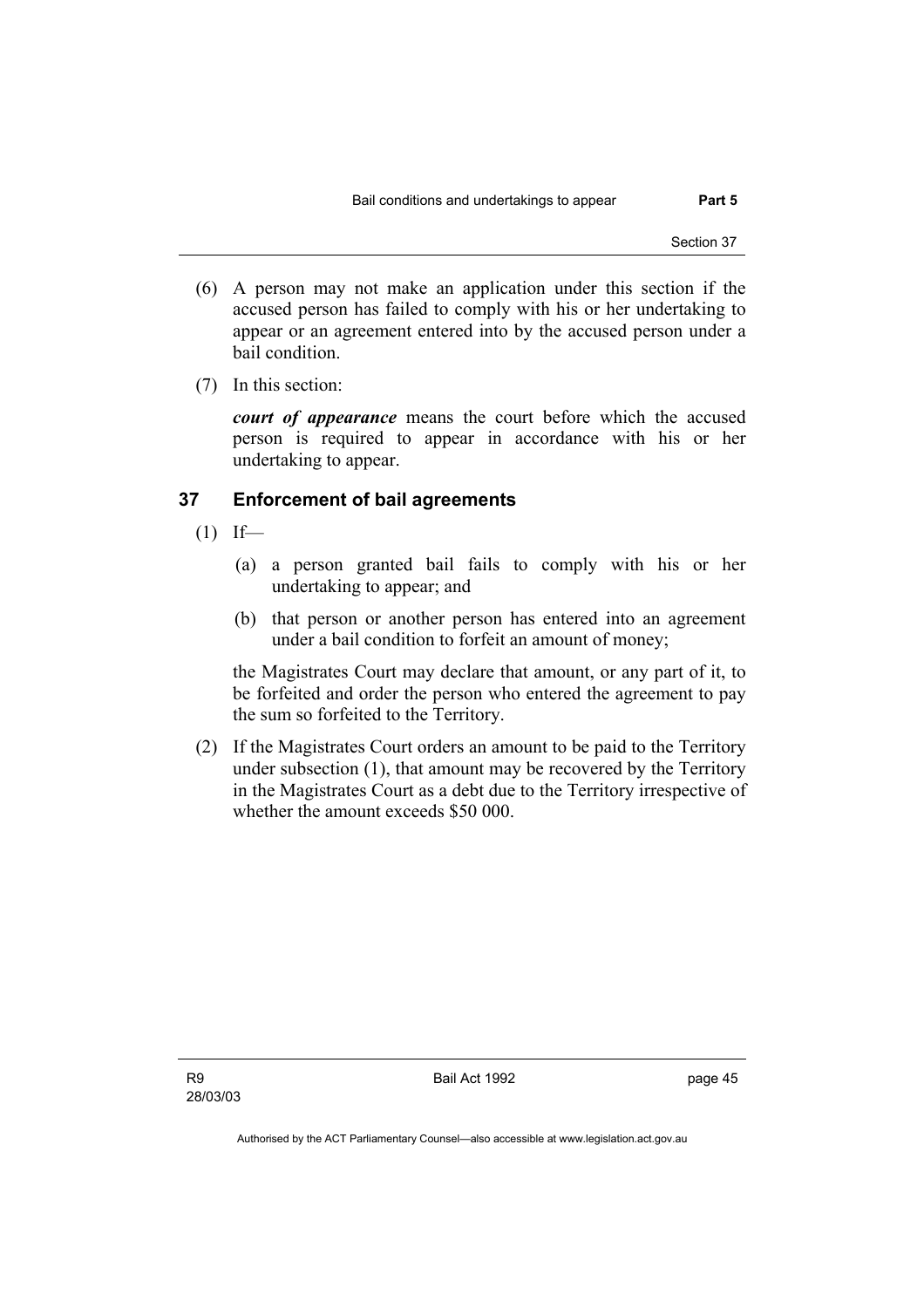# **Part 6 Review of bail decisions**

# **Division 6.1 Review of decisions by authorised officers**

## **38 Review by authorised officers**

- (1) If an authorised officer makes a decision under part 4 in relation to bail for an accused person, being—
	- (a) a decision to refuse to grant bail to the accused person; or
	- (b) a decision to grant bail to the accused person subject to 1 or more bail conditions;

the accused person may request a review of that decision by the authorised officer who made the decision or any other authorised officer.

 (2) If an application for a review of a bail decision is made to an authorised officer under subsection (1), the authorised officer shall as soon as possible conduct a review of the decision.

## **39 Exercise of power to review**

- (1) The power to review a decision under this division includes a power to affirm or vary a decision or to substitute another decision.
- (2) A decision as varied or substituted must be in conformity with this Act.
- (3) If, on a review of a decision under this division, the authorised officer varies the decision or substitutes another decision, section 27 applies in relation to the decision as varied or substituted as if the decision had been made by the authorised officer under part 4.

page 46 Bail Act 1992

28/03/03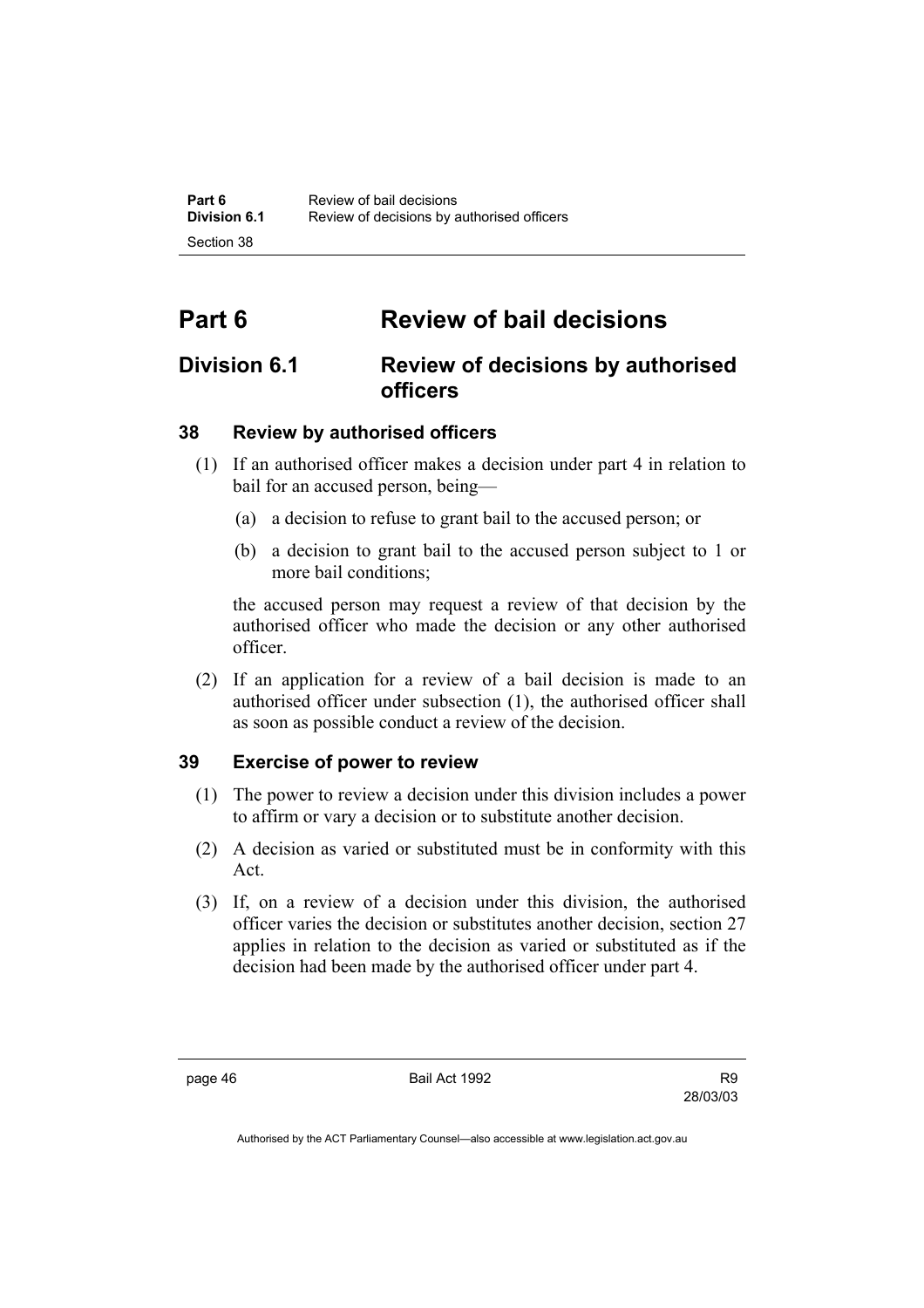- (4) An authorised officer may refuse to entertain a request to review a decision under this division if he or she is satisfied that the request is frivolous or vexatious.
- (5) The regulations may—
	- (a) prescribe the manner of making a request for the review of a decision under this division; and
	- (b) prescribe procedures for the conduct of a review under this division; and
	- (c) limit the time within which, and the circumstances in which, an accused person may apply for a review of a decision under this division; and
	- (d) limit the number of applications that may be made for the review of a bail decision under this division.

## **40 Limitation on power of authorised officer to review**

An authorised officer may not, under this division—

- (a) review a decision in circumstances where, had the decision not been made, the authorised officer would be prohibited from making a decision in relation to the grant of bail; or
- (b) review a decision that has been reviewed by a court.

## **Division 6.2 Review of decisions by courts**

## **41 Right of review of bail decisions**

An accused person or the informant may apply under this division for review of any decision by a court or an authorised officer in relation to bail.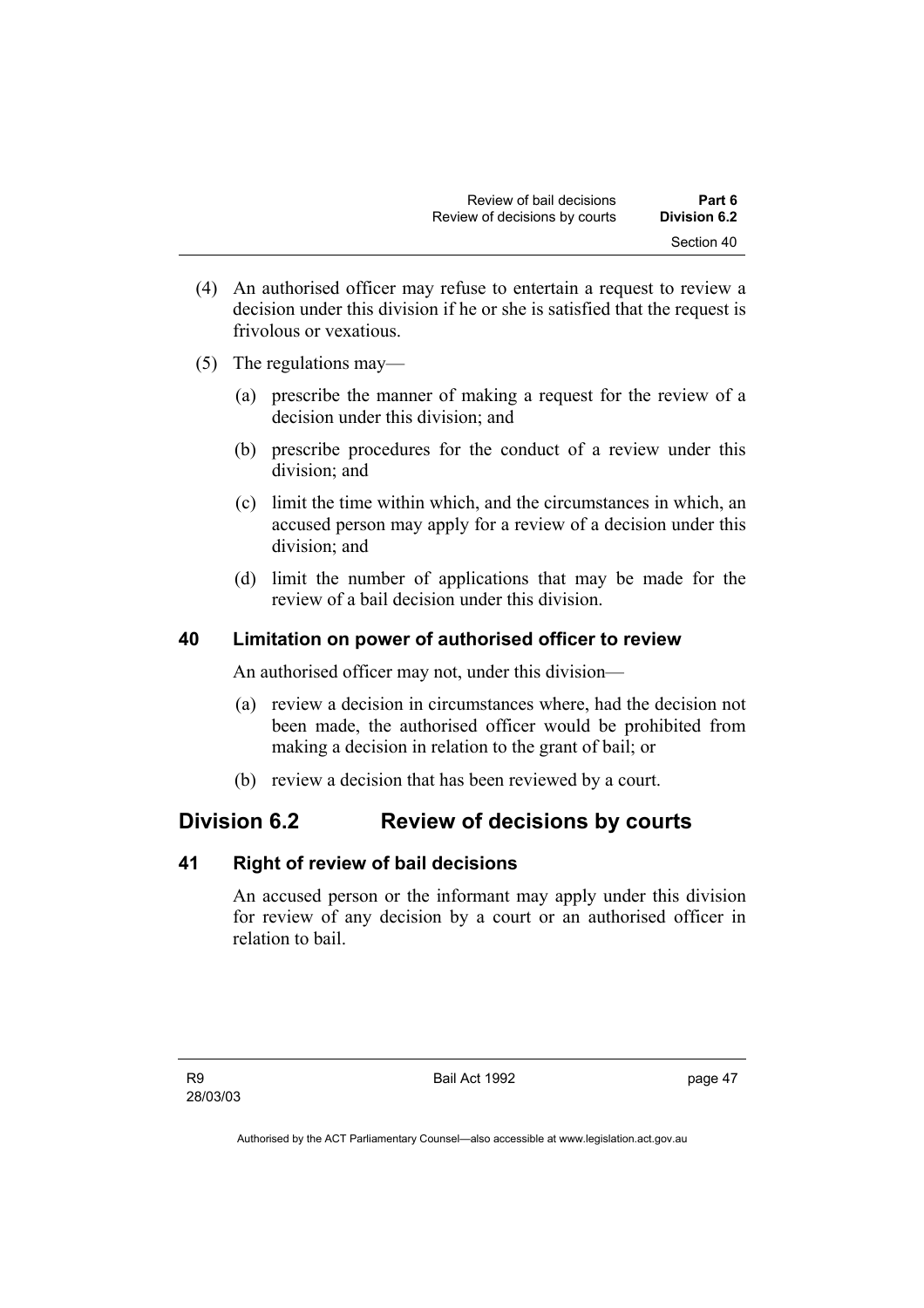| Part 6              | Review of bail decisions      |
|---------------------|-------------------------------|
| <b>Division 6.2</b> | Review of decisions by courts |
| Section 42          |                               |

## **42 Power of magistrate to review**

Subject to section 44, a magistrate may review any decision made by an authorised officer or a magistrate (including himself or herself) in relation to bail.

## **43 Power of Supreme Court to review**

- (1) The Supreme Court may review any decision of an authorised officer, the Magistrates Court or the Supreme Court (however constituted) in relation to bail.
- (2) The power of the Supreme Court to review a decision under this section may be exercised whether or not any power to review the decision under section 38 or 42 has been exercised or has been sought to be exercised.

## **44 General limitation on power of court to review**

A court may not, under this division, review a decision in circumstances where, had the decision not been made, the court would be prohibited from making a decision in relation to the grant of bail.

## **45 Exercise of power to review**

- (1) The power to review a decision under this division includes a power to affirm or vary the decision or to substitute another decision.
- (2) A decision as varied or substituted shall be in conformity with this Act.
- (3) The review of a decision shall be by way of rehearing and evidence or information in addition to, or in substitution for, the evidence or information given or obtained on the making of the decision may be given or obtained on the review.
- (4) If, on a review of a decision under this division the court varies the decision or substitutes another decision, section 27 applies in

page 48 Bail Act 1992

28/03/03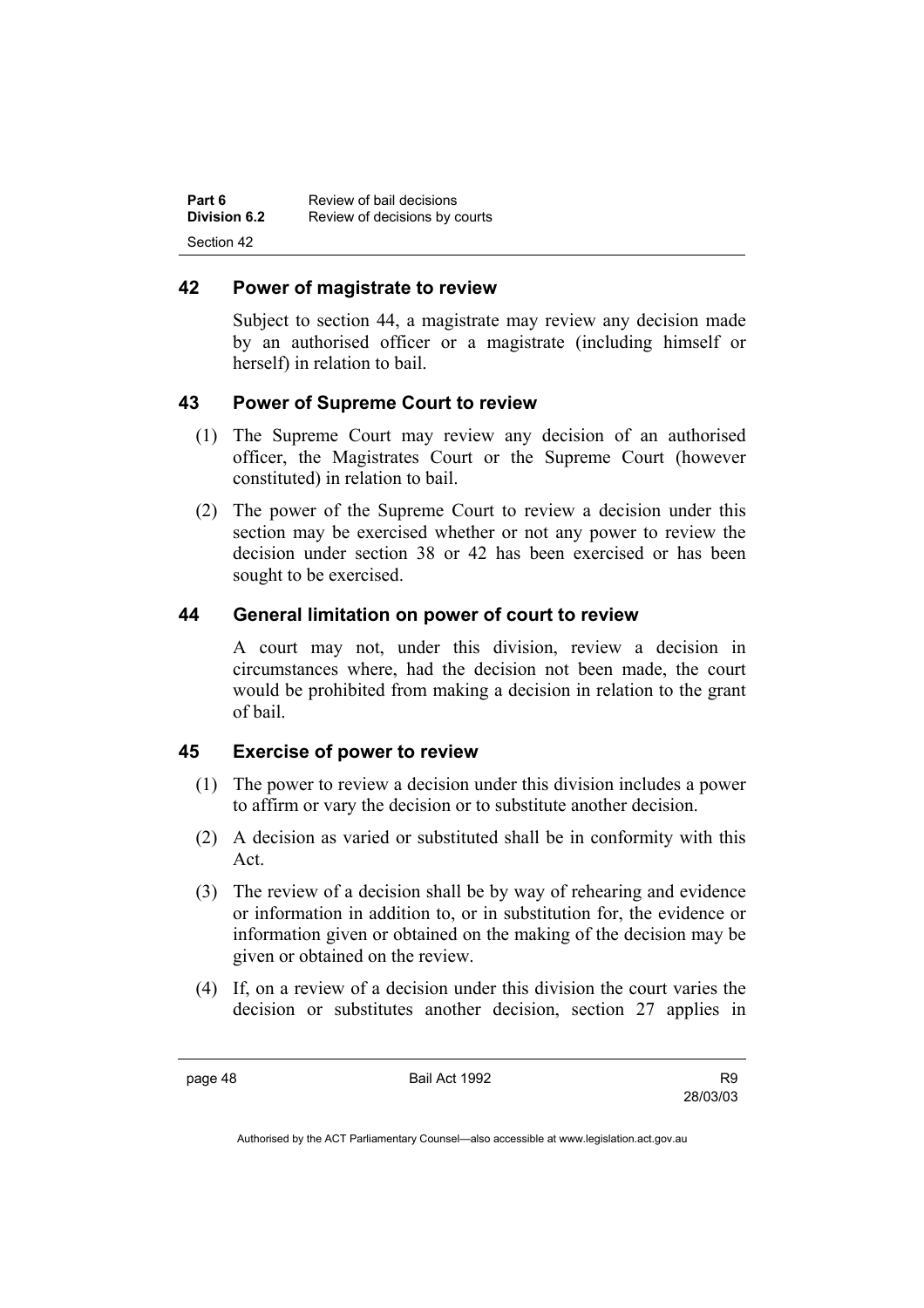relation to the decision as varied or substituted as if that decision had been given by the court in relation to an application for bail.

- (5) If, on a review of a decision under this division, bail for an accused person is revoked, the court may, by warrant, commit the person into custody.
- (6) If, on a review of a decision under this division—
	- (a) bail is granted without any condition being imposed but the accused person has not given an undertaking to appear; or
	- (b) bail is granted subject to a condition;

the court may by warrant commit the person into custody until he or she gives the undertaking to appear, or satisfies the condition, as the case may be.

- (7) A court may refuse to entertain a request to review a decision under this division if the court is satisfied that the request is frivolous or vexatious.
- (8) The regulations may make provision with respect to—
	- (a) the manner of making a request for the review of a decision under this division; and
	- (b) the giving or sending to persons of notices relating to the proposed exercise of power to review a decision under this division.

## **46 Review limited to bail conditions**

- (1) If an accused person has remained in custody after being granted bail by a court because any condition of the bail has not been complied with, the decision in relation to bail may be reviewed by the court that granted bail—
	- (a) at the request of the accused person; or
	- (b) at the request of a police officer; or

Bail Act 1992 **page 49**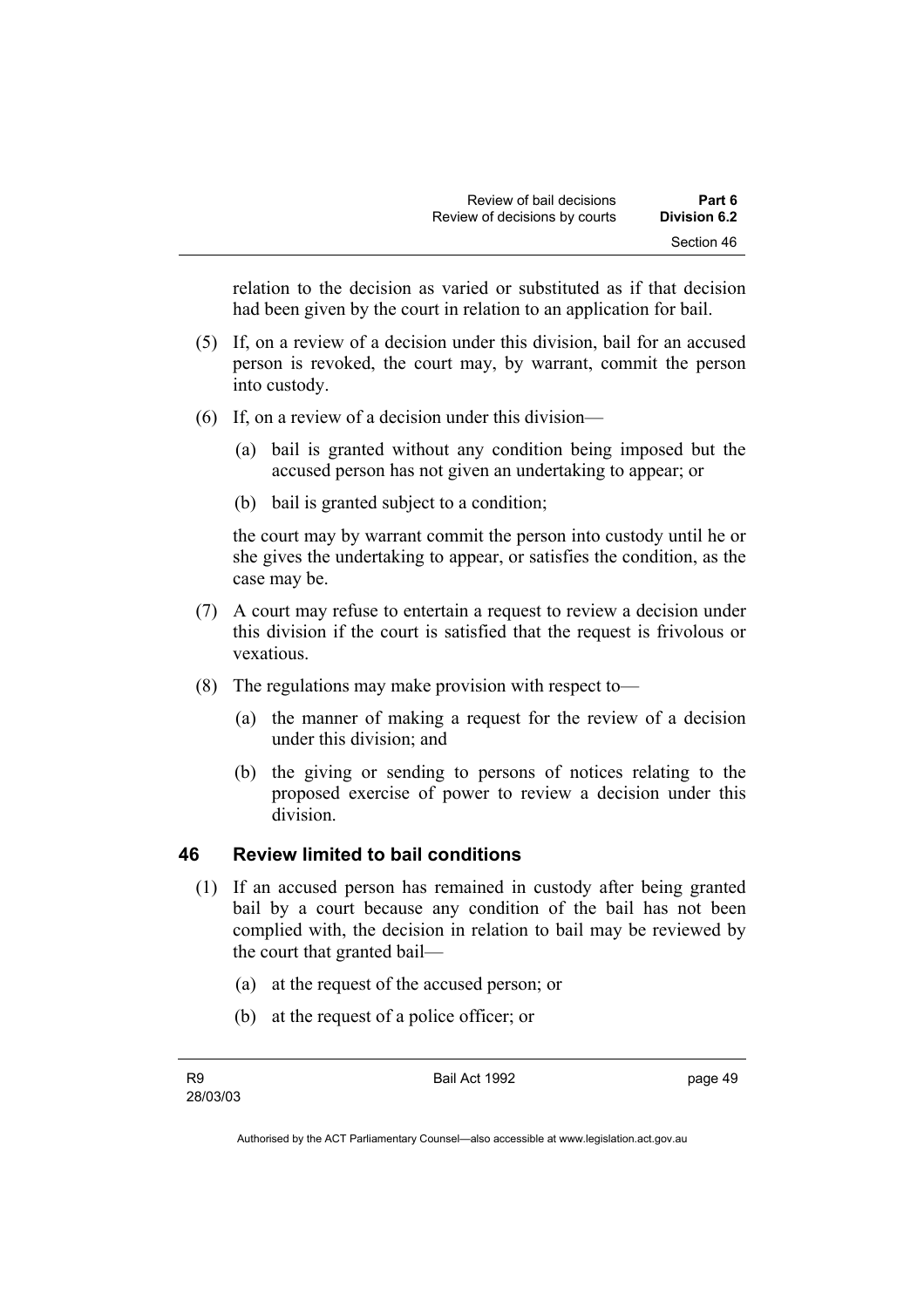| Part 6       | Review of bail decisions |
|--------------|--------------------------|
| Division 6.3 | Miscellaneous            |
| Section 46A  |                          |

- (c) of the court's own initiative.
- (2) A review under this section of a decision in relation to bail is limited to a review of the conditions on which bail has been granted.
- (3) A review requested under this section by a police officer shall not be conducted unless the court is satisfied that the request was made—
	- (a) for the purpose of benefiting the accused person; and
	- (b) with the consent of the accused person.
- (4) On a review of a bail decision under this section, a court may—
	- (a) affirm the decision as to the conditions of bail; or
	- (b) vary the decision by removing or imposing bail conditions; or
	- (c) grant bail without imposing any bail condition.
- (5) Notwithstanding section 43, the Supreme Court is empowered to conduct a review of a bail decision under this section only in respect of bail granted by the Supreme Court (however constituted).

## **Division 6.3 Miscellaneous**

## **46A Notice to victim of bail decisions**

If a court or authorised officer conducting a review under this part is aware that a victim has expressed concern about the need for protection from violence or harassment by the accused person, the court or authorised officer shall take all reasonable steps to inform the victim (or if the victim is a child, the person who has care and control of the child), as soon as practicable of its decision.

page 50 Bail Act 1992

28/03/03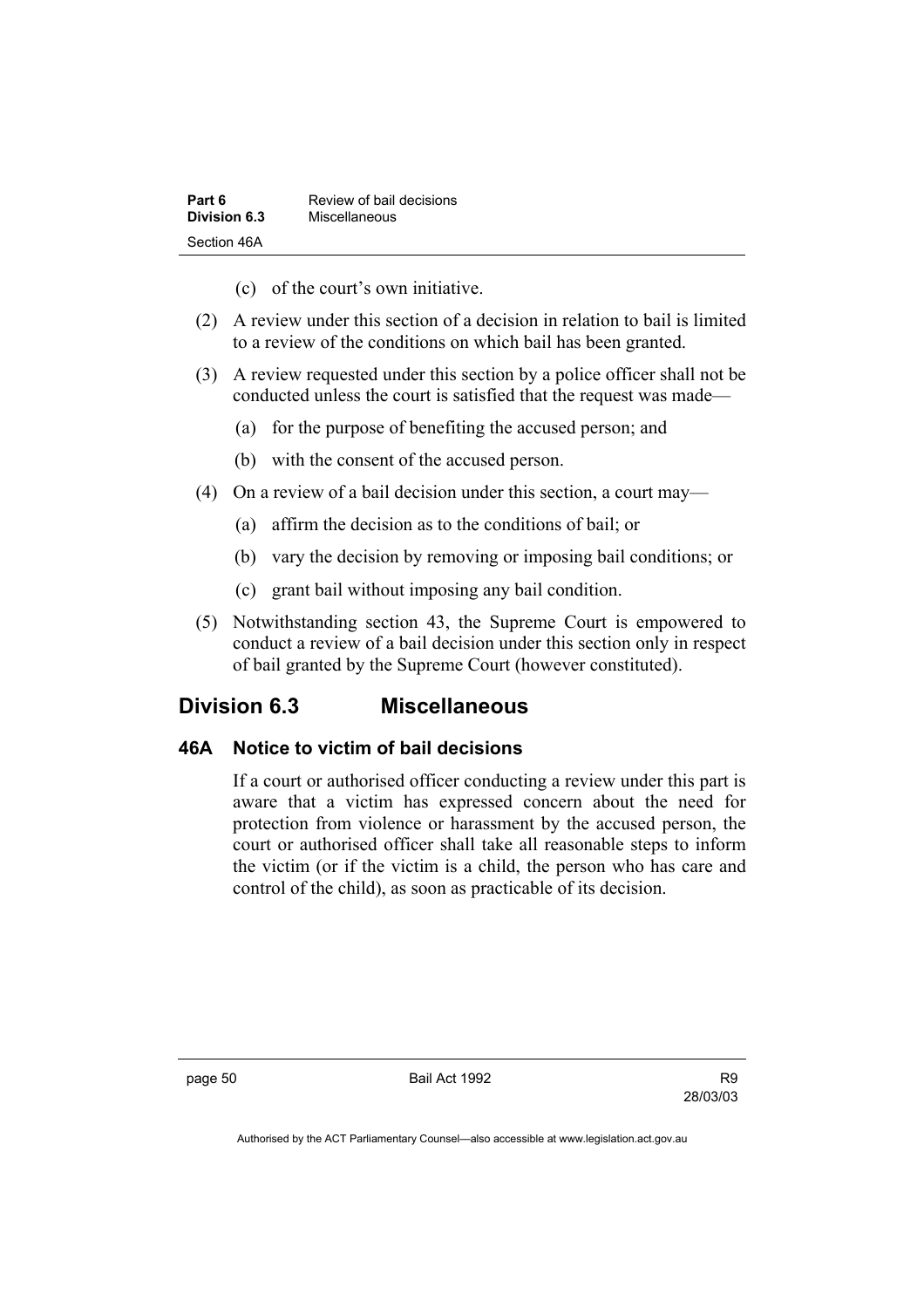# **Part 7 Miscellaneous**

## **47 Giving information relating to bail**

- (1) If a person is charged by a police officer with an offence and the person charged is being held in custody in connection with the offence, the police officer shall, as soon as is reasonably practicable after the person is charged, give to the person, by written notice, information relating to his or her entitlement to, or eligibility for, bail and to his or her entitlement to the review of decisions under this Act.
	- *Note* If a form is approved under s 58 (Approved forms) for a notice under this section, the form must be used.
- (2) If an accused person is being held in custody in relation to an offence at the time of his or her first appearance in court in relation to that offence, the court shall, during that appearance, or as soon as is reasonably practicable, give to the person, by written notice, information relating to his or her entitlement to, or eligibility for, bail.

## **48 Notification to court that bail condition not satisfied**

- (1) This section applies to a person who has been granted bail by a court but who has remained in custody since bail was granted because a condition of the bail has not been complied with.
- (2) The keeper, superintendent or officer in charge of a gaol, remand centre or police station if a person to whom this section applies is in custody shall, within 7 days after the person is received into custody, give or cause to be given, to the court that granted bail to the person written notice that the person is still in custody because of a failure to meet a bail condition.
	- *Note* If a form is approved under s 58 (Approved forms) for a notice, the form must be used.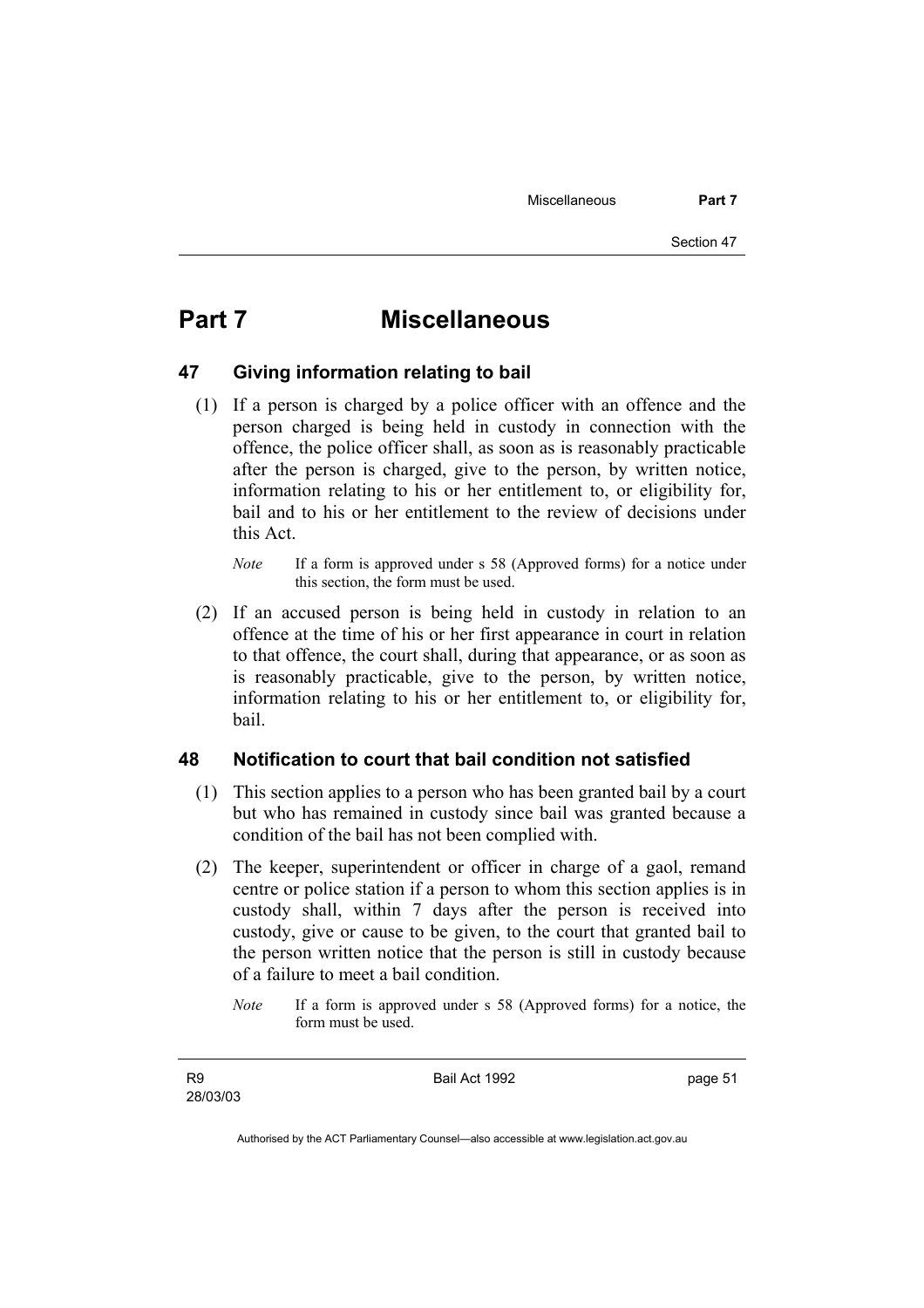## **Part 7 Miscellaneous**

Section 49

- (3) A court to which a notice is given under subsection (2) may, of its own initiative, conduct a review under section 46 of the condition on which bail was granted.
- (4) A notice under this section is required to be given only once in respect of any particular grant of bail.
- (5) The regulations may prescribe information that is to be forwarded to a court with a notice under this section.

## **49 Failure to answer bail**

- (1) If a person who has given an undertaking to appear before a court fails to carry out the undertaking, that court may issue a warrant to arrest the person and to bring the person before the court (or a court with the same jurisdiction).
- (2) A person who has given an undertaking to appear before a court must not, without reasonable excuse, fail to carry out the undertaking.

Maximum penalty: 200 penalty units, imprisonment for 2 years or both.

## **50 False statements in acknowledgments**

A person who makes an acknowledgment under section 25 (1) (b) knowing it to be untrue in a material particular commits an offence.

Maximum penalty: 200 penalty units, imprisonment for 2 years or both.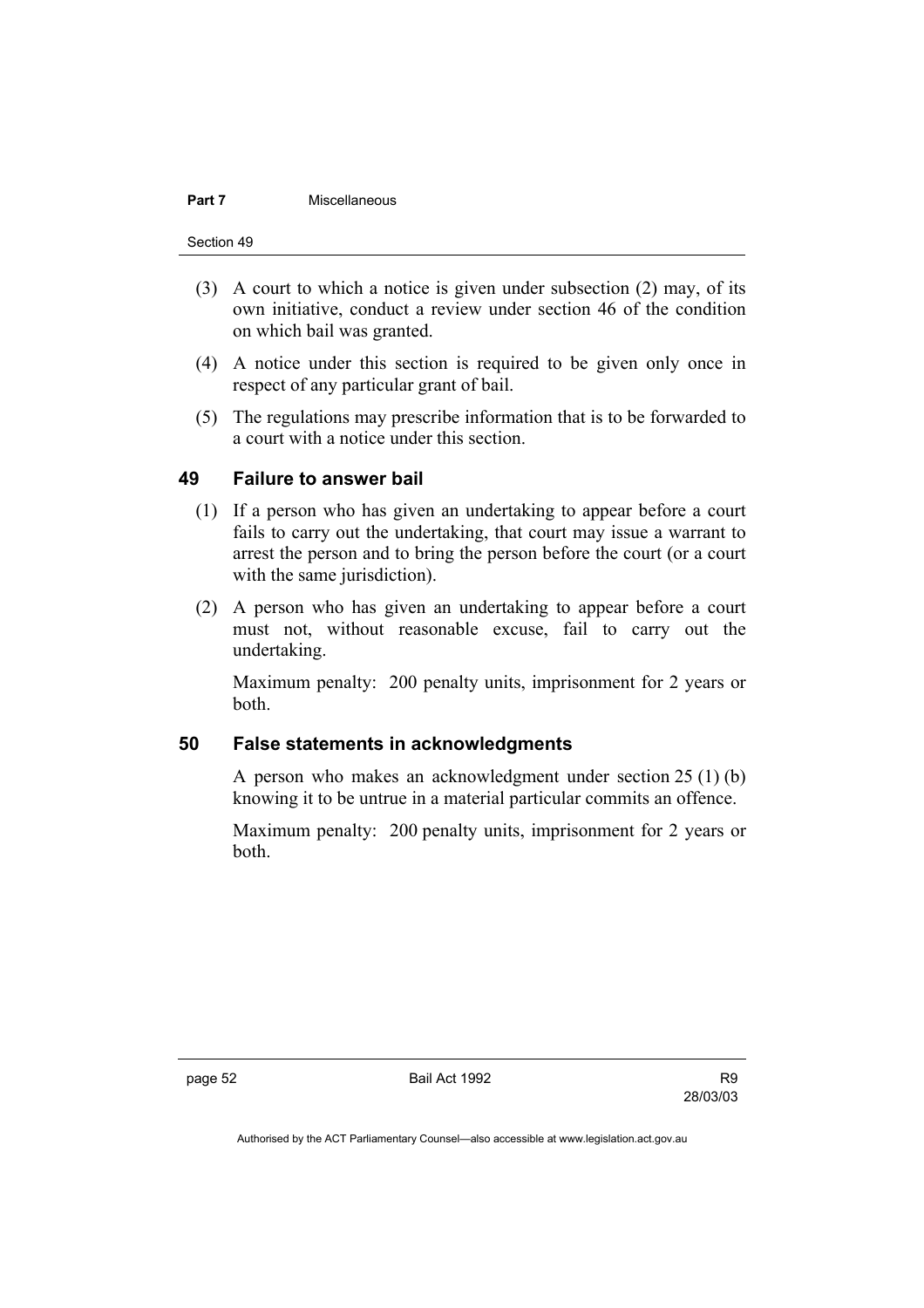## **51 Indemnification of sureties**

 (1) If a person indemnifies another person, or agrees with another person to indemnify that other person, against a liability that the other person may incur as a surety to secure the appearance in answer to bail of a person accused of an offence, he or she and that other person each commit of an offence.

Maximum penalty: 200 penalty units, imprisonment for 2 years or both.

 (2) An offence is committed against subsection (1) whether the agreement is made before or after the person to be indemnified becomes a surety and whether or not he or she becomes a surety and whether the agreement contemplates compensation in money or money's worth.

## **52 Contravention of Act by police officers**

- (1) If a police officer contravenes a provision of this Act that is applicable to him or her as a police officer or as an authorised officer, the contravention is not punishable as an offence unless a penalty is expressly provided by this Act in respect of the contravention.
- (2) Subsection (1) does not apply to prevent a contravention of a provision of this Act by a police officer from—
	- (a) being dealt with under the *Complaints (Australian Federal Police) Act 1981* (Cwlth); or
	- (b) constituting grounds for the institution of civil proceedings.

## **55 Civil standard of proof to apply for certain purposes**

If a court or an authorised officer, in making a decision in relation to bail (other than a decision in proceedings for an offence committed in connection with bail), is to be, or may be, satisfied as to any

Bail Act 1992 **page 53**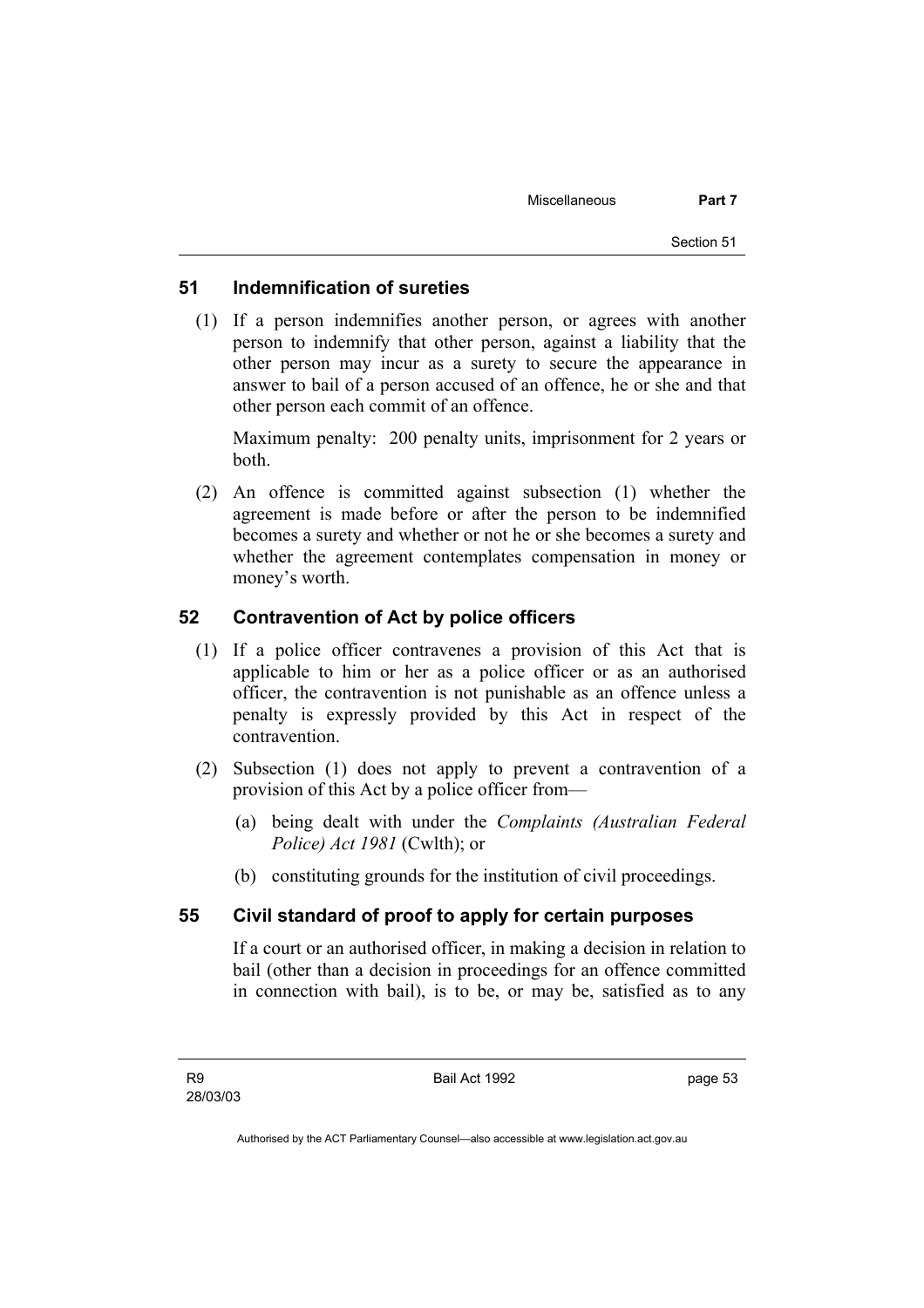## **Part 7 Miscellaneous**

Section 56

matter, it is sufficient if the court or authorised officer is satisfied on the balance of probabilities.

## **56 Abolition of right of surety to arrest**

A surety who enters into an agreement required by a bail condition referred to in section 25 (1) (c), (d) or (e) does not, because of his or her having entered into that agreement, have the right to arrest the accused person.

## **57 Act to prevail**

- (1) Except if otherwise expressly provided by this Act, or the *Bail (Consequential Amendments) Act 1992*, this Act applies in relation to the grant of bail to accused persons to the exclusion of any other law in force immediately before the commencement of this Act so far as any other such law makes provision for or in relation to bail for accused persons.
- (2) Nothing in this Act shall be construed as affecting the Imperial enactment 1 William and Mary sess 2 c2 (The Bill of Rights) or the *Imperial Acts Application Act 1986* so far as it relates to that enactment.

## **57AA Abolition of inherent power of bail**

Any inherent power of the Supreme Court to grant bail is abolished.

## **58 Approved forms**

- (1) The Minister may, in writing, approve forms for this Act.
- (2) If the Minister approves a form for a particular purpose, the approved form must be used for that purpose.
- (3) A form approved for section 25, 28 (1), 30 (4), 34, 47 or 48 (2) is a disallowable instrument.
	- *Note* A disallowable instrument must be notified, and presented to the Legislative Assembly, under the *Legislation Act 2001*.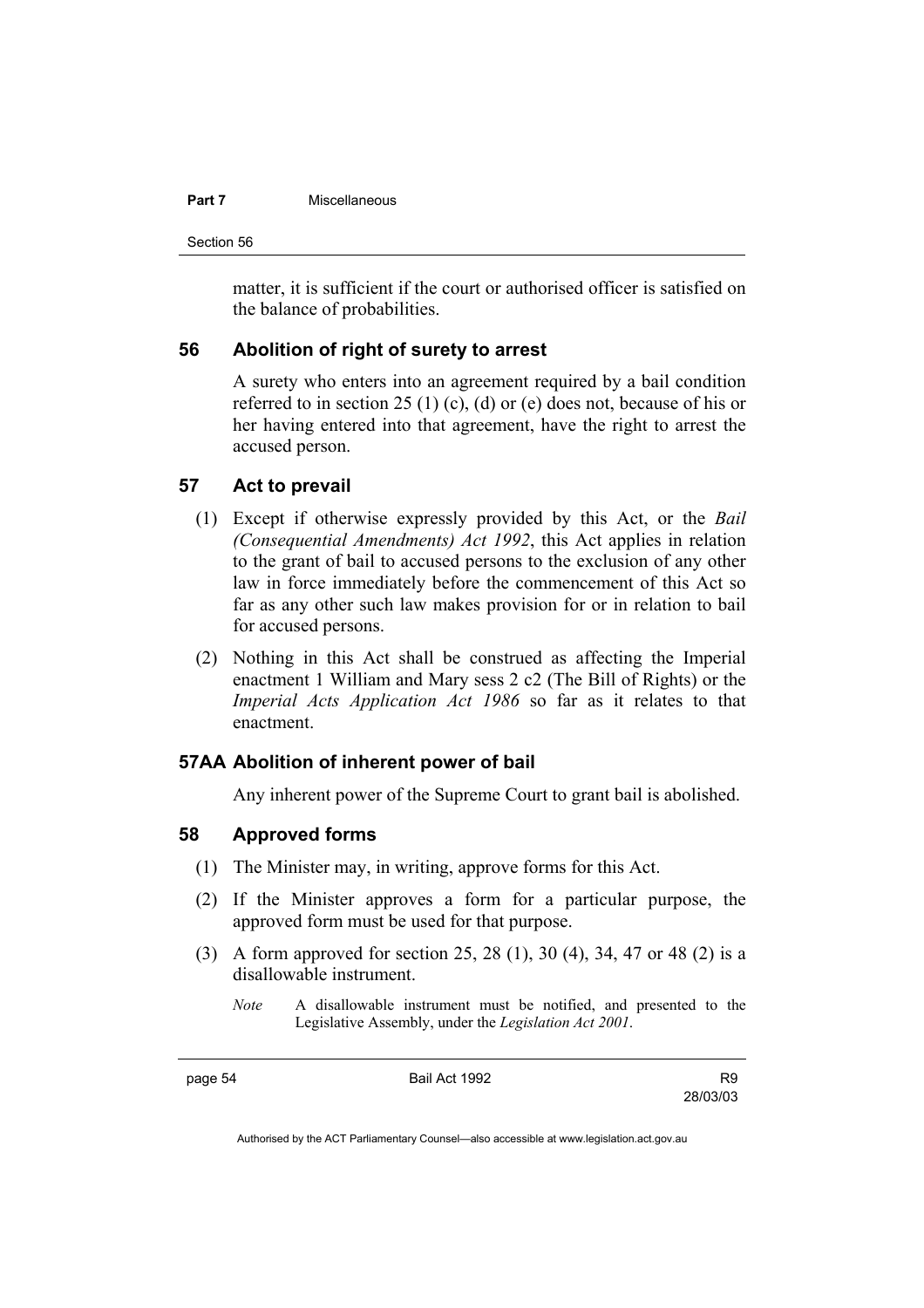(4) Any other approved form is a notifiable instrument.

*Note* A notifiable instrument must be notified under the *Legislation Act 2001*.

 (5) If there is no approved form for an instrument under this Act, the instrument must be in a form acceptable to the registrar.

## **59 Regulation-making power**

The Executive may make regulations for this Act.

*Note* Regulations must be notified, and presented to the Legislative Assembly, under the *Legislation Act 2001*.

Bail Act 1992 **page 55**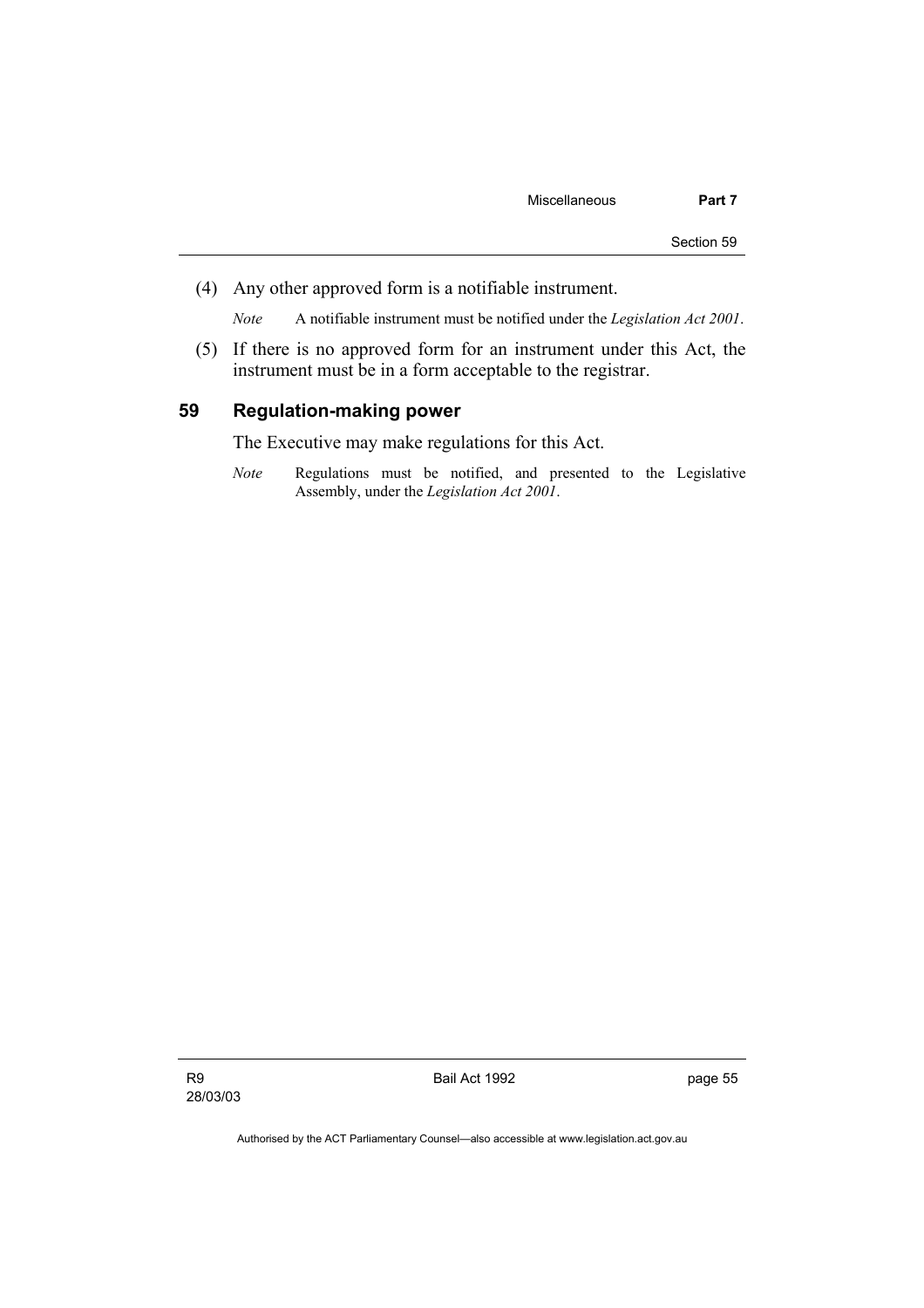(see s 3)

# **Schedule 1 Domestic violence offences against the** *Crimes Act 1900*

| column 1<br>item | column 2<br>provision | column 3<br>description of offence                                 |
|------------------|-----------------------|--------------------------------------------------------------------|
| $\mathbf{1}$     | 12                    | murder                                                             |
| $\overline{2}$   | 15                    | manslaughter                                                       |
| 3                | 19                    | intentionally inflicting grievous bodily harm                      |
| 4                | 20                    | recklessly inflicting grievous bodily harm                         |
| 5                | 21                    | wounding                                                           |
| 6                | 22                    | assault with intent to commit certain indictable offences          |
| 7                | 23                    | inflicting actual bodily harm                                      |
| 8                | 24                    | assault occasioning actual bodily harm                             |
| 9                | 25                    | causing grievous bodily harm                                       |
| 10               | 26                    | common assault                                                     |
| 11               | 27                    | acts endangering life etc                                          |
| 12               | 28                    | acts endangering health etc                                        |
| 13               | 29                    | culpable driving of motor vehicle                                  |
| 14               | 30                    | threat to kill                                                     |
| 15               | 31                    | threat to inflict grievous bodily harm                             |
| 16               | 32(1)(a)              | make demand with threat to kill or inflict grievous<br>bodily harm |
| 17               | 32(2)(a)              | make demand with threat to endanger health etc                     |
| 18               | 33                    | possession of object with intent to kill etc                       |
| 19               | 34                    | forcible confinement                                               |
| 20               | 35                    | stalking                                                           |
| 21               | 37                    | abduction of young person                                          |
| 22               | 38                    | kidnapping                                                         |
| 23               | 51                    | sexual assault in the first degree                                 |
| 24               | 52                    | sexual assault in the second degree                                |
| 25               | 53                    | sexual assault in the third degree                                 |
| 26               | 54                    | sexual intercourse without consent                                 |

page 56 Bail Act 1992 Bail Act 1992

28/03/03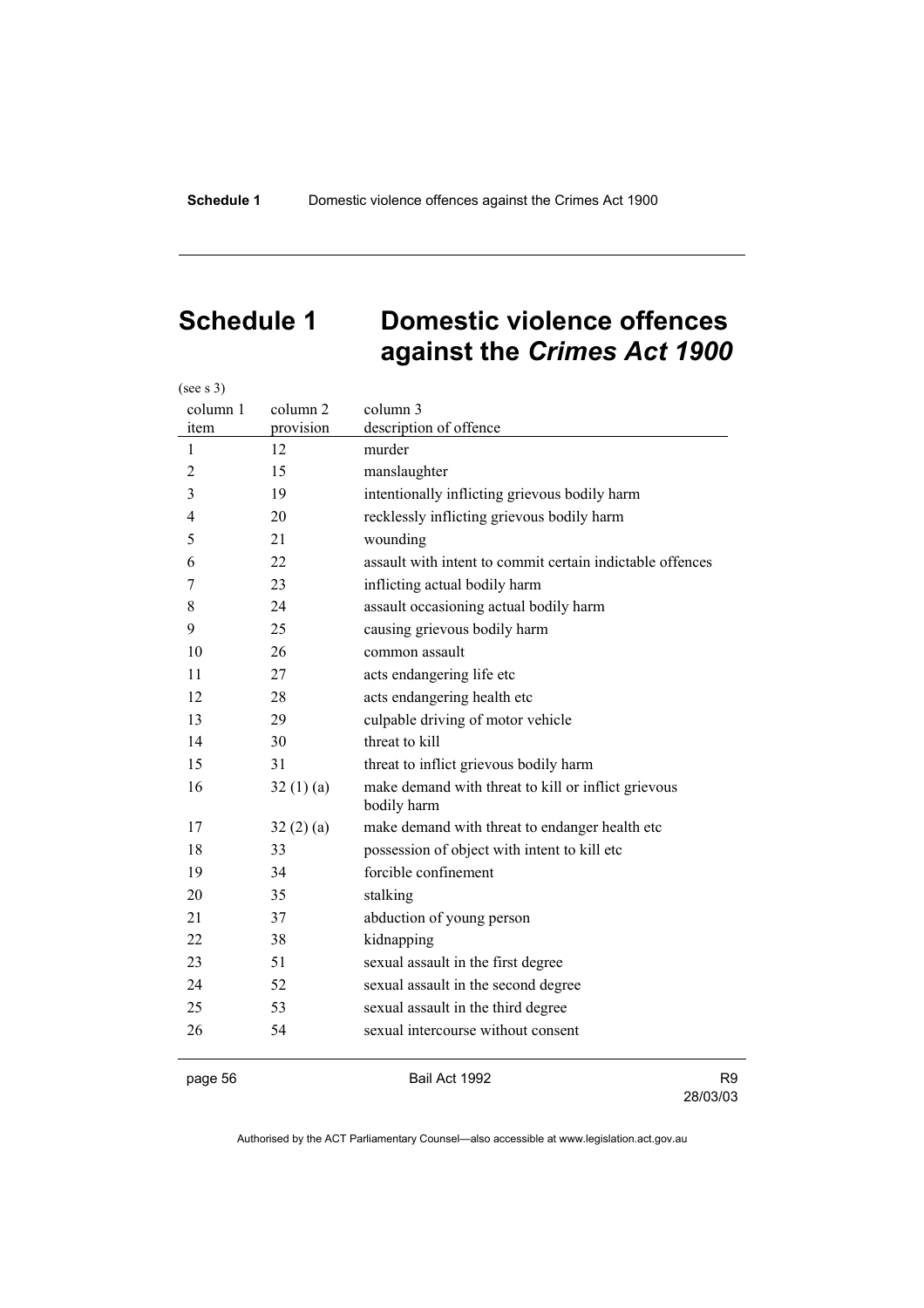| column 1<br>item | column 2<br>provision | column 3<br>description of offence                           |
|------------------|-----------------------|--------------------------------------------------------------|
| 27               | 55                    | sexual intercourse with young person                         |
| 28               | 57                    | act of indecency in the first degree                         |
| 29               | 58                    | act of indecency in the second degree                        |
| 30               | 59                    | act of indecency in the third degree                         |
| 31               | 60                    | act of indecency without consent                             |
| 32               | 61                    | acts of indecency with young people                          |
| 33               | 62                    | incest or similar offences                                   |
| 34               | 63                    | abduction                                                    |
| 35               | 116                   | destroying or damaging property                              |
| 36               | 117                   | arson                                                        |
| 38               | 150(1)(a)             | being armed with weapon etc with intent to commit<br>offence |
| 39               | 151                   | forcible entry on land                                       |
| 40               | 380                   | possession of an offensive weapon                            |
| 41               | 381                   | possession of an offensive weapon with intent                |
| 42               | 392                   | offensive behaviour                                          |

R9 28/03/03 Bail Act 1992 **page 57**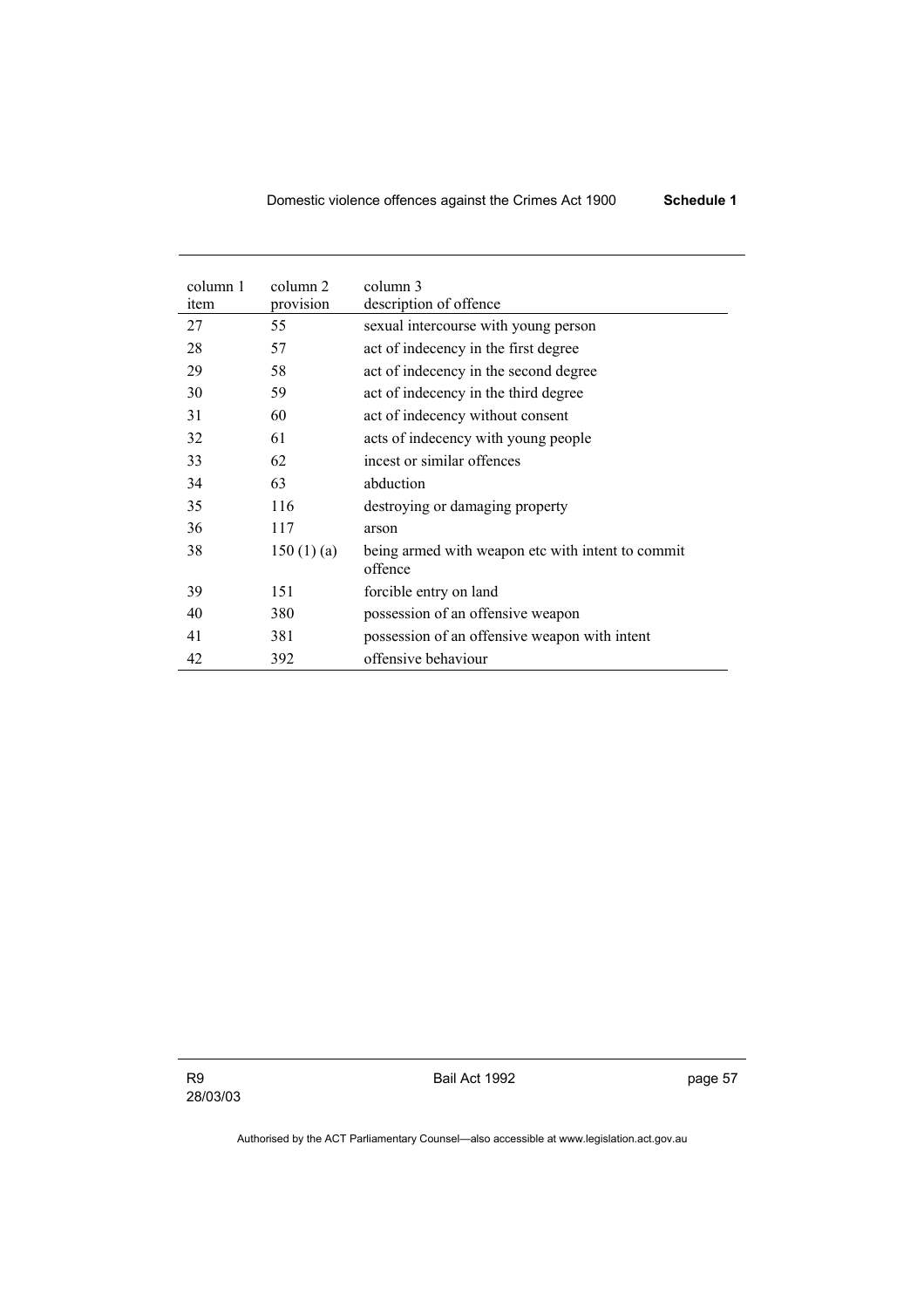1 About the endnotes

## **Endnotes**

## **1 About the endnotes**

Amending and modifying laws are annotated in the legislation history and the amendment history. Current modifications are not included in the republished law but are set out in the endnotes.

Not all editorial amendments made under the *Legislation Act 2001*, part 11.3 are annotated in the amendment history. Full details of any amendments can be obtained from the Parliamentary Counsel's Office.

Uncommenced amending laws and expiries are listed in the legislation history and the amendment history. These details are underlined. Uncommenced provisions and amendments are not included in the republished law but are set out in the last endnote.

If all the provisions of the law have been renumbered, a table of renumbered provisions gives details of previous and current numbering.

The endnotes also include a table of earlier republications.

If the republished law includes penalties, current information about penalty unit values appears on the republication inside front cover.

## **2 Abbreviation key**

| $am = amended$                             | $ord = ordinance$                         |
|--------------------------------------------|-------------------------------------------|
| $amdt = amendment$                         | orig = original                           |
| $ch = chapter$                             | $p = page$                                |
| $cl = clause$                              | par = paragraph                           |
| $def = definition$                         | pres = present                            |
| $dict = dictionary$                        | $prev = previous$                         |
| disallowed = disallowed by the Legislative | $(\text{prev})$ = previously              |
| Assembly                                   | $prov = provision$                        |
| $div =$ division                           | $pt = part$                               |
| $exp = expires/expired$                    | $r = rule/subrule$                        |
| Gaz = Gazette                              | $reg = regulation/subregulation$          |
| $hdg =$ heading                            | $renum = renumbered$                      |
| $IA = Interpretation Act 1967$             | $reloc = relocated$                       |
| ins = inserted/added                       | $R[X]$ = Republication No                 |
| $LA =$ Legislation Act 2001                | $RI = reissue$                            |
| $LR =$ legislation register                | s = section/subsection                    |
| LRA = Legislation (Republication) Act 1996 | $sch = schedule$                          |
| $mod = modified / modified$                | $sdiv = subdivision$                      |
| $No = number$                              | $sub =$ substituted                       |
| $num = numbered$                           | $SL = Subordinate Law$                    |
| $o = order$                                | underlining = whole or part not commenced |
| om = omitted/repealed                      | or to be expired                          |
|                                            |                                           |

page 58 R9 Bail Act 1992

28/03/03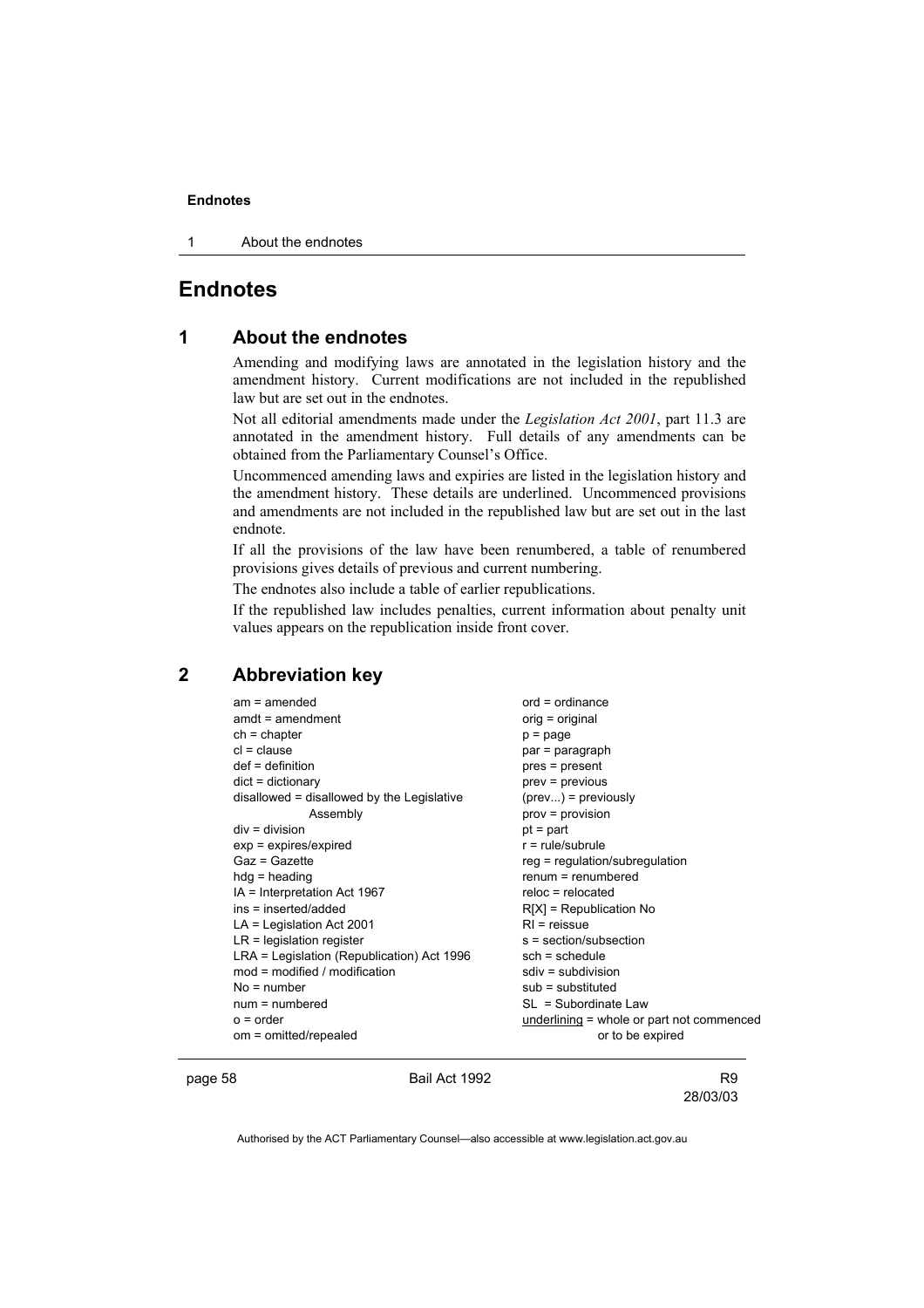## **3 Legislation history**

## **Bail Act 1992 No 8**

notified 28 May 1992 (Gaz 1992 No S59) s 1, s 2 commenced 28 May 1992 (s 2 (1)) remainder commenced 28 November 1992 (s 2(3))

as amended by

#### **Bail (Amendment) Act 1992 No 75**

notified 18 December 1992 (Gaz 1992 No S233) commenced 18 December 1992 (s 2)

#### **Bail (Amendment) Act 1994 No 73**

notified 1 November 1994 (Gaz 1994 No S229) ss 1-3 commenced 1 November 1994 (s 2 (1)) remainder commenced 1 May 1995 (s 2 (3))

#### **Crimes (Amendment) Act (No 2) 1994 No 75 sch 3**  notified 23 November 1994 (Gaz 1994 No S247)

ss 1-3 commenced 23 November 1994 (s 2 (1)) sch 3 commenced 1 December 1994 (Gaz 1994 No S270)

### **Statute Law Revision (Penalties) Act 1994 No 81 sch**

notified 29 November 1994 (Gaz 1994 No S253) s 1, s 2 commenced 29 November 1994 (s 2 (1)) sch commenced 29 November 1994 (Gaz 1994 No S269)

#### **Acts Revision (Victims of Crime) Act 1994 No 84 pt 2**

notified 15 December 1994 (Gaz 1994 No S280) s 1, s 2 commenced 15 December 1994 (s 2 (1)) pt 2 commenced 15 June 1995 (s 2 (3))

#### **Remand Centres (Amendment) Act 1996 (No 2) No 81 s 7**

notified 20 December 1996 (Gaz 1996 No S328) ss 1-3 commenced 20 December 1996 (s 2 (1)) s 7 commenced 1 January 1997 (s 2 (2) and Gaz 1996 No S353)

Bail Act 1992 **page 59**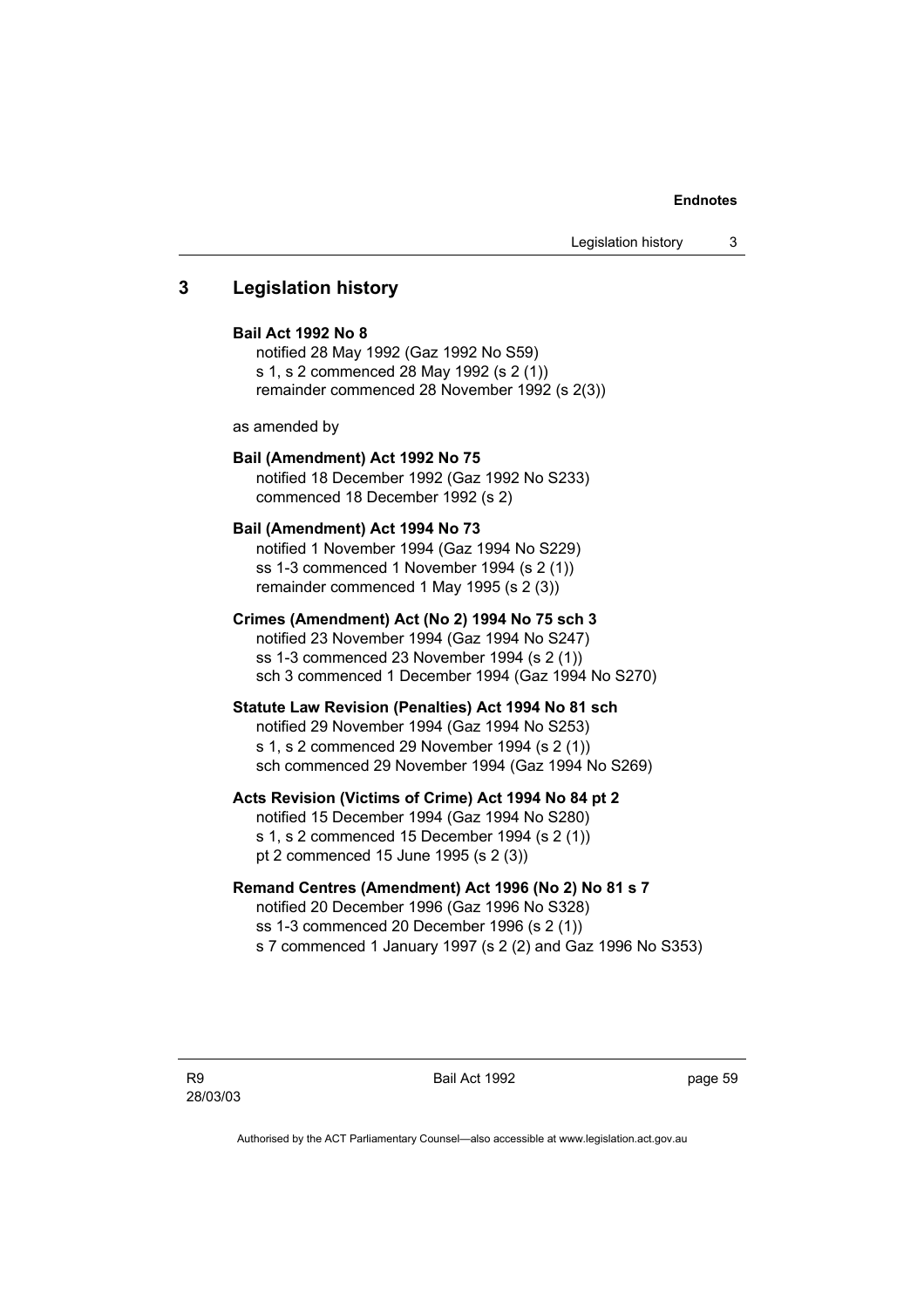3 Legislation history

#### **Bail (Amendment) Act 1997 No 22**

notified 29 May 1997 (Gaz 1997 No S136) ss 1-3 commenced 29 May 1997 (s 2 (1)) remainder commenced 30 May 1997 (s 2 (2) and Gaz 1997 No S149)

#### **Legal Practitioners (Consequential Amendments) Act 1997 No 96 sch 1**

notified 1 December 1997 (Gaz 1997 No S380) s 1, s 2 commenced 1 December 1997 (s 2 (1)) sch 1 commenced 1 June 1998 (s 2 (2))

#### **Bail (Amendment) Act 1998 No 39**

notified 14 October 1998 (Gaz 1998 No 41) ss 1-3 commenced 14 October 1998 (s 2 (1)) remainder commenced 19 October 1998 (Gaz 1998 No 41)

#### **Children and Young People (Consequential Amendments) Act 1999 No 64 sch 2**

notified 10 November 1999 (Gaz 1999 No 45) s 1, s 2 commenced 10 November 1999 (s 2 (1)) remainder commenced 10 May 2000 (s 2 (2))

### **Road Transport Legislation Amendment Act 1999 No 79**

notified 1 March 2000 (Gaz 1999 No S65) commenced 1 March 2000 (s 2 and Gaz 2000 No S5)

#### **Bail Amendment Act 2001 No 25 pt 2**

notified 24 May 2001 (Gaz 2001 No 21) commenced 24 May 2001 (s 2)

#### **Legislation (Consequential Amendments) Act 2001 No 44 pt 30**

notified 26 July 2001 (Gaz 2001 No 30) s 1, s 2 commenced 26 July 2001 (IA s 10B) pt 30 commenced 12 September 2001 (s 2 and see Gaz 2001 No S65)

#### **Supreme Court Amendment Act 2001 (No 2) No 54 sch 2 pt 2.2**  notified 15 August 2001 (Gaz 2001 No S57) commenced 15 August 2001 (s 2 (1))

page 60 Bail Act 1992

28/03/03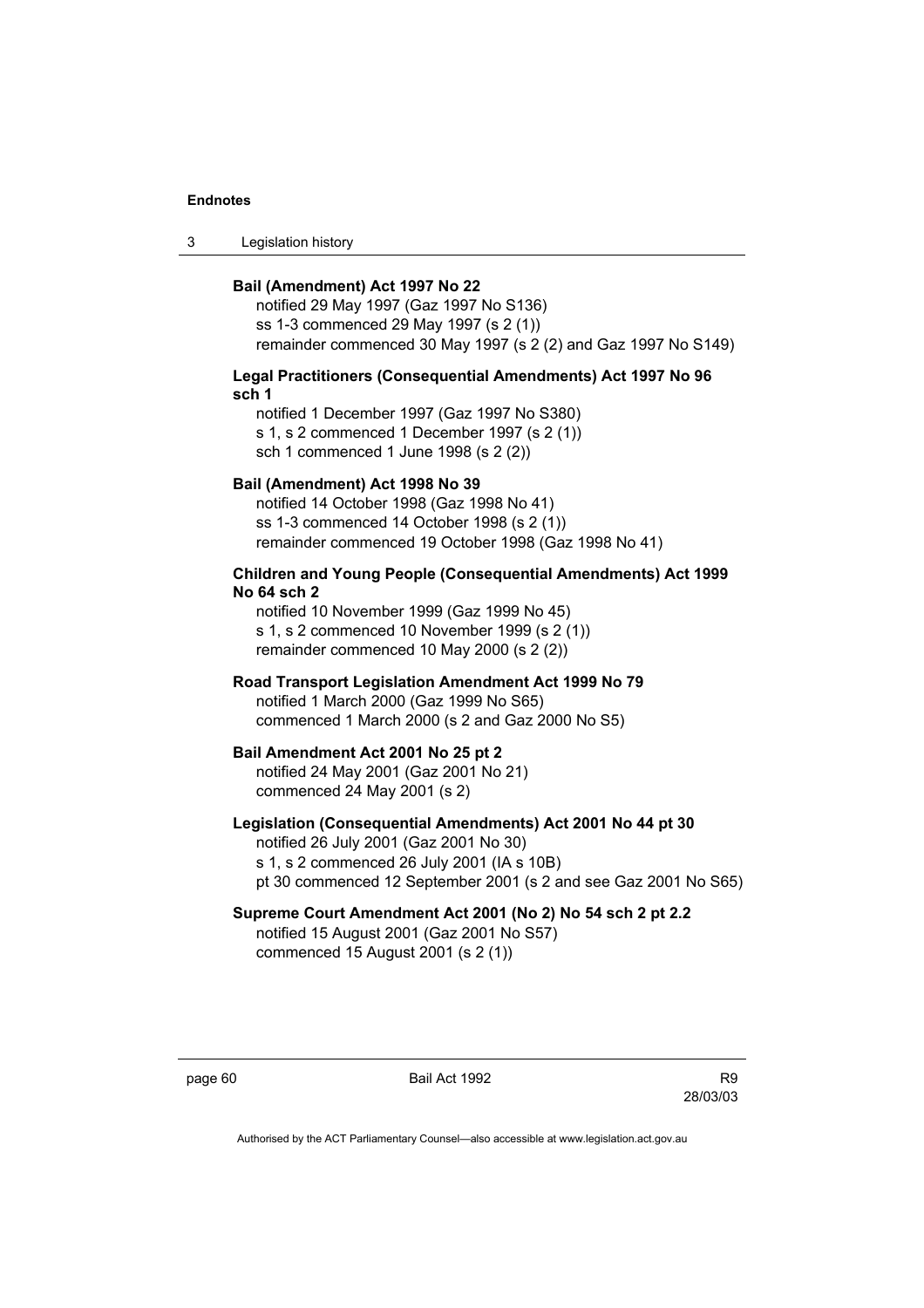#### **Bail Amendment Act 2001 (No 2) No 60**

notified 10 September 2001 (Gaz 2001 No S66) s 1, s 2 commenced 10 September 2001 (IA s 10B) remainder commenced 24 September 2001 (s 2)

#### **Protection Orders (Consequential Amendments) Act 2001 No 90 sch 1 pt 1**

notified LR 27 September 2001 s 1, s 2 commenced 27 September 2001 (LA s 75) sch 1 pt 1 commenced 27 March 2002 (s 2 and see the Protection Orders Act 2001, s 3 and LA s 79)

## **Legislation Amendment Act 2002 No 11 amdt 2.5, amdt 2.6**

notified LR 27 May 2002 s 1, s 2 commenced 27 May 2002 (LA s 75) amdt 2.5, amdt 2.6 commenced 28 May 2002 (s 2 (2))

#### **Criminal Code 2002 No 51 pt 1.1**

notified LR 20 December 2002 s 1, s 2 commenced 20 December 2002 (LA s 75) pt 1.1 commenced 1 January 2003 (s 2 (1))

#### **Legislation (Gay, Lesbian and Transgender) Amendment Act 2003 A2003-14 sch 1 pt 1.2**

notified LR 27 March 2003 s 1, s 2 commenced 27 March 2003 (LA s 75) sch 1 pt 1.1 commenced 28 March 2003 (s 2)

## **4 Amendment history**

#### **Commencement**

| s <sub>2</sub> | om 2001 No 44 amdt 1.316                                                                                                                                                                                                                                                                         |
|----------------|--------------------------------------------------------------------------------------------------------------------------------------------------------------------------------------------------------------------------------------------------------------------------------------------------|
| Interpretation |                                                                                                                                                                                                                                                                                                  |
| s 3            | am 1994 No 73 s 4; s (2) pars renum R6 LA<br>def <i>applicable bail criteria</i> ins 2001 No 25 s 4<br>am 2001 No 60 s 4<br>def <i>authorised officer</i> sub 2001 No 25 s 5<br>def bail undertaking om 1994 No 73 s 4<br>def <i>child</i> sub 1997 No 22 s 4<br>def <i>Crimes Act</i> om R3 LRA |
|                | def de facto spouse ins 1997 No 22 s 4<br>om A2003-14 amdt 1.4                                                                                                                                                                                                                                   |

R9 28/03/03 Bail Act 1992 **page 61**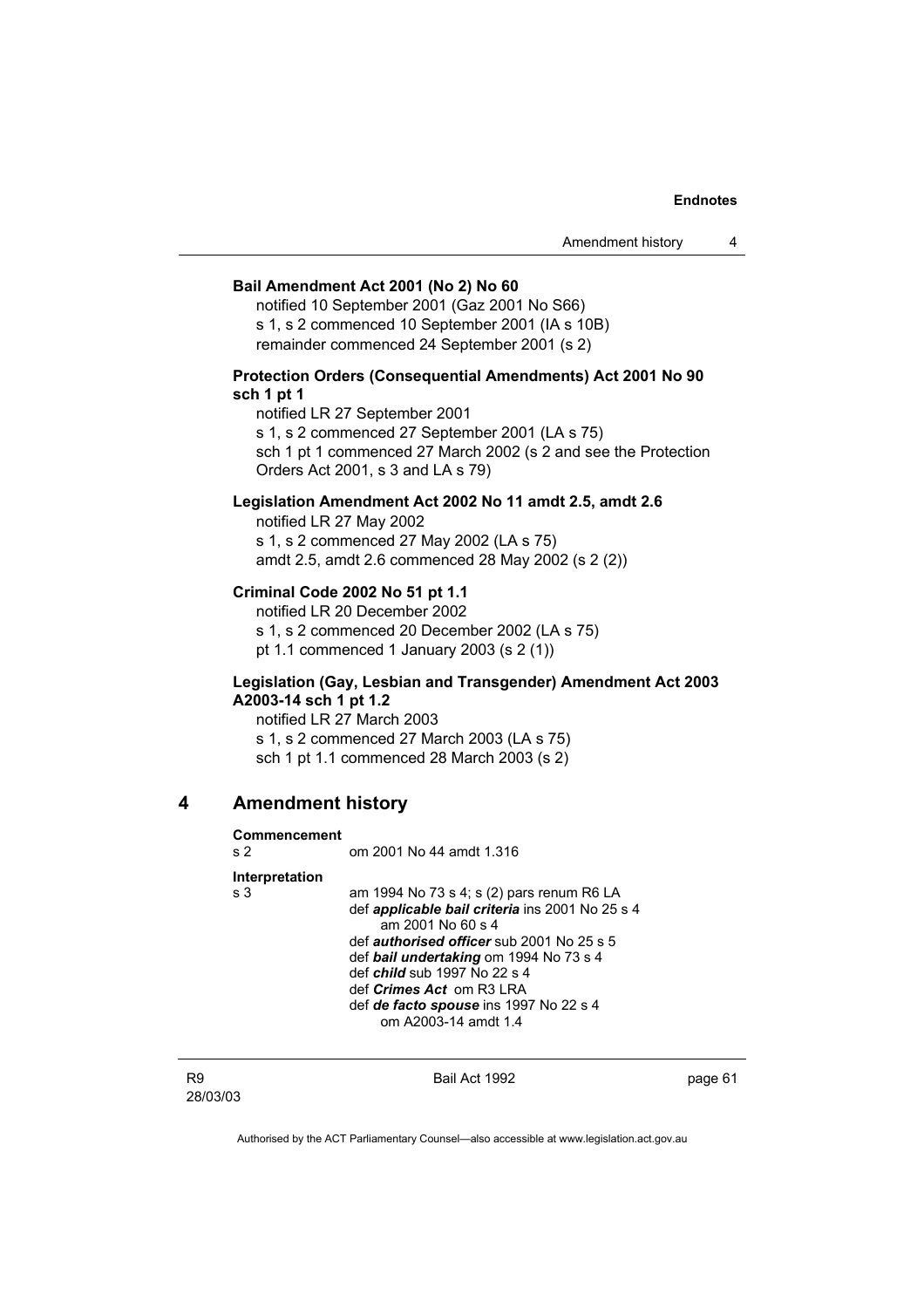4 Amendment history

```
 def domestic violence offence sub 1997 No 22 s 4; 1998 
                   No 39 s 4 
                       am 1999 No 79 sch 3 
                       sub 2001 No 90 amdt 1.1 
                       par (e) exp 27 March 2002 (see s 60) 
                       am 2002 No 11 amdt 2.5; pars renum R7 LA (see 2002 
                        No 11 amdt 2.6); 2002 No 51 amdt 1.1 
                  def harm ins 1994 No 84 s 4 
                  def household member ins 1997 No 22 s 4 
                       om 2001 No 90 amdt 1.2 
                  def offence sub 1994 No 73 s 4 
                  def outstanding ins 2001 No 60 s 5 
                  def pending ins 2001 No 60 s 5 
                  def relative ins 1997 No 22 s 4 
                       sub 2001 No 90 amdt 1.3 
                       am A2003-14 amdt 1.5 
                  def relevant person ins 2001 No 90 amdt 1.4 
                       am A2003-14 amdt 1.6, amdt 1.7 
                  def serious offence ins 2001 No 25 s 6 
                       sub 2001 No 60 s 6 
                  def spouse ins 1997 No 22 s 4 (b) 
                       om A2003-14 amdt 1.8 
                  def victim ins 1994 No 84 s 4 
Application 
s 4 am R3 LRA
Availability of bail 
s 5 am 2001 No 25 s 7 
Bail for minor offences and breaches of the peace
s 7 am 1992 No 75 s 4; 1994 No 73 s 5; 1997 No 22 s 5; 1998 
                   No 39 s 5; 2001 No 90 amdt 1.5 
Bail following arrest for breach of peace
s 7A ins 1994 No 73 s 6 
                  sub 2001 No 90 amdt 1.6 
Bail for other than minor offences
s 8 sub 1994 No 73 s 6 
                  am 1997 No 22 s 6; 2001 No 25 s 8, s 9; 2001 No 60 s 7 
                  sub 2001 No 90 amdt 1.6 
Bail by authorised officer—domestic violence offences
s 8A ins 1997 No 22 s 7 
                  am 1998 No 39 s 6; 2001 No 25 s 1
                    sub 2001 No 90 amdt 1.6
```
page 62 R9

28/03/03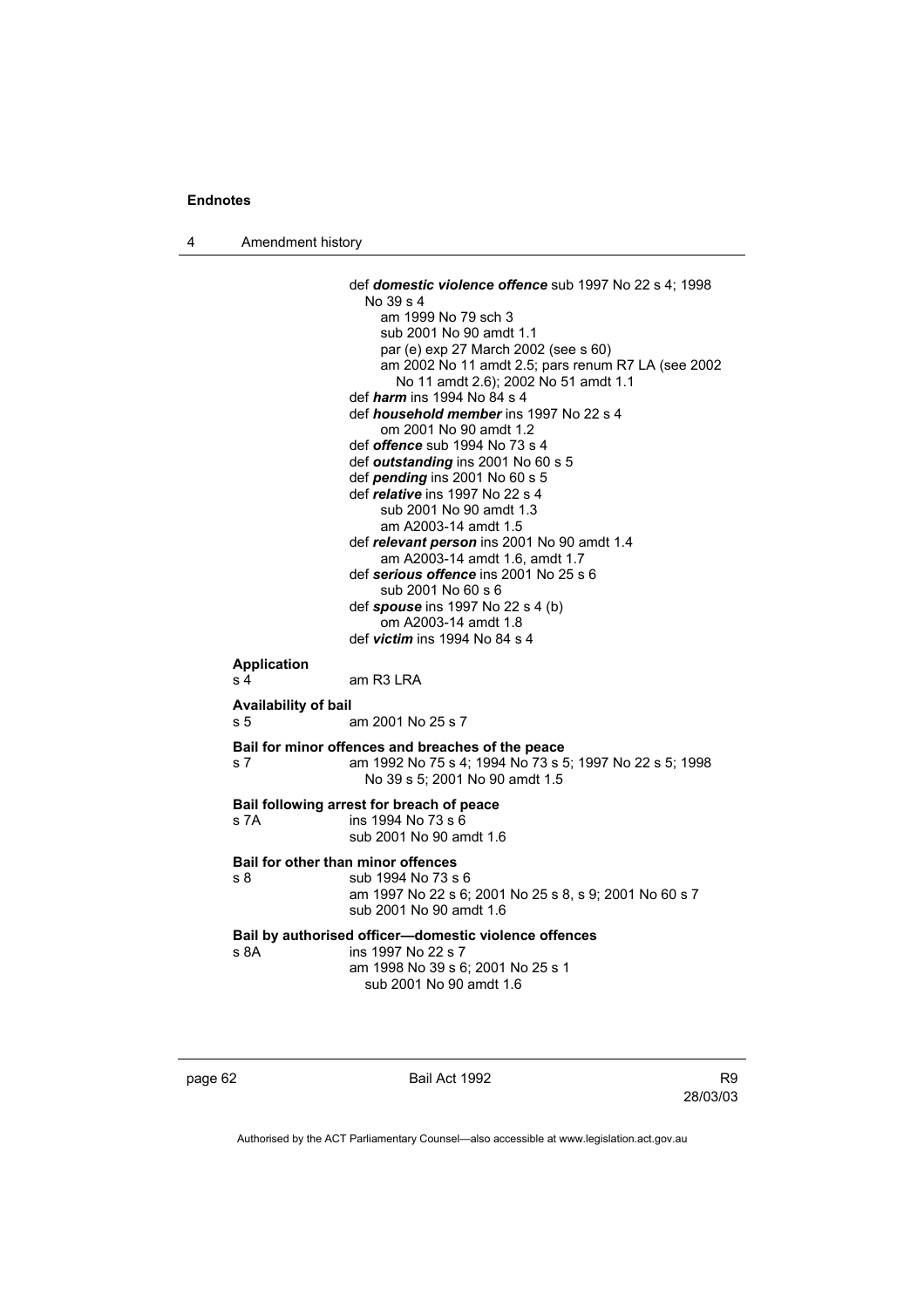**Bail for persons sentenced to imprisonment**  s 9 hdg sub 2001 No 25 s 11 s 9 sub 2001 No 54 amdt 2.2 **Bail for serious offence committed while charge for another is pending or outstanding**  s 9A hdg sub 2001 No 60 s 8 s 9A ins 2001 No 25 s 12 am 2001 No 60 s 9, s 10 ss (7), (8) exp 24 September 2003 (s 9A (8)) **Dispensing with bail** s 10 am 1994 No 73 s 7; 2001 No 25 s 13; 2001 No 60 s 11 **Determination of bail after charge laid** s 13 am 1994 No 73 s 8; 1997 No 22 s 8; 2001 No 25 s 14 **Determination of questions of bail by authorised officers** s 15 am 1997 No 22 s 9; 2001 No 25 s 15 **Notification of decision of authorised officer** s 16 am 1994 No 73 s 9; 1997 No 22 s 10; 2001 No 90 amdt 1.7; ss renum R6 LA (see also 2001 No 90 amdt 1.8) **General provisions relating to court bail** s 19 am 1997 No 22 sch 2; am 1997 No 96 sch 1 **Bail in respect of several offences** s 21 am 1997 No 22 s 11 and sch 2 **Criteria for granting bail to adults** s 22 am 1994 No 84 s 5; 1997 No 22 s 11 **Criteria for granting bail to children** s 23 am 1997 No 22 s 12; 1999 No 64 sch 2 **Victim's concern about need for protection** s 23A ins 1994 No 84 s 6 am 1997 No 22 s 13 **Bail conditions and undertakings to appear** pt 5 hdg sub 1994 No 73 s 10 **Conditions on which bail may be granted to adults** s 25 am 1994 No 73 s 11; am 1994 No 84 s 7; 2001 No 44 amdt 1.317; 2001 No 90 amdt 1.9; ss renum R6 LA **Conditions on which bail may be granted to children** s 26 am 1999 No 64 sch 2 **Recording of certain bail decisions**

s 27 am 1997 No 22 sch 2

R9 28/03/03 Bail Act 1992 **page 63**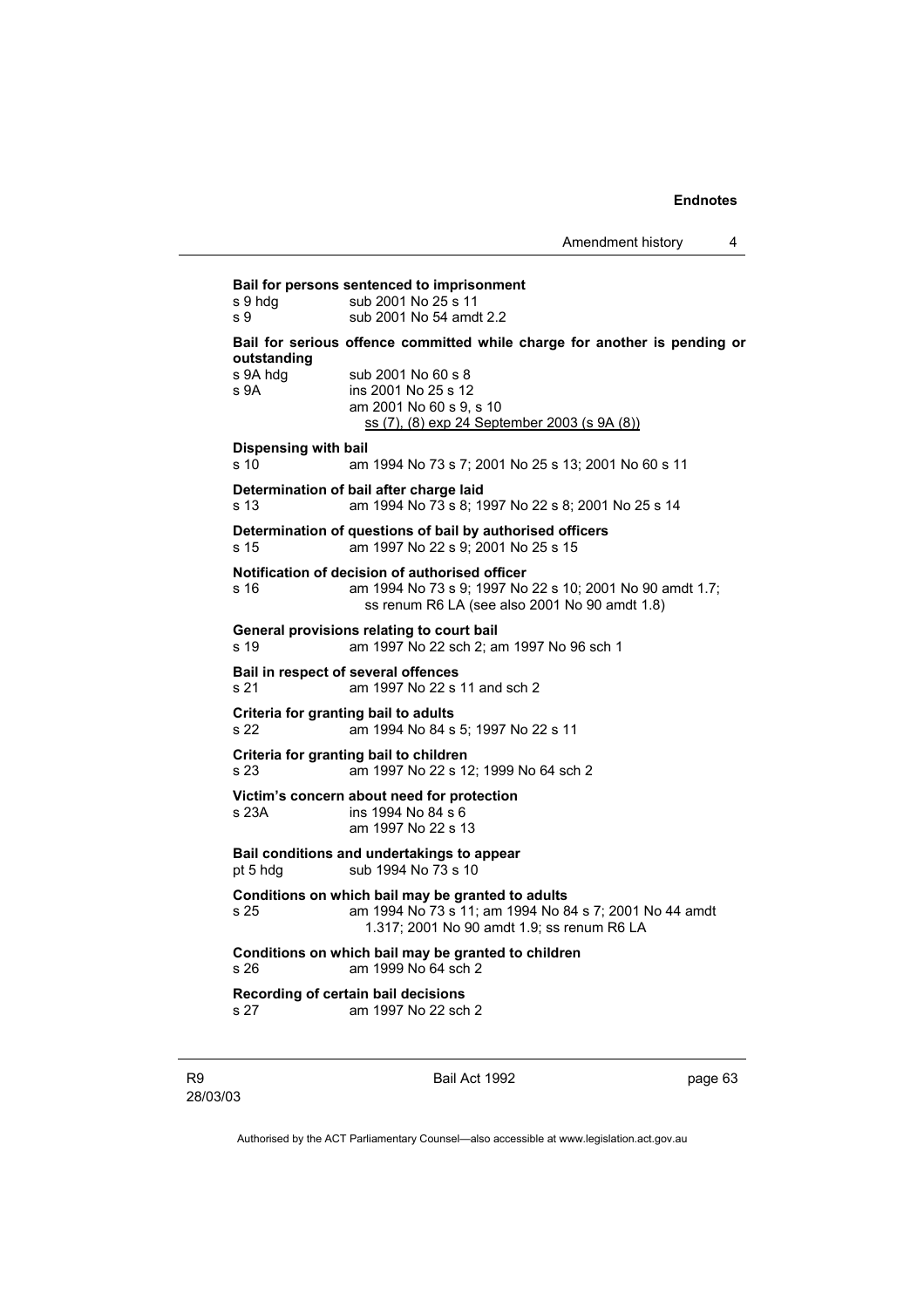4 Amendment history

| Notice to victim of bail decisions<br>s 27A                                              | ins 1994 No 84 s 8                                                                                       |  |
|------------------------------------------------------------------------------------------|----------------------------------------------------------------------------------------------------------|--|
| <b>Undertaking to appear</b><br>s 28                                                     | am 2001 No 44 amdt 1.318                                                                                 |  |
| s 29                                                                                     | Undertakings in respect of more than 1 offence<br>om 1994 No 73 s 12                                     |  |
| s 30                                                                                     | Accused person may be excused from attendance before court<br>am 1997 No 96 sch 1; 2001 No 44 amdt 1.319 |  |
| s 31                                                                                     | Agreement to bail requirements and entry into bail agreements etc<br>am 1994 No 73 s 13                  |  |
| s 32                                                                                     | Acceptable persons and security for bail<br>am 1994 No 73 s 14; ss renum R6 LA                           |  |
| s 33                                                                                     | Continuation of bail and undertakings<br>am 1994 No 73 s 15; 1997 No 22 sch 2; ss renum R6 LA            |  |
| Written notice of conditions of bail<br>s 34                                             | am 1997 No 22 sch 2; 2001 No 44 amdt 1.320                                                               |  |
| <b>Discharge of sureties</b><br>s 36                                                     | am 1994 No 73 s 16                                                                                       |  |
| div 6.1 hdg                                                                              | Review of decisions by authorised officers<br>(prev pt 6 div 1 hdg) renum R4                             |  |
| <b>Review by authorised officers</b><br>s 38<br>am 1997 No 22 sch 2                      |                                                                                                          |  |
| s 39                                                                                     | <b>Expiry-Motor Traffic Act reference</b><br>renum as s 60 R5 LA                                         |  |
| <b>Review of decisions by courts</b>                                                     | pt 6 div 6.2 hdg (prev pt 6 div 2 hdg) renum R4 LA                                                       |  |
| <b>Miscellaneous</b><br>pt 6 div 6.3 hdg                                                 | orig pt 6 div 3 hdg ins 1994 No 84 s 9<br>(prev pt 6 div 3 hdg) renum R4 LA                              |  |
| Notice to victim of bail decisions<br>s 46A                                              | ins 1994 No 84 s 9                                                                                       |  |
| Giving information relating to bail<br>s 47<br>am 1994 No 73 s 17; 2001 No 44 amdt 1.321 |                                                                                                          |  |
| s 48                                                                                     | Notification to court that bail condition not satisfied<br>am 1994 No 73 s 18; 2001 No 44 amdt 1.322     |  |
|                                                                                          |                                                                                                          |  |

page 64 R9

28/03/03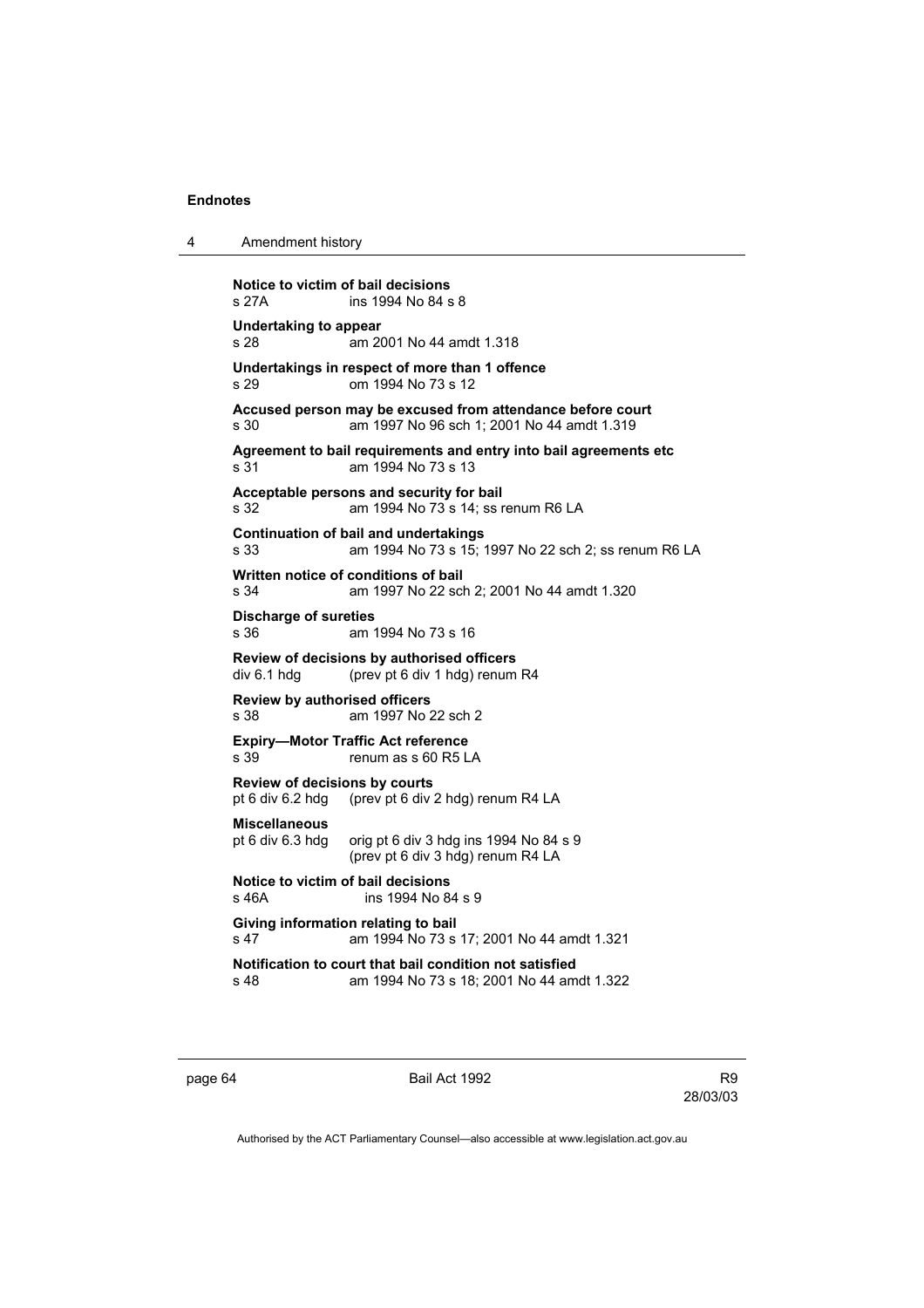**Failure to answer bail**<br>s 49 am 1 am 1994 No 73 s 19: 1994 No 81 sch sub 2001 No 25 s 16 **False statements in acknowledgments** s 50 am 1994 No 81 sch **Indemnification of sureties** s 51 am 1994 No 81 sch **Apprehension of person admitted to bail** s 53 om 1994 No 75 sch 3 **Power of court where person apprehended** s 54 om 1994 No 75 sch 3 **Abolition of right of surety to arrest** s 56 am 1994 No 73 s 20 **Abolition of inherent power of bail** s 57AA ins 1996 No 81 s 7 **Form of certain instruments** s 57A ins 1994 No 73 s 21 om 2001 No 44 amdt 1.323 **Approved forms**  s 58 sub 2001 No 44 amdt 1.323 **Regulation-making power**  ins 2001 No 44 amdt 1.323 **Transitional** pt 8 hdg ins 1999 No 79 sch 3 om R6 LA **Expiry—Motor Traffic Act reference** s 60 (prev s 39) ins 1999 No 79 sch 3 sub 2001 No 90 amdt 1.10 as s 59 renum R5 LA exp 27 March 2002 (see s 60) **Domestic violence offences against the** *Crimes Act 1900***<br>sch 1 ins 1997 No 22 s 14** ins 1997 No  $22$  s 14 am 1998 No 39 s 7 sub 2001 No 90 amdt 1.11<br>sch 1 item 37 om 2002 No 51 amdt 1.2 om 2002 No 51 amdt 1.2

Bail Act 1992 **page 65**